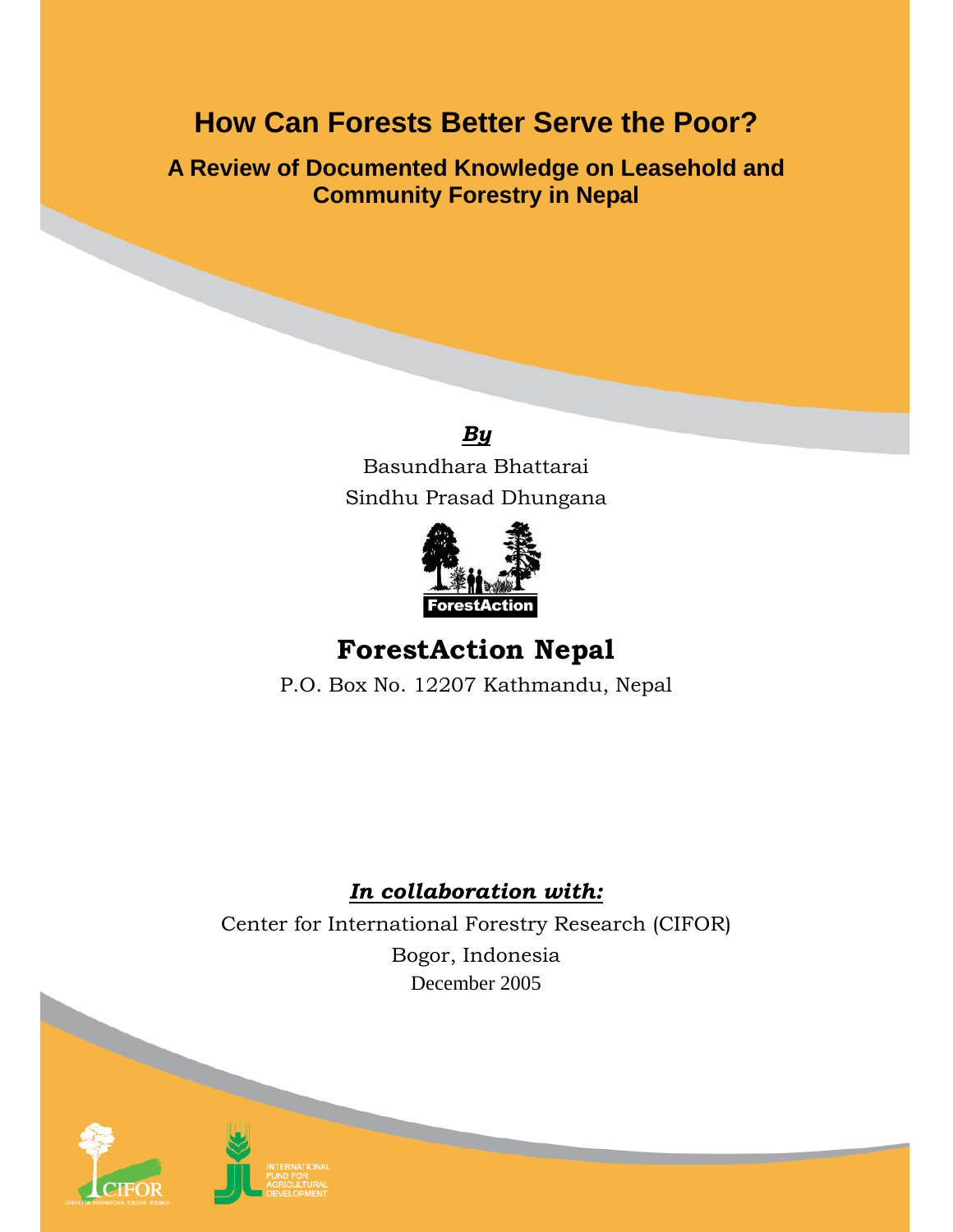## **Acknowledgements**

We are grateful to CIFOR for providing this opportunity to conduct this review work. We would also like to thank Mr. Chetan Kumar from CIFOR for his constant support during the process. We are indebted to the individuals who provided their valuable time to discuss the subject matter, providing valuable insights to this analysis. Mr. Gobinda Kafle from the Leasehold Forestry and Livestock Program deserves special thanks for his valuable insights and support in granting access to literature and to the individuals that were interviewed. Likewise, we acknowledge the views and insights of Shree Prasad Baral, Laxman Gautam, Bharat Pokharel, Dinesh Paudel, Rita Koirala, Nabraj Baral, B.R Bhandari, Rakesh Karna, Bishnu Prasad Sapkota, Ram Prasad Khanal, and Ramu Subedi.

We appreciate Dr Hemant Ojha's help in conceptualizing the study and structuring the report. We also appreciate the contribution made by Dr Netra Prasad Timsina and Brian Belcher in reviewing and providing comments on and suggestions to the draft of this report.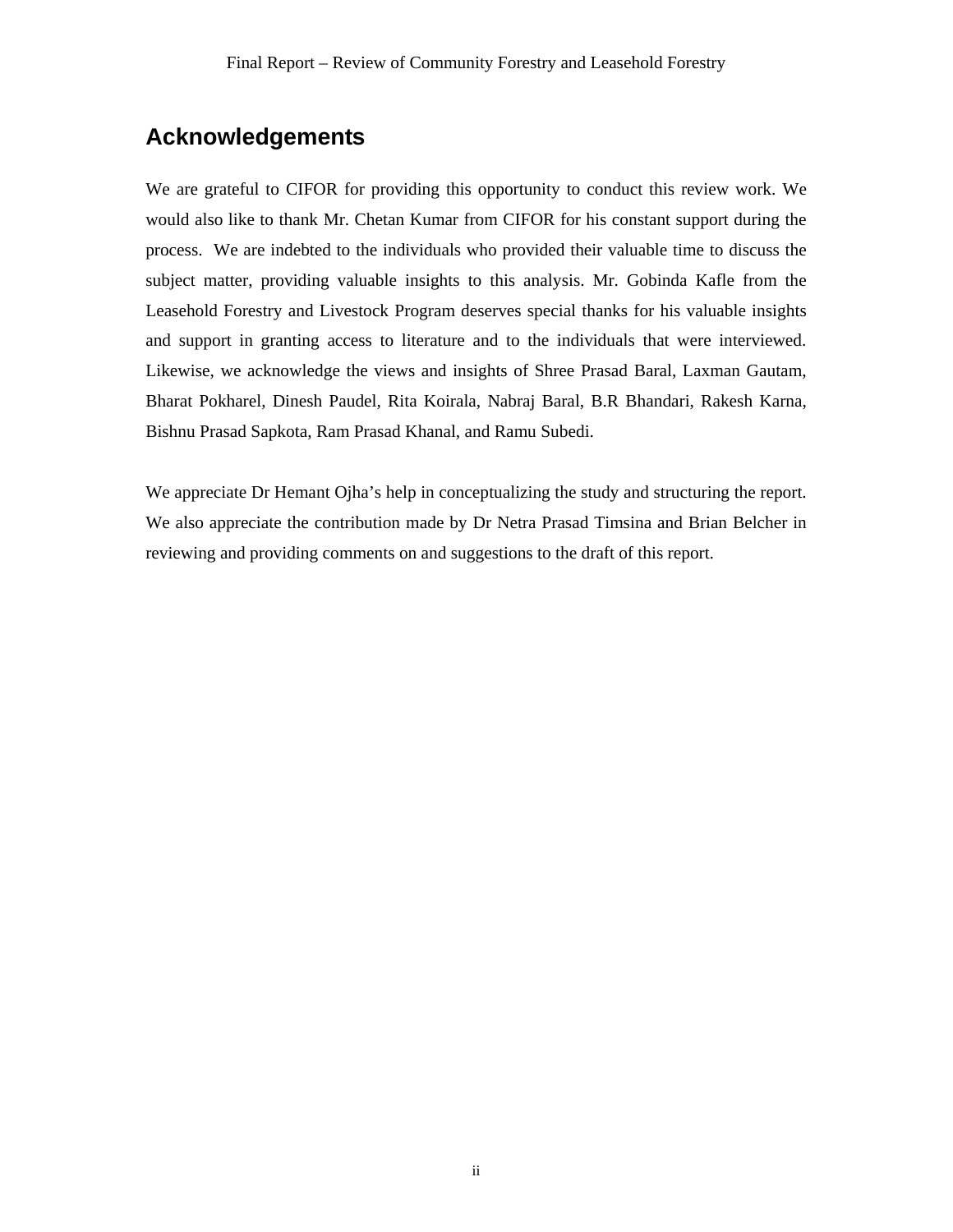## Table of Contents

| 1.           |  |
|--------------|--|
|              |  |
|              |  |
| 2.           |  |
|              |  |
| 3.           |  |
|              |  |
| $\mathbf{4}$ |  |
|              |  |
| 5.           |  |
|              |  |
| 6.           |  |
|              |  |
|              |  |
|              |  |

## List of Tables

| Table 2. Development Actions, Guiding Technocratic Assumptions and Deficits in |  |  |  |
|--------------------------------------------------------------------------------|--|--|--|
|                                                                                |  |  |  |
|                                                                                |  |  |  |
|                                                                                |  |  |  |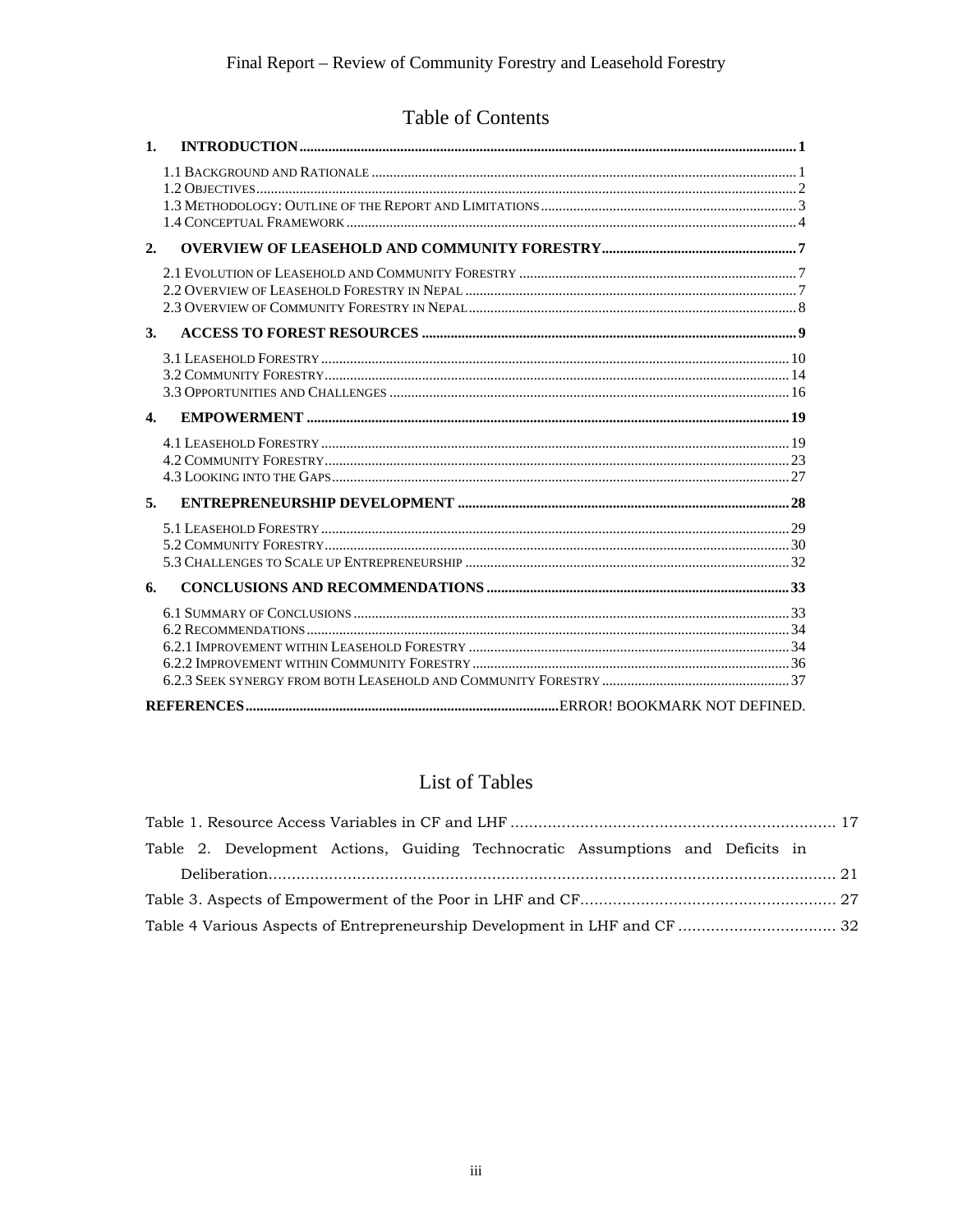## **Acronyms**

| ADB/N          | Agricultural Development Bank of Nepal                               |
|----------------|----------------------------------------------------------------------|
| СF             | <b>Community Forestry</b>                                            |
| CFD            | <b>Community Forestry Division</b>                                   |
| DLS            | Department of Livestock Services                                     |
| DoF            | Department of Forest                                                 |
| FAO            | Food and Agricultural Organization of the United Nations             |
| <b>FECOFUN</b> | Federation of Community Forestry Users, Nepal                        |
| FTPP           | Forests, Trees and People Program                                    |
| CFUG(s)        | <b>Community Forest User Group(s)</b>                                |
| HLHFFDP        | Hills Leasehold Forestry and Forage Development Project              |
| HMG/N          | His Majesty's Government of Nepal                                    |
| I/NGO          | International/Non-Governmental Organizations                         |
| IFAD           | International Fund for Agricultural Development                      |
| IFRI           | International Forestry Resources and Institutions                    |
| JTRC .         | Joint Technical Review Committee of the MFSC                         |
| LHF            | <b>Leasehold Forestry</b>                                            |
| LHFLP          | Leasehold Forestry and Livestock Program                             |
| LFP            | Livelihoods and Forestry Program of DFID                             |
| LFUG(s)        | Leasehold Forest User Group(s)                                       |
| MEDEP          | Micro-enterprise Development Program of UNDP                         |
| MFSC           | Ministry of Forest and Soil Conservation                             |
| MSL            | Mean Sea Level                                                       |
| NACRLMP        | Nepal-Australia Community Resource and Livelihood Management Project |
| NARC           | Nepal Agricultural Research Council                                  |
| NSCFP          | <b>Nepal-Swiss Community Forestry Project</b>                        |
| NTFP           | Non-Timber Forest Products                                           |
| OP.            | Operational Plan of Forest User Groups                               |
| PAL            | Participatory Action and Learning Methodology                        |
| PRSP           | Poverty Reduction Strategy Paper                                     |
| RD             | Regional Director (Forest Department)                                |
| VDC            | <b>Village Development Committee</b>                                 |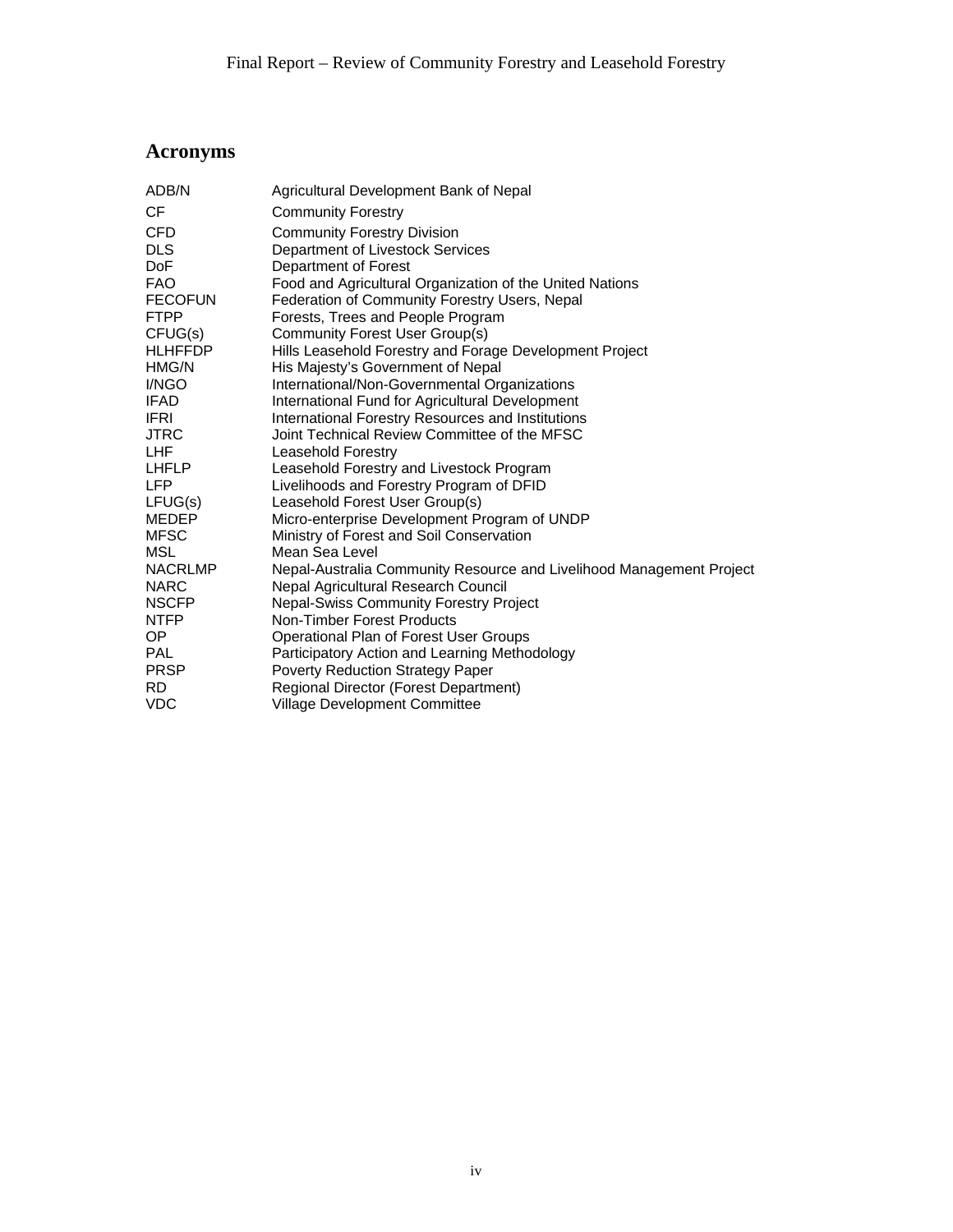## **1. INTRODUCTION**

 $\overline{a}$ 

### **1.1 Background and Rationale**

In Nepal, Leasehold Forestry  $(LHF)^1$  and Community Forestry (CF) are the two participatory forestry development programs within the forestry sector. While CF's implementation began in the early 1980s, LHF was designed in the mid-nineties to directly target the poorest households. The emergence of CF was a response to growing concerns of the environmental degradation in the hill regions of Nepal. The program sought to bring patches of forest lands under the control of local communities, with the twin goals of meeting local forest product needs and combating deforestation. In practice, CF had a general focus on restoring the quality of the forestlands during the initial stages of the program's implementation. However, recent policy debates and practices have begun to address the diverse livelihoods issues<sup>2</sup> of local forest users. The emergence of LHF, subsequent to CF, was the result of two key factors: a) growing policy emphasis on poverty reduction, and b) a realization among key forestry actors that equity issues had not been adequately addressed by other forest management approaches, including CF.

Although there is growing consensus that both programs have had positive ecological impact, there are diverse and contradictory claims over their respective impact on livelihoods. While there are claims that CF has enhanced the flow of both forest product benefits as well as diverse forms of livelihoods assets through the mobilization of financial and other resources at the local level, there are also evidences that the poor are not gaining equitable access to such assets. Similarly, while LHF project studies claim that there are significant improvements with regards to the livelihoods of the targeted poor, there are several independent studies which suggest that the program has either been unable to directly reach the poorest households or, when reached, has resulted in an impact lesser than what had been expected.

These contradictions indicate that there is a need to critically examine the approaches and strategies of these two programs with respect to their differing contexts of implementation in order to identify ways through which the best elements of the two could be replicated to bring about greater impacts on the livelihoods of the poorest. Recent forestry policies of the government of Nepal have emphasized that both Leasehold and Community Forestry are to be designed and implemented so as to enhance the livelihoods of the forest-dependent poor living below the national poverty line**.** The need for exploring the synergy between the two programs is even more crucial in that a) the two programs are primarily led by the same government institution (Department of Forest), b) there is some degree of competition between the two programs for the same areas of land and forest resources, and c) there is some commonality of objectives in, but difference in approaches to, addressing the livelihoods of the poor. These areas of overlap and contradiction are also related to the larger issues of effectiveness and efficiency in allocating public funds for differing program structures with the intent of attaining comparable goals. In this regard, this study<sup>3</sup> intends to

<sup>1</sup> In this report, Leasehold Forestry refers to the poor focused Leasehold Forestry program, as there are also

other types of leasehold forestry.<br><sup>2</sup> Such issues are often regarded as "second-generation" issues in Community Forestry (Kanel, 2004).

<sup>&</sup>lt;sup>3</sup> The study is supported by a grant to ForestAction by CIFOR from the Technical Assistant Grant (TAG) from IFAD to carry out research to support more resilient livelihoods for poor and socially disadvantaged women and ethnic minorities dependent on forest resources in Asia. The goal will be achieved by developing lessons and specific recommendations for development practitioners, including IFAD and its partners, about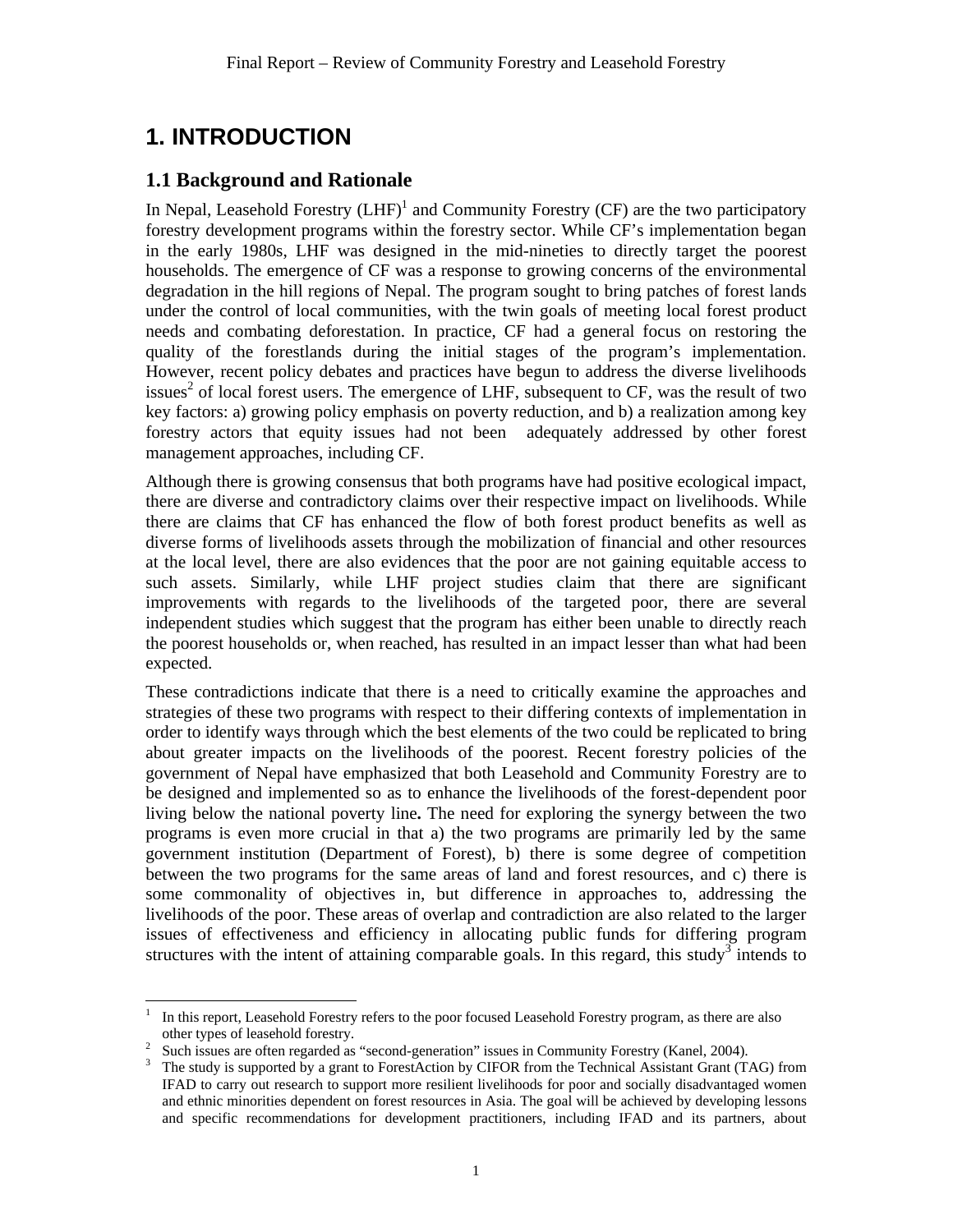critically review key elements of both the CF and  $LHF<sup>4</sup>$  programs in relation to their potential impact upon the livelihoods of the forest-dependent poor.

### **1.2 Objectives**

The overall objectives of the proposed review is to compile and analyze the key literatures on LHF and CF so as to distill the evidence and insights on how the two programs have facilitated the creation of pro-poor livelihood impacts and to recommend measures to scaleup those elements. While analyzing the literatures, the following questions and variables have been specifically reviewed:

1. How do LHF and CF contribute to enhancing poor people's access to forest resources?

- Legal Dimensions
	- o Bundles of rights and tenure security
	- o Length of tenure
- Institutional Dimensions
	- o Enforceability of rules
	- o Possibility of exercise of the rights in practice by the poor
	- o Conflict in resource use
- Resource quality and productive potential
- Policy-Practice Variances
	- $\circ$  Comparing the policy provisions (Forest Act<sup>5</sup>, Forest Regulation and other related legal documents) with the actual practice of implementation, focusing specifically on the transfer of resource tenure and credit services

2. How do LHF and CF contribute to enhancing poor people's access to empowerment services?

- Program approaches
	- o Involvement of civil society and private service providers
	- o Effectiveness of program implementation guidelines, tools and techniques
- Implementation agencies
	- o Capabilities
	- o Attitude and motivating factors of extension workers

<sup>4</sup> There are two different phases of leasehold projects. The first phase (1993-2003) was led by the Department of Forests and was implemented in collaboration with the Department of Livestock Services (DLS), Agricultural Development Bank of Nepal (ADB/N) and Nepal Agricultural Research Council (NARC). The second phase (2005 onwards) has only DoF and DLS as the line agencies and therefore the new name of the project has been coined as Leasehold Forestry and Livestock Program (LFLP). The first project covered only ten districts while the second has covered twenty two districts. This review has analyzed only the experiences of first phase of the project.<br>  $5$  Act : A statutory document which is passed by the Parliament and becomes Law

 Regulation: A document of rules with a force of Law and passed by the Council of Ministers under a specific Act.

Directive: Statutes passed by a line Ministry under a specific Act or Regulation

Guidelines: Document passed by a line Ministry or a Department in order to elaborate the implementation parts of Act, Regulation or Directive but not as legally mandatory as Acts, Regulations or Directives.

investments and other interventions in alternative strategies for income-generation and empowerment of the forest-dependent poor.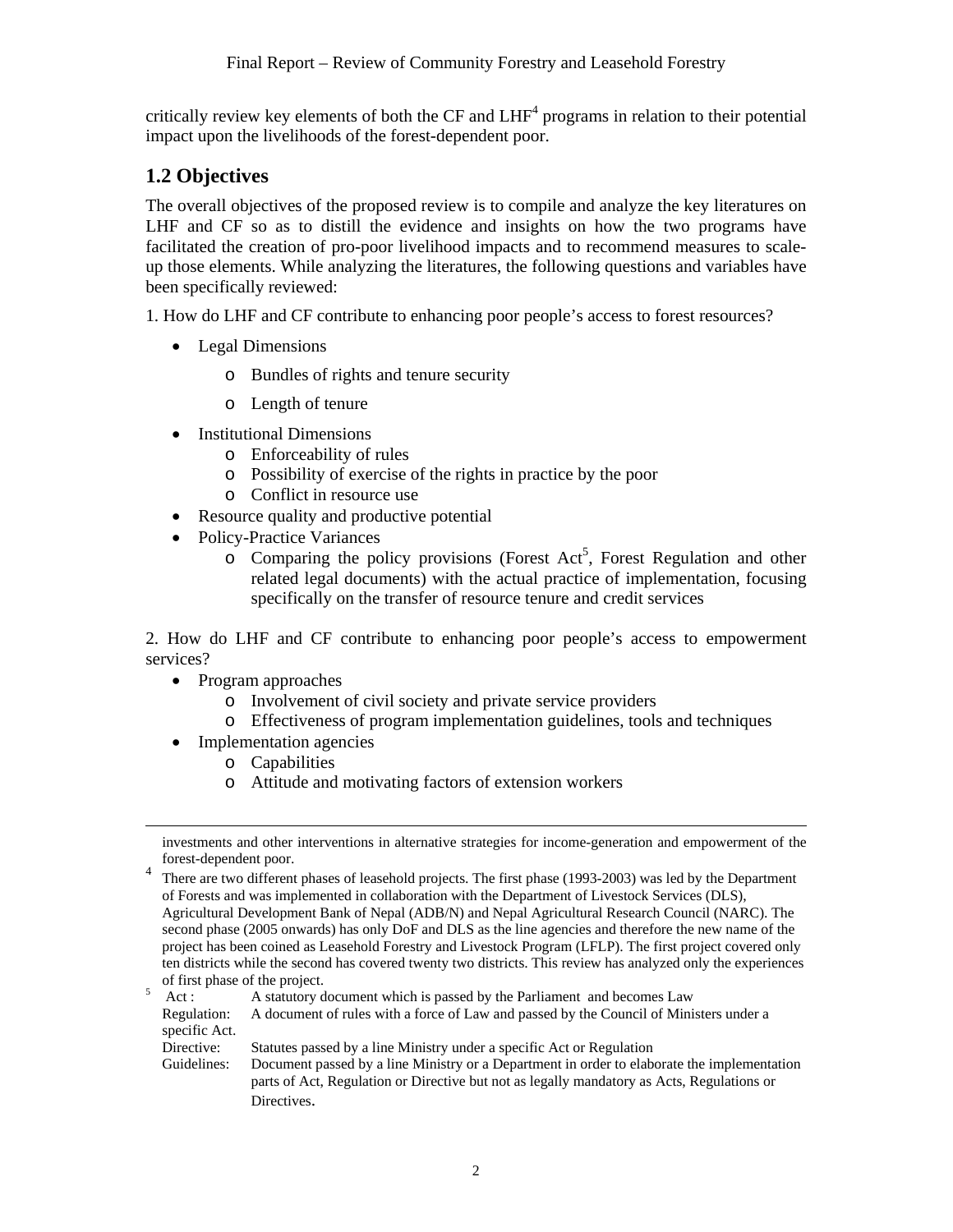- Nature and range of empowerment-related activities
- Opportunity cost of accessing empowerment services (for the poor)

3. How do LHF and CF contribute to enhancing poor people's access to entrepreneurship development opportunities?

- Credit policies and opportunities available within CF and LHF to promote businessoriented entrepreneurship development
- Learning opportunities
- Access to technology to initiate and advance the entrepreneurships
- Marketing linkages and services to promote the business

4. How do different contexts and conditions affect the ability of the programs to reach the poor?

- Livelihood contexts
- Degree of heterogeneity/homogeneity within communities
- Group size

5. What possible pro-poor arrangements exist and what opportunities and constraints are there for scaling-up?

### **1.3 Methodology: Outline of the Report and Limitations**

This study is primarily based on a review of various types of literatures, including legal documents, project reports, published journal articles, discussion papers, policy briefs and internal records of relevant projects and organizations.

As the amount of literature on LHF is significantly less than that of CF, in the case of Leasehold Forestry, most of the available documents were taken into consideration. In contrast, this study targeted only the key literatures on CF which were selected on the basis of their relevance to equity, livelihoods and poverty. The Leasehold Forestry program was initiated by the Hills Leasehold Forestry and Forage Development Project (HLFFDP) in 1993 and continued until 2003. In this study, this phase has been referred to as the first phase of the project. To carry out the pro-poor forestry, a second phase of the project was initiated in 2005. There are several differences between the phases, as described in footnote four.

In an effort to capture the impressions of and insights into the programs, the literature review is complemented by information from key informants' interviews, which can provide information often not available in documented forms. The interviews were conducted with individuals representing numerous organizations, having differing levels of experience: fieldlevel implementing staff, independent researchers, central-level support staff, and higherlevel policy makers.

This report is organized into six chapters. In the second chapter, we present a general overview of the program structures, approaches and strategies of the Leasehold Forestry and Community Forestry programs along with their legal, social and environmental contexts. Chapters 3-5 analyze experiences, evidences, and lessons in relation to poor people's access to forest resources (Chapter 3), engagement in the empowerment processes (Chapter 4), and access to entrepreneurship development resources (Chapter 5). These three chapters provide a nuanced analysis of how principles and strategies of the two programs are actually put into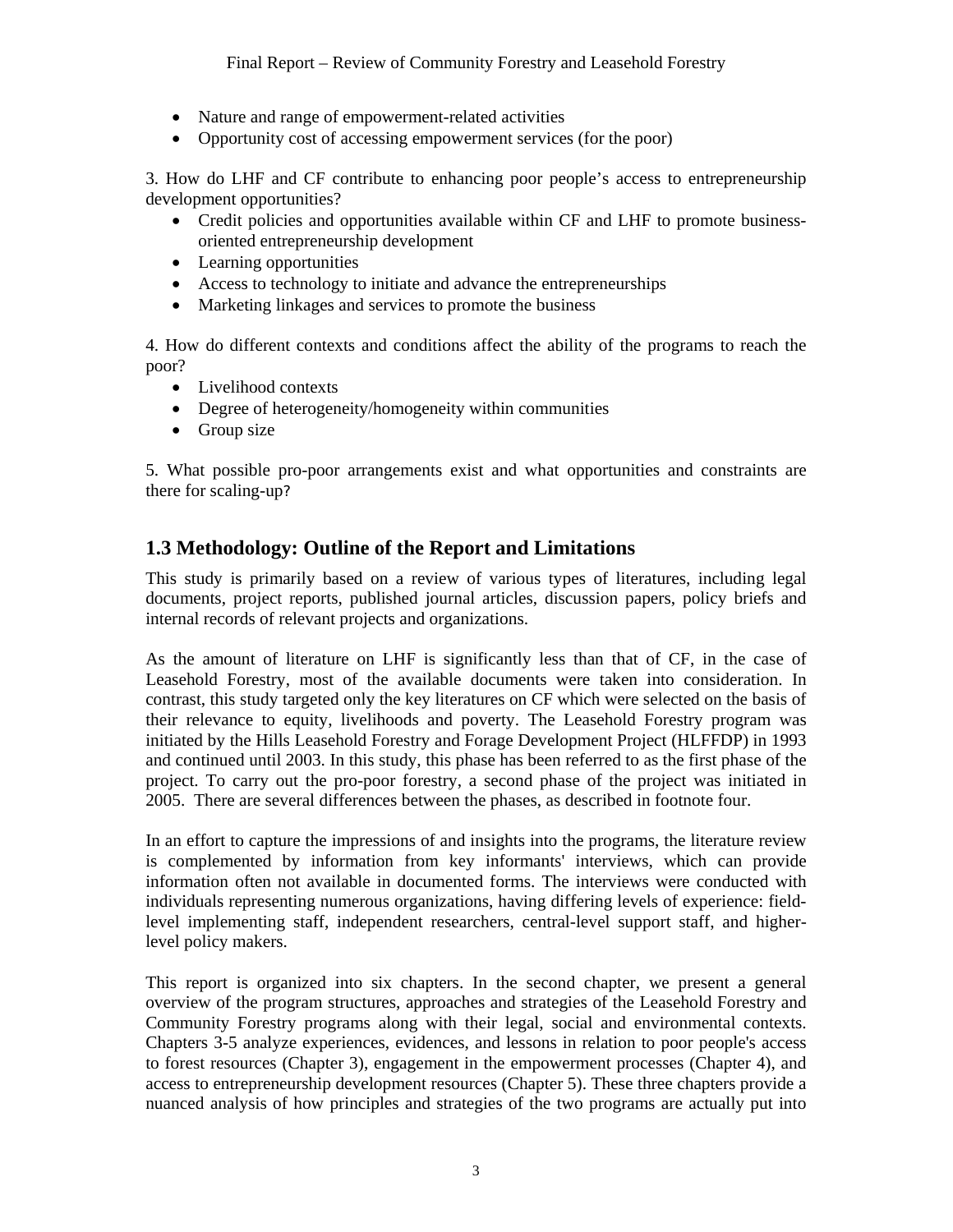practice and address the livelihoods concerns of the poor. This analysis directly leads to lessons on strategies that benefit the poorest in gaining access to these three sets of resources that are critical to livelihood enhancement. The last chapter presents recommendations for policy and program strategies to capitalize on the lessons learned from both LHF and CF.

This report is based on the availability of the published and unpublished literatures on CF and LHF in Nepal. Literatures shedding light on community-based forest management at regional and global level were considered beyond the scope of this report in order to strictly focus on the insights of the two programs in Nepal. Due to the lack of fresh data from the field, we occasionally had difficulty in drawing lessons relating to practical and policy aspects.

## **1.4 Conceptual Framework**

Since the goal of the review is to explore and analyze lessons on policies and program to create equitable livelihood outcomes, we have incorporated three key aspects of analysis among which we could establish plausible connections: specific policy and program processes (B), leading to specific livelihood outcomes (C) within various socio-economic and ecological conditions (A) (see Figure We elaborate these dimensions of analysis below.

### **Figure 1. Conceptual Framework of the Review Study**



## **a) Contexts**

The two programs that were reviewed encompass a range of socio-economic and ecological conditions in which they operate. Current debate on poverty and livelihoods suggest that three key contextual factors are of crucial importance: a) the extent of resource availability, b) the nature of peoples' dependency on the forest and its resources, and c) the degree of heterogeneity of the participating communities. While the policies and programs do not specifically encompass different types and conditions of resources, the two program approaches do address different ecological and resource situations. This would thereby allow for an analysis of how the different program strategies and policy instruments mediate the poor people's access to forest resources in varying conditions and contexts.

Sunderlin et al. (2005) determined that the nature of dependency of the poor who reside in forested areas includes the secure of emergency food supplies, collection and trading of nontimber forest products (NTFPs) as a major source of household income for the family, and gaining employment in forest-based industries, though the traditional role of the forest in Nepali cultures is in support of subsistence livelihoods. Recent reflections take note of rapidly changing livelihood contexts in Nepal and have identified market-based contributions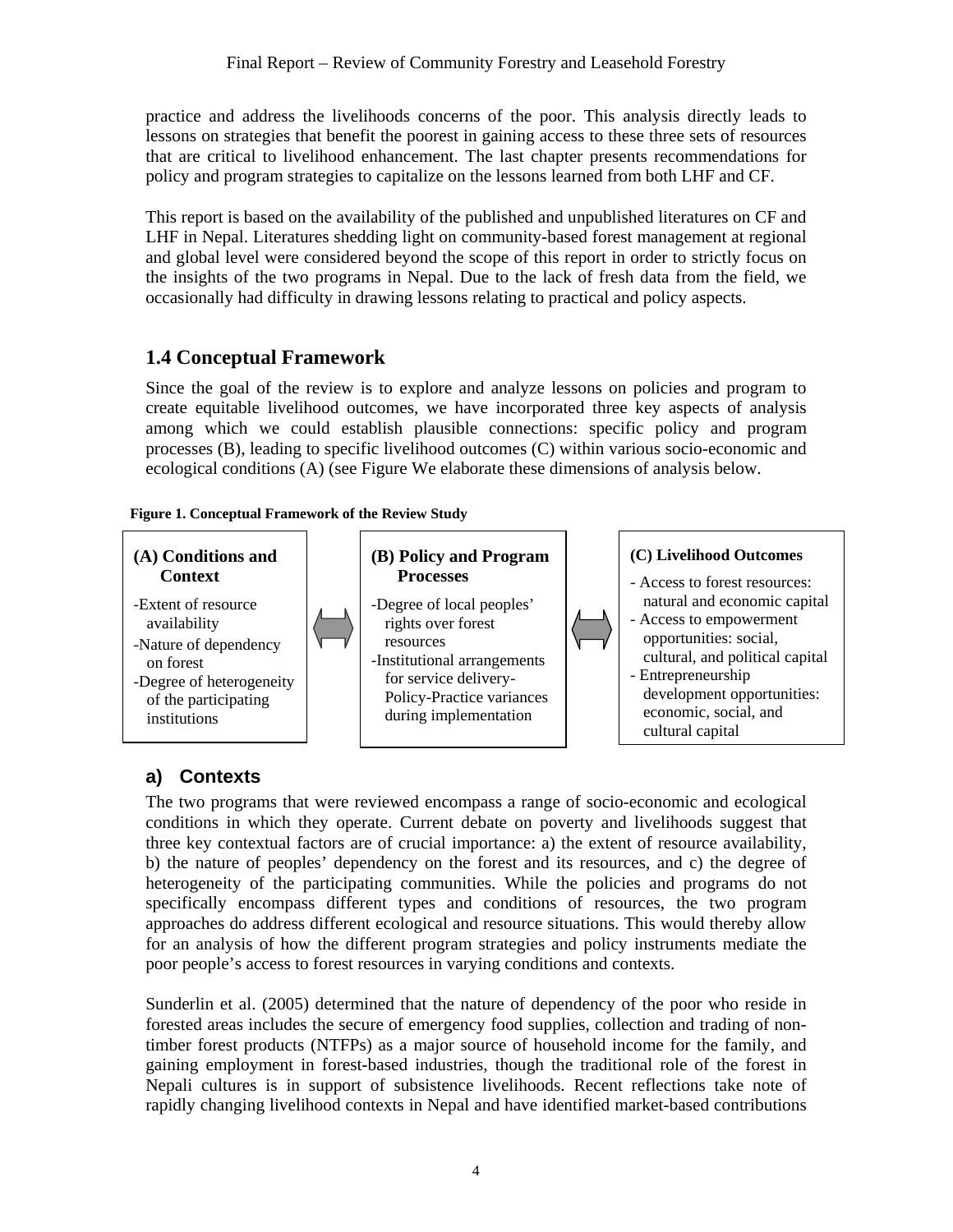of the forest as being critical to the livelihoods of these communities. Both CF and LHF programs present a variety of contexts, from subsistence to commercially-oriented management regimes, though there is a trend toward the commercial orientation. There is still limited knowledge regarding the implications of equity as the management approaches change from subsistence to this commercial orientation.

Likewise, heterogeneity within communities that manage forests is important in the context of Nepal, wherein communities are divided along the lines of gender, caste, ethnicity, and class. Studies vary in suggesting relations between heterogeneity and livelihood outcomes from the collective management of forest resources. The two main lines of argument are: a) an equitable outcome is feasible (Ostrom 1990) but challenging and b) evidences suggest that inequitable outcomes have been a rule rather than the exception. The experience of CF and LHF in Nepal can potentially shed some light on how heterogeneity can be addressed as part of equitable resource management.

## **b) Policy**

There are at least three key aspects of policy development debate with respect to the livelihoods of the forest dependent people. First, the nature and extent of people's rights over forest resources are crucial. Agrawal and Ostrom (1991) have distinguished five different kinds of rights. These are: the right to access, the right to exclude, the right to withdraw, the right to alienate and the right to manage. A key assumption behind such development movements is that providing increasing level of rights to the community is more conducive to equitable management of resources. The two programs, LHF and CF, offer four of these rights, excluding the right to alienate. However, these rights are provided through different program strategies.

Second, institutional arrangements are also important dimensions in promoting the livelihoods of the poor. Together, CF and LHF point to a very interesting theoretical debate on whether exclusive groups of poor and mixed groups of poor and relatively affluent bring forth similar outcomes with regards to both productivity and equity. Still another aspect of policy concern is in the identification of a focus for an intervention within and between local and non-local (or multi-scale) levels. Some analysts argue that livelihood outcomes are mediated by multiple layers of institutions and processes. Fitting institutions with a diverse group of actors at multiple scales has been a challenging issue (Brown 2004). We focus on cross-scale interactions, including an examination as to how projects and supporting organizations interact, construct or facilitate local-level institutional processes and service delivery.

Third, given these complexities, often the processes of implementing the policies are not always straightforward in practice. Recent policy analysis suggests that policy provisions and regulatory instruments do not necessarily determine the practices and outcomes of community-based forest management and claim that the equity provisions of the forest policy have not been able to generate equitable outcomes, as anticipated (Malla 2000). A policy provision is part of a larger field of practice, having its own logic of operation and interrelations among actors who share a common field (see Ojha 2006) an example of how CF operates as a complex field of practice and not simply as an implementation of a policy provision). In this review, we have analyzed the ways in which a specific policy is defined, interpreted, modified, distorted and translated in practice. Over the two decades of CF and one decade of LHF, experience offers a complex range of policy-practice dynamics.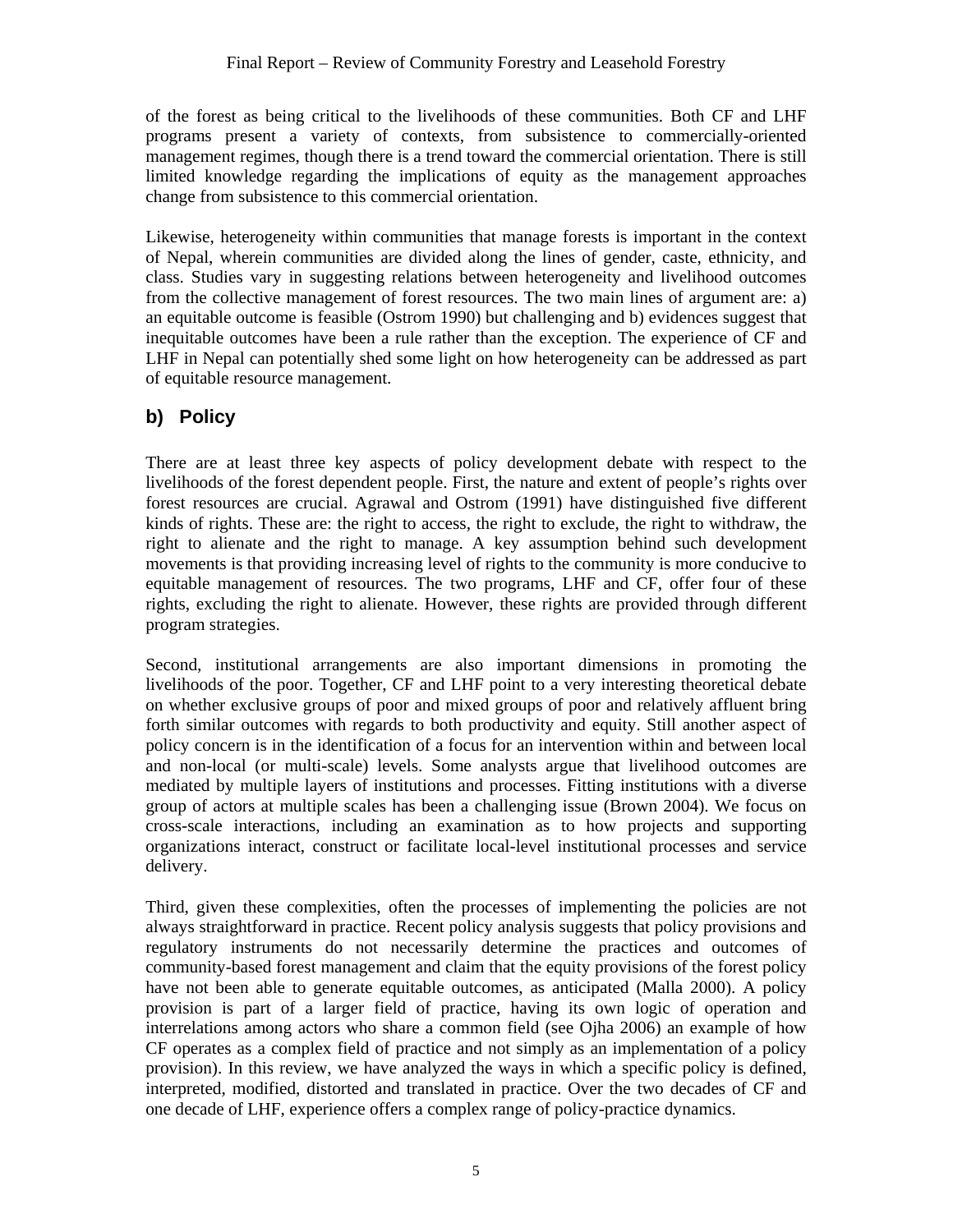### **c) Outcomes**

Our conception is that livelihood outcomes are shaped to some extent by interaction between context and policy processes.

In recent years, there has been a proliferation of literature on how we understand, monitor and influence livelihoods, largely under the label of 'sustainable rural livelihoods'. Since these frameworks are generally too comprehensive to discuss in depth within a review study like this, we have adopted three main livelihood assets as potential outcomes. These outcomes reflect some of the assets of the sustainable livelihood framework and we have drawn three aspects of livelihood outcomes corresponding to assets or capitals, as defined by this framework (Carney 1998). These three livelihood outcome assets are a) access to forest resources, b) access to empowerment opportunities, and c) access to entrepreneurship development. Access to forest resources has been assumed to impact positively on other forms of assets, such as financial, physical and social, at both community and household levels. The wealth the households or communities accrue from their increased access to forest resources due to CF or LHF has been perceived in a way that the increment is above the average found in different contexts in a similar condition. The debate related to the access of the poor to forest resources are actually determined by the ways in which governance practices are enacted through the complex web relations of power, knowledge and services. The two programs offer a complex network of relations between the local poor and the actors of market and civil society and such cross-scale relations are being increasingly emphasized in the rural livelihood debate (Bebbington 1999).

In the field of participatory development, there are continuing concerns for genuine participation of the subjects of development. One key reason for the lack of genuine participation is the prevalence of technocratic preoccupations in the process of participatory resource management and livelihoods, emphasizing the paternalistic delivery of material services rather than the provision of genuine spaces for one's voice in deliberation. As a result, despite policy changes in support of participatory management of forest areas in Nepal, there is actually a strong concern that the traditional relation of patron and client (being bureaucrats and politicians and peasants, respectively) has largely remained unchanged (Malla 2001; Nightingale 2005). In this context, our interest lies in understanding the nature and extent of genuine opportunities for political empowerment in the process of the forest governance.

In recent years, market-based incentives from the conservation areas are being increasingly appreciated but there are fundamental concerns regarding the potential of the market in creating equitable opportunities. The two forest management programs offer interesting insights of these aspects.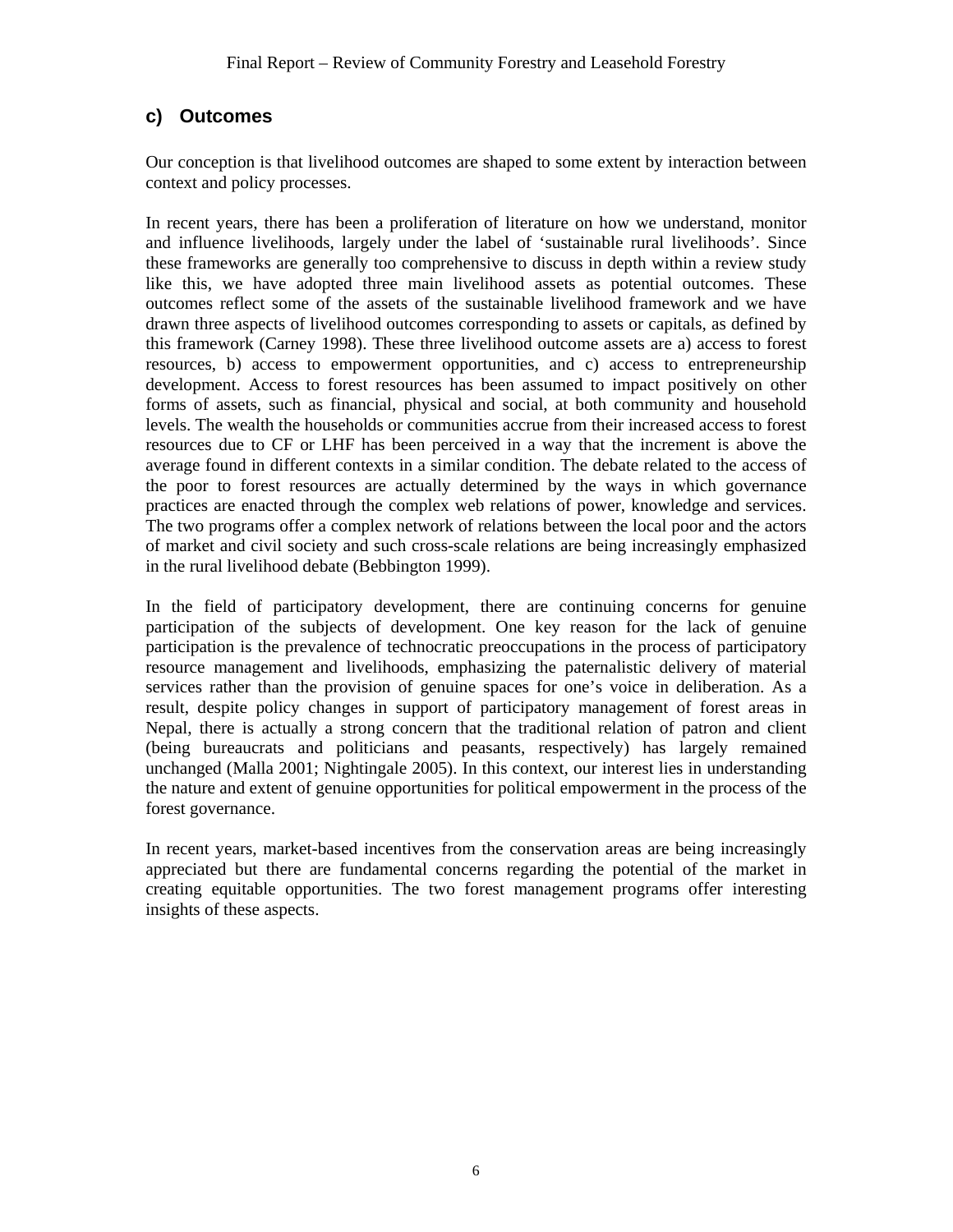## **2. Overview of Leasehold and Community Forestry**

### **2.1 Evolution of Leasehold and Community Forestry**

Nepal's forestry policy has changed over time. The private forestry practices, based on a feudal system were collapsed by the nationalization of forests in 1957. All of the national forests were brought under state-controlled management with stringent legislation against the private use of forest products. However, it created a *de facto* open access to forests, resulting in resource depletion and environmental degradation. A need for people's participation in forest conservation and management was perceived among national policy makers and international scholars in the mid-1970s and a seminal form of community forestry was tried under the name of Panchayat Forestry, after the name of the then party-less political system led by the active monarchy. The major thrust of Panchayat Forestry was to stop further environmental degradation, while some scholars also observe that it had an underlying political objective to strengthen the active monarchy.

The concept of Community Forestry only came into a shape in Master Plan for the Forestry Sector (MPFS) in 1988. At that point, there was consensus among policy actors that Panchayat Forestry, as a unit, was too large to mobilize local people in participatory forestry. Therefore, the Plan suggested that the forests should be managed by traditional, local communities of users, irrespective of political boundaries. Although Community Forestry was recognized as the first participatory program of the forestry sector, the Plan envisaged the program as only fulfilling the basic needs of local people for forest products such as fuelwood, fodder and timber through the improvement of the ecological conditions of handedover forests. To enforce the Master Plan's major contents, including community-based forestry in the changing contexts, a new Forest Act was enacted in 1993 and came into force with the promulgation of Forest Regulation in 1995. In the meantime, a new school of thought believed that forestry should also support the poverty reduction goal of the country. As Community Forestry had primarily aimed at improving forest conditions and meeting forest-based needs, an alternative was sought to focus on poor people's livelihoods through forestry. In this line, a community-based Leasehold Forestry was specially provisioned for the poor in the Forest Regulation of 1995 to address poverty issues from a forestry perspective. Such a special provision was made through the Second Amendment in the Forest Regulation of 1995 in August 2000.

Leasehold Forestry and Community Forestry are the two major community-based forest management programs in Nepal. Leasehold Forestry is a program intended to ameliorate the ecological conditions of the degraded forests in the mid-hills and to improve the livelihoods of forest-dependent poor through their active involvement in the program. Community Forestry, on the other hand, is a common-property forest management model, primarily initiated to conserve the forest and meet the basic needs of forest products through local people's participation. This chapter provides an overview of both programs in terms of their programmatic definitions, current issues, relevance and the current status of program implementation and their achievements. Some examples of local initiatives to address livelihood issues of the poor in community-based forestry are given in brief.

### **2.2 Overview of Leasehold Forestry in Nepal**

Forest Regulation 1995, Rule 40, provided a special provision for handing over forest areas to the communities living below poverty line through a project prepared by the government, under the name of Leasehold Forestry. The Regulation also endorsed the Leasehold Forestry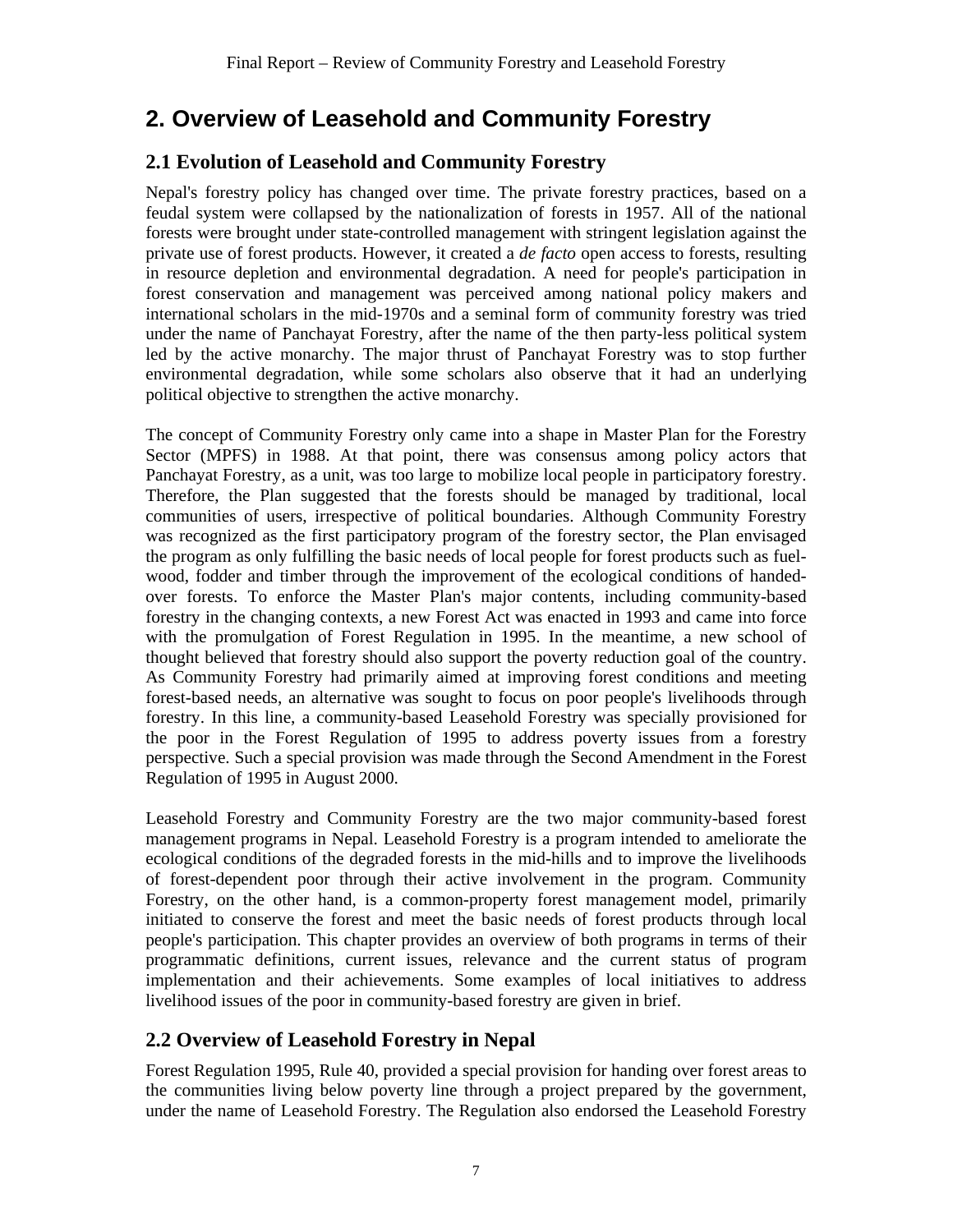programs implemented by the Hills Leasehold Forestry and Forage Development Project (HLFFDP), which had officially been established in 1993 with financial (loan) assistance of the International Fund for Agricultural Development (IFAD) and the Dutch-funded Technical Assistance Component implemented by the Food and Agriculture Organization of the United Nations (FAO). The project was located in ten districts during the first phase. The prime objectives of the HLFFDP were to alleviate the poverty of rural households and to restore the ecological balance of degraded hills through the implementation of Leasehold Forestry for the poor communities. The project executed its tasks by forming small leasehold groups, comprising of five to ten household members below the national poverty line. It leased out degraded forest sites of five to ten hectares to each member of the leasehold group, averaging one hectare of forest area per household. While defining the poor in the design document, the project defined the poverty line criteria as a household owning less than 0.5 hectare of private land or having an annual income of less than NRs 2500. However, the annual income threshold was increased to NRs 3,035 in later years of the project to match the poverty threshold criteria adopted by the National Planning Commission. The first phase of the project was initially designed to run until 2001, but was later extended to 2003.

By February 2003, the project had formed 1,729 leasehold groups (85% of initial target) comprising 11,756 poor households with control over 7,377 hectares of degraded forests across the ten project districts in the hills. As of July 2005, the number of groups had increased to 2,371; the area and number of beneficiaries increased to 9,365 hectares and 16,810 households respectively (LFLP 2005).

There is growing consensus that the Leasehold Forestry program has significantly improved forest conditions. However, various studies note that there were mixed results regarding the impacts of Leasehold Forestry on the livelihoods of the poor. Analyzing the data of 147 households of Makawanpur and Kavre districts, Ohler (2000) reported that the ground cover of the degraded land increased from 32 percent to 78 percent within the project period of 6 to 7 years. The program was found to contribute to reducing fodder shortage by 21 percent, thereby improving the opportunities for goat and buffalo rearing. From such improvements in fodder availability, women were able to save 2.5 hours' time per day in collecting forest products (ibid.). Singh (2000), from the status studies of leasehold groups and sites in ten project districts and in consideration of the group dynamics, land development, conflict situation and financial status, concluded that in most of the districts, the overall picture of the leasehold groups and sites were satisfactory. Niraula (2001) has also reported the positive livelihood impacts on the poor.

Notwithstanding these claims of success, there are also some evidences, which refute the claims of positive impacts on the livelihood of the poor people. Joshi et al. (2000) from a study of two project districts reported that the livelihood impact of the program was weak, as it was unable to reach the poorest section of the community. Despite the policy focus on the livelihoods of the poor, the evidences show that in many instances the program has not been able to secure exclusive use rights for the poor, nor have the services of the project been delivered in ways such that the poorest receive the highest benefits.

### **2.3 Overview of Community Forestry in Nepal**

The Community Forestry program was formally conceived within the Master Plan for the Forestry Sector. The concept came into force with the legislation of Forest Act 1993 and Forest Regulation 1995. Community Forestry broadly refers to the transfer of the state-owned national forests to local communities organized into Community Forest User Groups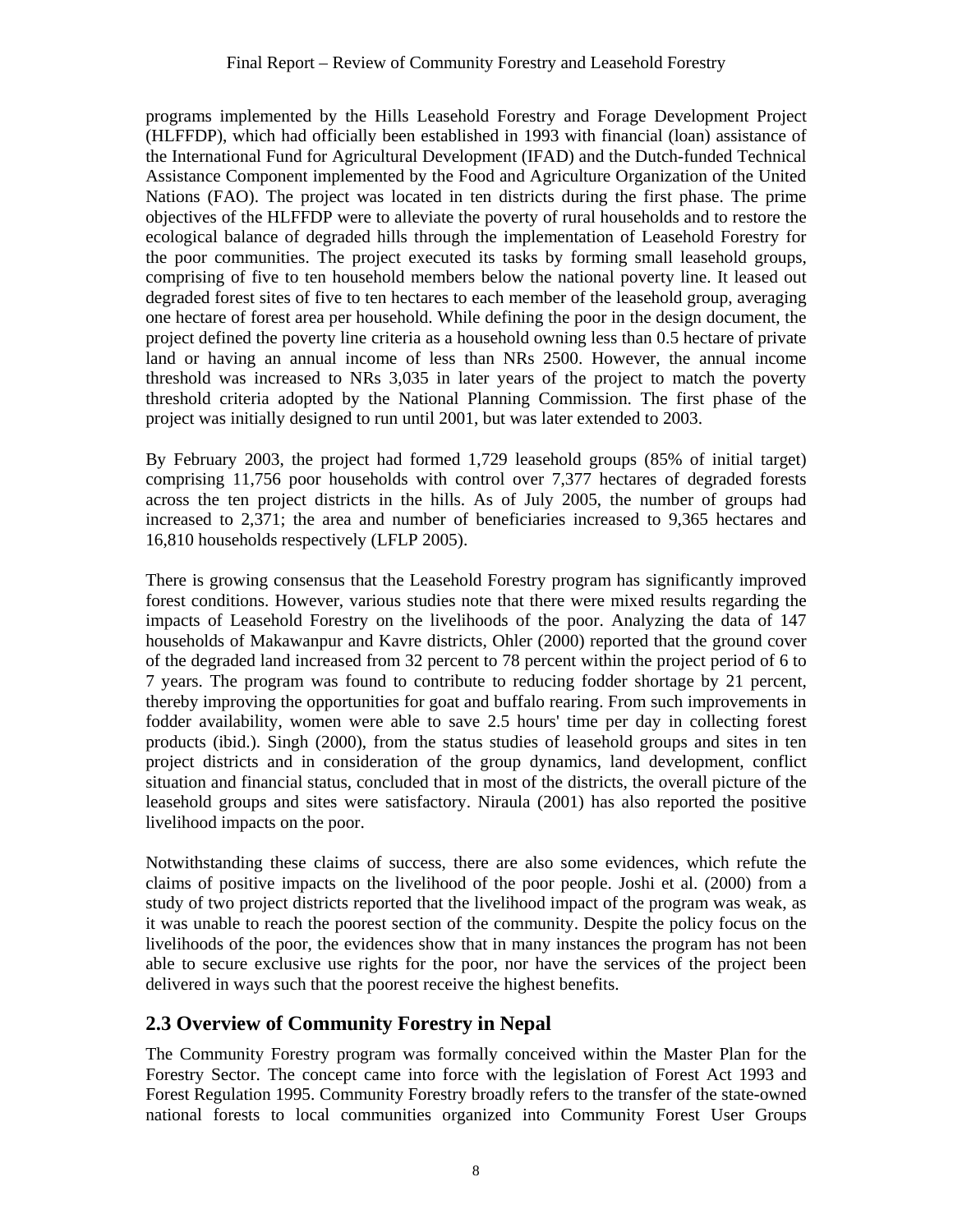(CFUGs) for the protection, management and utilization of the respective patches of forest. By law, CFUGs are regarded as independent, autonomous and self-governing institutions. Management of the forest area is guided by their operational plans (OP), while the members are mobilized by the constitutions of the CFUGs. These two documents are considered effective only after they have been approved by the District Forest Officer (DFO). The willingness and capacity of users to manage Community Forests are the two basic criteria that are considered during CFUG formation. Whether the people are traditional users of a given forest area and whether the forest is located near to the settlements are the indicators that are taken into consideration to measure the willingness and capacity of the CFUG members. There is no limit placed on the area, group size, political or geographical boundary and socioeconomic strata of the users, as long as the groups have both the capacity and willingness to manage the proposed Community Forest. The CFUGs are entitled to receive unlimited tenure of the forests, subject to the periodic renewal of their Operational Plans (OP).

According to the national database of the Community Forestry Division, in August 2005, there were about 14,000 forest user groups spread throughout the country. As analyzed by Kanel and Kandel (2004), out of the total forest handed over in the form of community forestry, 74 percent were in good condition, 19 percent were degraded, and the remaining seven percent fell under an unspecified category. As identified by MPFS, out of the total forestland of the country, 61 percent of forested land has the potential for Community Forestry. Although CF is spread throughout the country, the major focus is on the mid-hills, where 68.5 percent of the total Community Forest area is located (ibid).

Community Forests are managed for multiple products and services, including timber, fuelwood, fodder, NTFPs and rangeland. Some of the FUGs have generated a large amount of income from the sale of forest products. Such income has been utilized in the development of community infrastructures and income-generating activities. By 2004, the savings balances of 13,000 CFUGs throughout the country totaled over NRs 913 million.

A number of reports and field observations have shown that there are remarkable improvements in the condition of forest areas since their handover to the local communities. Despite this ecological success, several studies have noted that poorer households have received limited benefits from Community Forest management. The factors behind the limited livelihoods outcomes include elite domination in CFUG-level decision-making processes, protection-oriented management, conservation-focused technical services of government forestry staff and inadequate promotion of civil society service providers.

## **3. Access to Forest Resources**

In this chapter, access of poor to the forest resources is discussed and analyzed. The discussions and arguments are organized into three sub-headings: access within leasehold forestry, access within community forestry and opportunities, and challenges in both of the management models. The following six interrelated dimensions are discussed to demonstrate the degree to which the access of the poor to forest products has increased: a) Legal provision to become a resource user or a provision for re-inclusion, b) Processes of resource transfer to the users, c) Benefit sharing mechanisms among members d) Resource condition allowing or preventing the desired amount of products generation e) Access of poor to the group fund f) Power devolution to transfer the resources to the poor.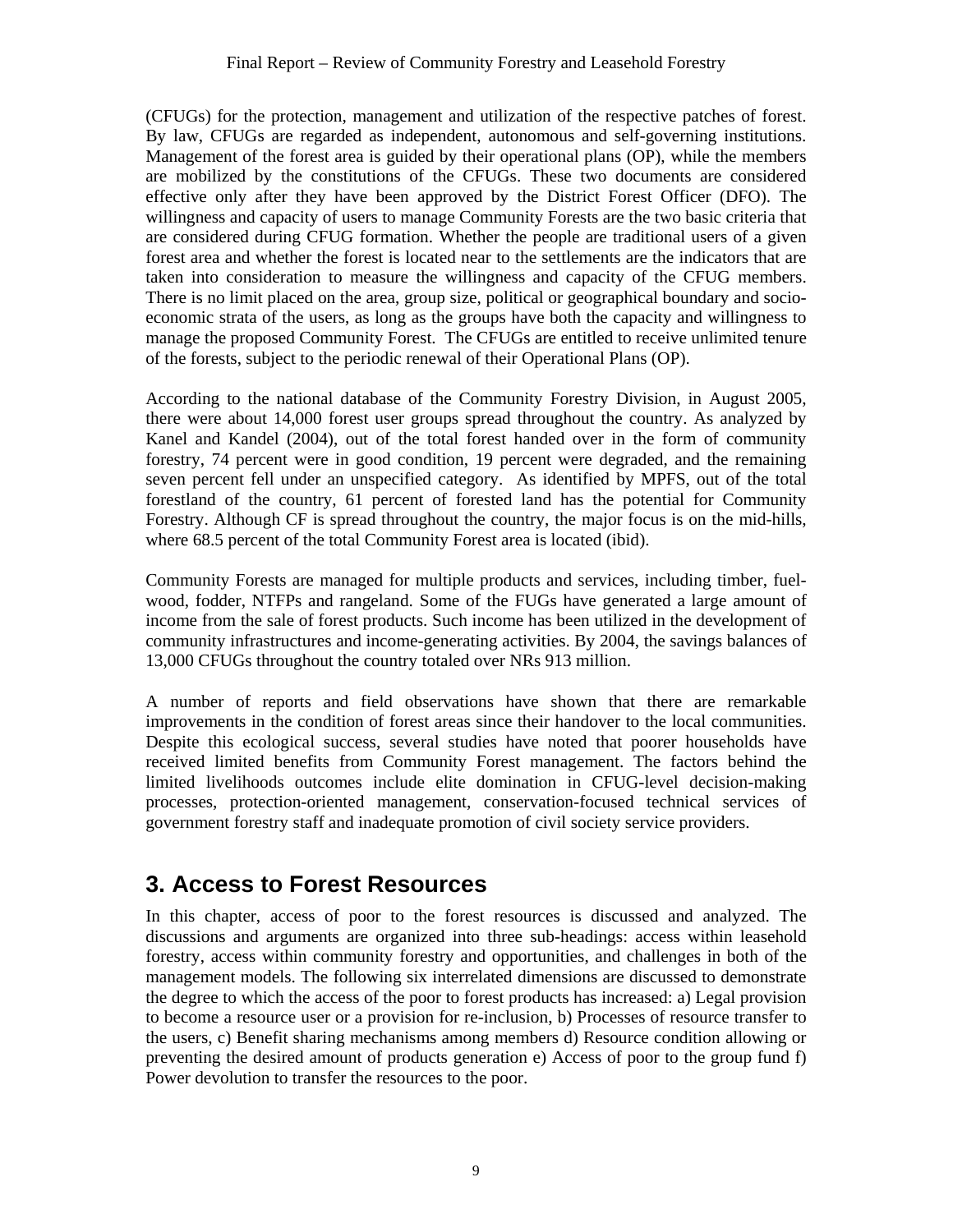## **3.1 Leasehold Forestry**

In accordance with Forest Rule 1995 and Leasehold Forest Policy 2002, a patch of degraded forest is handed over to groups of poor people in the form of a Leasehold Forest. The average size of the group is ten households; each allocated an average of one hectare of forestland. The hand-over process is initiated by project support staff and consists of three consecutive steps: filing an application, preparing management plans, and getting approval from the Ministry or from the regional directorate<sup>6</sup>. Such management plans are based on a financial analysis carried out by project staff on the part of the lessee and only those plans with positive net benefits are forwarded.

Given conflicting claims of Leasehold Forestry's impacts on the access of the poor to forest resources, our review has sought to analyze the processes and outcomes of the practice of leasehold forestry principles. We have identified the following key aspects as being crucial in determining the access of the poor to forest resources.

Firstly, the context-specific and locally-negotiated criteria for the identification of the poor are seen to be fundamental*.* All people who fall within the criteria of private landholdings of 0.5 hectare and average annual income of NRs 3,035 are eligible to be included as a leaseholder. These households, however, are not necessarily the poorest of the community.. The story presented in the following box better illustrates the situation.

"Although our income was above the poverty line, our net savings were considered lower and this qualified us for membership, although my husband works for the government and we own a cement house," said a user in Darre Pakha (quoted in Baral and Thapa 2004).

In one of the sites in Kavrepalanchok district, the leaseholders were identified on the basis of VDC boundaries, wherein all of the households from one VDC were included as leasehold members and the households lying outside of the political boundary of the VDC were excluded from membership, even though the excluded households were poorer and live nearer to the forest than those who had been included. Additionally, the excluded households were also the *de facto* users for years and they had put forth considerable effort to make the land public from illegal private registration (Bhattarai et al. 2003). In connection with this, a man from an excluded settlement fought for more than 40 years at different levels of the judiciary system until a final decision came from the Court in 1987/1988 to declare the land public. However, the household, which struggled for the court decision, was denied entry to the leasehold group for that land, simply because he came from another Village Development Committee (VDC) under political division in the district. Keeping common property forests under an open access regime would not be an alternative to enhance the poor people's access to forest resources as it reduces the sustainability of resource utilization in the long run. Although LHF policy opened the avenues for the exclusive use rights of the poor to forest resources with the establishment of community regimes, a substantial deviation occurred during the group formation in which the non-poor were included and the poor were excluded. Although this may not be true for all the situations, it indicates a need to reflect upon the existing group formation processes and subsequent improvement on it.

Nonetheless, the Leasehold Forestry policies do not have membership restrictions based upon VDC political boundaries. Joshi et al (2000) analyzed the distance of the households to the

 $\overline{a}$ 6 Recently, Ministry has delegated the authority to approve leasehold forest management applications (for the poor) to the regional directorate under the Ministry of Forest. .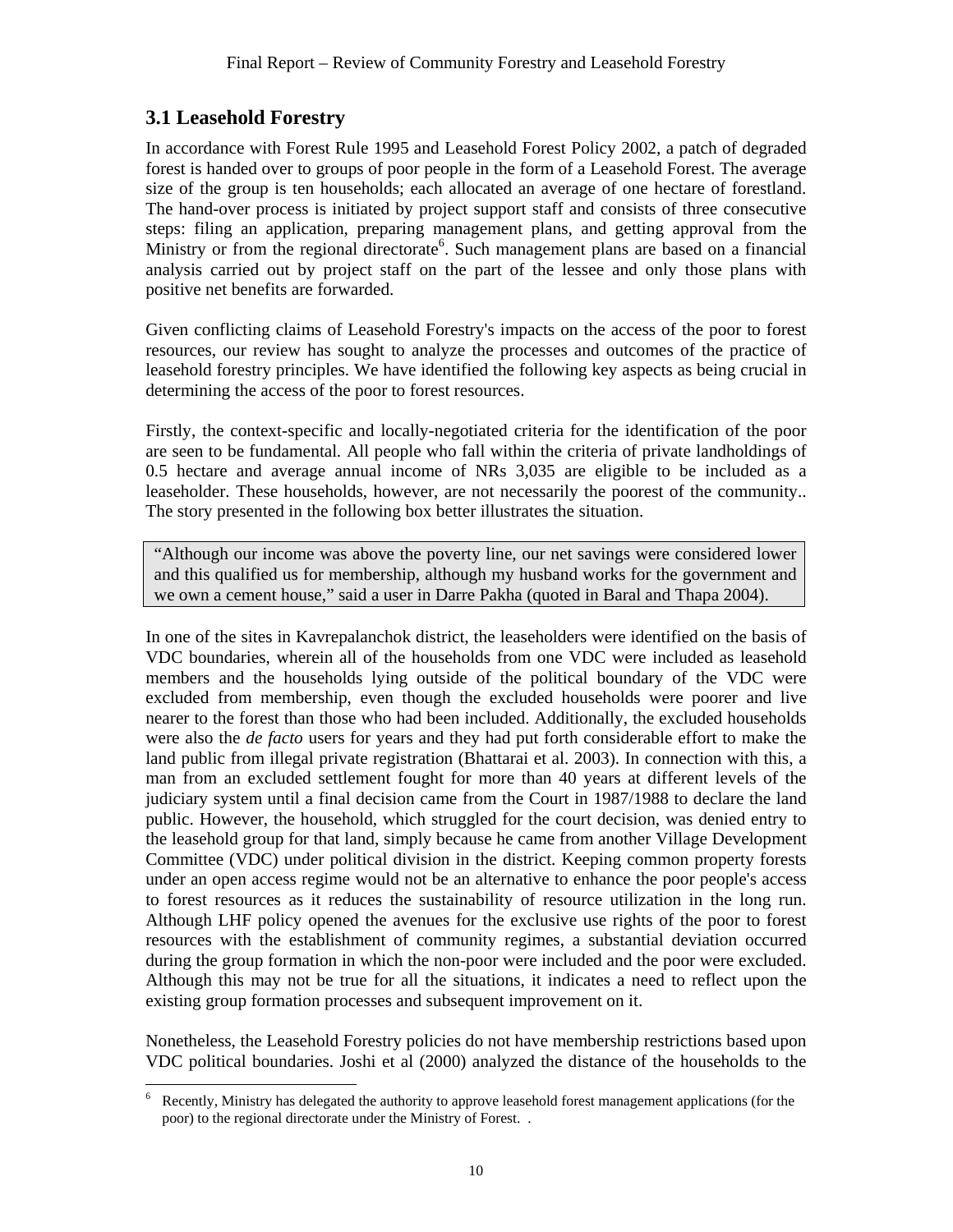forest at the same site and found that the average distance between leaseholder households and the forest is twice as much as that between non-leaseholders and the forests. Consequently, poorer households located closer to the forests were excluded from membership to the program because of the political boundary. Policy and operational guidelines of LHF have not explicitly addressed the issues of political boundaries and the reinclusion of excluded poorer households. Grinten and Dhakal (1997), on the basis of the studies sampled in Ramechap, Sindhupalchok, Makawanpur and Kavrepalanchok districts, reported that only 52 percent of the leaseholder households fulfill the landholding eligibility of the project criteria implying that 48 percent of the leaseholder households are large farmers. Similarly, based on an analysis of the leasehold groups of Ramechhap district, Schuler (1997) noted that 33 percent of the households are large farmers. One of the reasons behind the inclusion of the non-poor local elite in these groups arises from the fact that the project staff had invited some of the elite households to lead the leasehold groups<sup>7</sup>. This was based on the assumption of the project staff that the poor are reluctant to take on leadership roles because of their socio-political relations and status. As a result, key positions of Leasehold Forest User Groups (LFUGs) formed in the earlier stage of the project were actually held by better off households in most of the cases (personal communication with a senior government officer and with a consultant, October 2005). The deliberate inclusion of non-poor households into the leasehold groups is contrary to the policy claim that Leasehold Forestry is exclusively for the poor.

Secondly, the project support facilitating the process of hand over of leased lands to the poor is the key to be taken into account. The lengthy and complex process of forest handover is not affordable for the targeted poor households without external support*.* Irrespective of who benefits from Leasehold Forestry, the processes which have to be completed for forest leasing is complex and generally beyond the reach of the poor. It is reported that key difficulties are found in the compulsory requirements for the financial feasibility report, the environmental impact assessment or initial environmental examination report, and the operational plan with application form. Dhakal (1997) argued that such complexities in paperwork should be exempted in the case of Leasehold Forestry for the poor, although he suggested that it could be retained in other forms of Leasehold Forestry.

Despite such complexities, leaseholders have not faced problems due to this long process of taking control over the Leasehold Forest. This is because the HLFFDP, in collaboration with other line agencies, undertook nearly all of the responsibilities of the necessary paperwork and legal processes on behalf of the poor communities. In the absence of project support, the poor may not able to follow the process independently. In case the communities were able to formalize all the necessary documents, the application package has to reach to the Ministry of Forest and Soil Conservation (MFSC) for approval via DFO, RD and DoF. The DFO from Tanahun, one of the project districts, estimated that it takes one year to complete the forest lease process. (Personal communication, November 2005)

MFSC has to approve or reject the proposal within thirty days from its receipt from Forestry Regional Directorate (RD). Nonetheless, the RD can hold the application for an unlimited period of time to undertake an investigation of the application file before forwarding it to the MFSC. Such discretionary power has been identified as a critical lacuna of the process, leaving no space for applying households to exercise influence over the approval process. For

 $\overline{a}$ 7 One of the interviewees said that large farmers were included in leaseholds groups deliberately to lead the poor members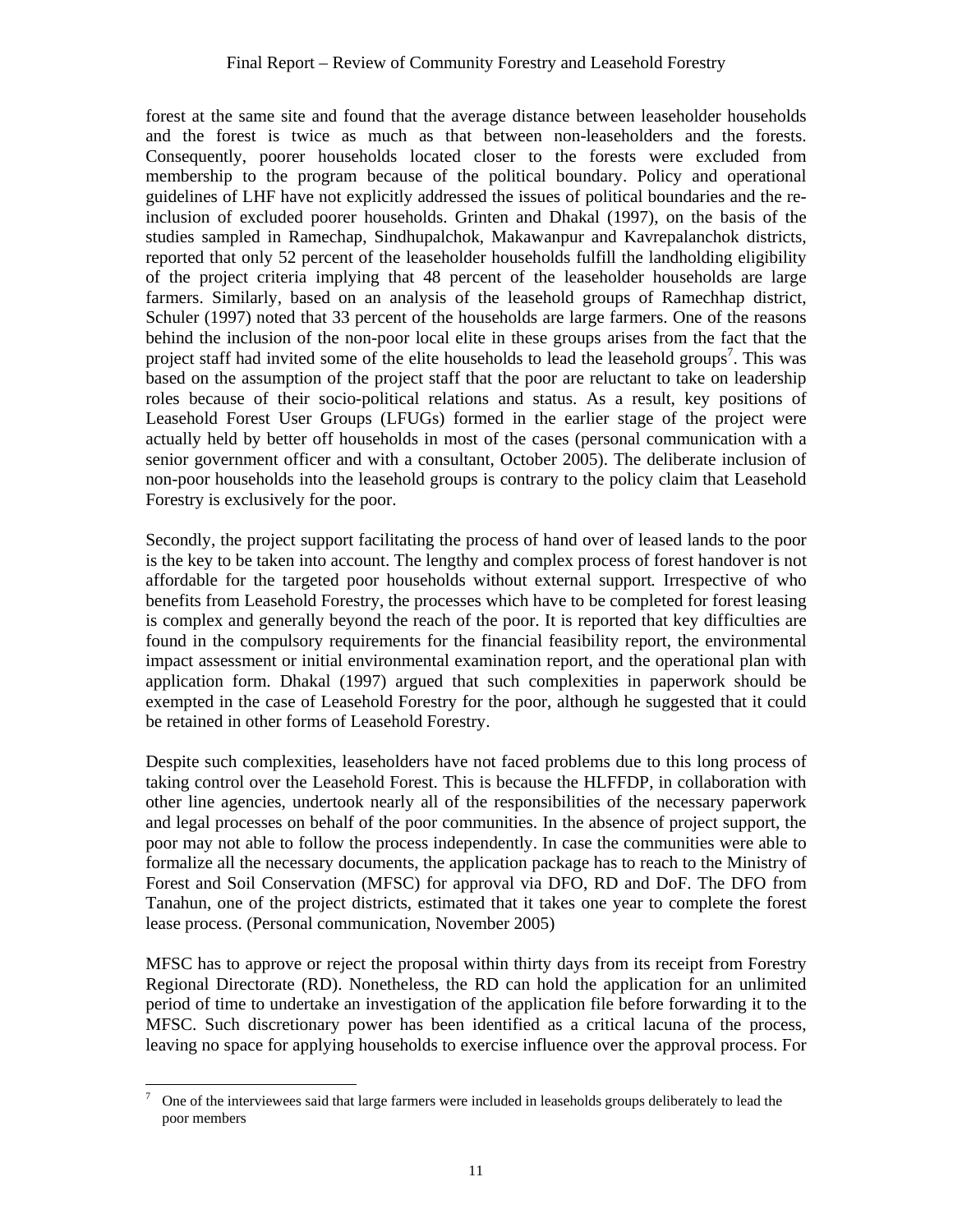instance, Dhungel (1997) reports that there is lack of clear procedures for applying leasehold groups to instigate action within the government if it does not pass decision on the proposal in a sufficient timeframe.

Leasehold Forestry Policy of 2002 has envisaged differentiation between Leasehold Forestry for the poor and other forms of Leasehold Forestry. The policy recommended that the Ministry's authority regarding Leasehold Forestry for the poor be completely devolved to the DFO, so as to minimize the opportunity cost of application procedures. However, this recommendation was ignored while translating the policy into an amendment to the Forest Regulation in 2002. The amendment not only screened the policy, highlighting the program of Leasehold Forestry for corporate bodies and industries, but left the Leasehold Forestry for the poor in *status quo*.

Third, there are some instances in which the lack of clear provisions with regard to the transfer of resource tenure has created a sense of insecurity in the poor. The existing Leasehold Forest legislations and policies do not deal with the transfer of lease rights in the event of the death of a member; desire to withdraw from membership in the group, the split of the original family, or outward migration of the members. However, there are some exceptions in practice. For example, one of the student researchers (personal communication, October 2005) said that some members of leasehold groups from inner Terai districts (Chitwan and Makwanpur) have transferred possession of their leased land to non-members. In this line, the poor have started selling their land to large farmers at nominal prices in order to repay their loans without any basis of policies and legal frameworks to transfer the possession. If such practices persist, the number of *de facto* poor households participating in leasehold program will be decreasing, ultimately challenging the pro-poor objectives and the legal provisions of the program.

Fourth, the need of the program to support and augment the livelihoods of the poor has been recognized through pro-poor LHF. However, the program strategies of Leasehold Forestry are often incompatible with the actual livelihood strategies of the poor. Due to regulatory constraint, cultivation of agricultural crops is not allowed in leasehold forestland, although the silvo-pasture model is allowed. In response to this, Thoms et al. (2003) suggested that crop production should be allowed in leasehold forests for poor people's food security. For the poor, it might be difficult to shift from their existing status to large livestock farming (e.g. buffalo) because of the high investment cost, long waiting time and the associated risk on such investment. As the major target households of the project are ultra-poor, such households may need to adopt the strategies to ensure a daily return for their daily livelihood. Likewise, selling milk might be a social barrier to *Dalit* (so called untouchable) households. Hence, the poor may put their priorities on crop production rather than livestock rearing, especially in the case of buffalo. IFAD (2003) also noticed that the number of buffalo in the leasehold groups remained nearly constant but the number of goats has increased over the project period. Below is an example of a priority of the leasehold farmer in which he wants to grow crops but found that it was not possible due to the regulatory constraints of the Leasehold Forestry program, resulting in his leaving the group membership.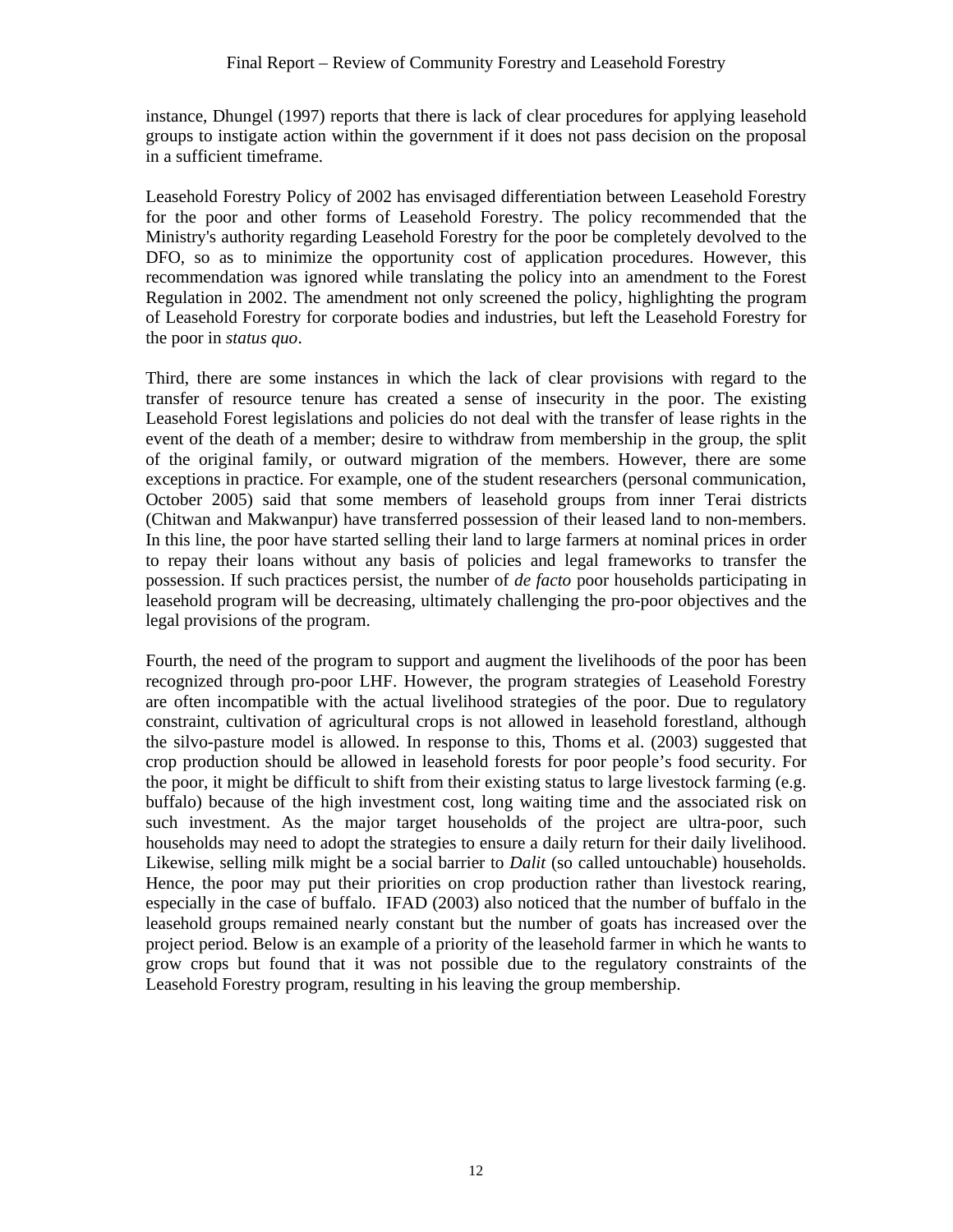"People from project handed over the land as Leasehold Forest where I used to grow staples as my fellow villagers do. I personally bought the same land for NRs 25,000, although it was an unofficial transaction, but recognized at local level. I also joined the leasehold group in the beginning, but later I knew that I cannot grow staples anymore in that land and I left the group" said one of the ex-leasehold members from upper Gyanjha village of Gorkha district.

Fifth, a focus on handing over degraded land means that there is limited potential of land resources to alleviate poverty. Only degraded forest sites have been legally identified as potential leasehold areas and handed over accordingly in the form of Leasehold Forests. Forests with less than 20 percent crown cover are the maximum limitation of the sites defined in the policy documents. If there are some large trees left during the hand over, the leasehold groups do not have right to use them, but have to protect these trees until the government removes them without compensation to the groups.

Sixth, there are mixed results in the link between the forest condition and actual supply of forest products to the poorest despite improved forest conditions*.* Studies undertaken in Ramechhap and Kavrepalanchok districts revealed that a few years after their hand over, the condition of Leasehold Forests had significantly improved in terms of species diversity, growing stock (number of trees and saplings), ground cover, fodder supply, fuelwood and other forest products Alongside these evidences, there are also cases in which the amounts of take-home products, especially for the poor, have decreased. Bhattarai et al. (2005), from a study of a cluster of eight groups in Kavrepalanchok reported that the amount of forest products accessed by the poor had been reduced, whereas the access of the non-poor households had increased. The reason behind such results could be attributed to the fact that the poorer households have been confined to smaller areas than were available to them before the hand-over of the Leasehold Forests. The remainder of the common property forest was allocated for other leasehold groups and the poor. Thus, the poorest were excluded from the larger forest area that they had been using before the handover. The relatively better-off families, who rarely visited the forests before hand over, now received the same amount of benefits as the poor had received from the Leasehold Forests. This is because the group had adopted equal distribution mechanisms to share the benefits among leaseholders. We do not mean to imply that the previous resource management approach was sustainable and appropriate. Rather, in this particular situation the poor are even more marginalized and benefits are not equitably distributed, as they have to be confined to a smaller and lower quality forest area. This situation might be more prevalent in areas where the households have no other alternatives, such as membership of a Community Forest).

The discussions above reveal that inconsistency exists in both policy guidelines and implementation of Leasehold Forestry for the poor. The inconsistency is pronounced when the program has a major objective to enhance poor people's livelihood through the establishment of their exclusive access to forest resources. Supporting operational instruments to achieve the livelihood objectives for the poor is important. In this connection, the need for improvement within the existing framework of the program or seeking some other alternatives to achieve the livelihood goals of forestry has been noteworthy.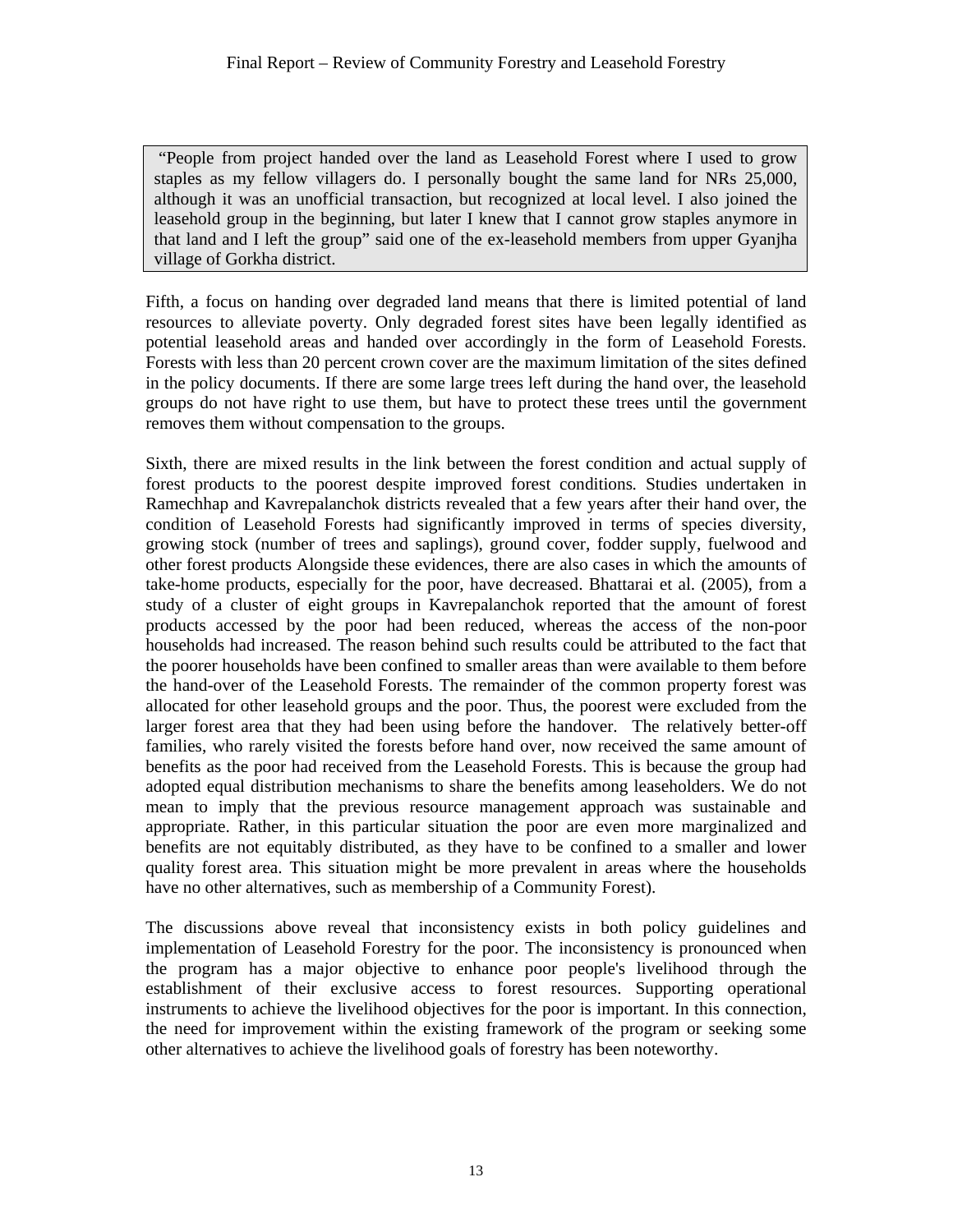### **3.2 Community Forestry**

Community Forestry, as discussed earlier, has come a long way from its preliminary objectives to improve forest conditions through people's participation. The belief that CF should provide inputs to uplift the livelihoods of the forest-dependent poor has been felt over the past several years. The Fourth National Workshop on Community Forestry in 2004 highlighted the multiple facets of Community Forestry that contribute to the achievement of national and international development goals. One of the major findings of the workshop was that CF has substantial potential to attain poverty reduction goals within its framework through the enhancement of various natural, social and financial capitals of user households. The implementation of Community Forestry is focused in the mid-hills and debates are still on-going as to whether it is an appropriate mechanism for the Terai and high hills regions of the country. Regarding the beneficiaries, any households of any economic strata are eligible to be members of Community Forestry User Groups (CFUGs). The tenure period in CF is not limited, though it is subject to the renewal of the Operational Plans (OPs) of the respective groups. Generally, the Operational Plans are developed to guide the CFUGs actions over the course of five to ten years. There is a policy provision in Community Forestry that if some groups violate the agreement made between the Forest User Group and the DFO, the control of the community forest can be rescinded to the government, though under another provision the DFO has to re-allot the forest area to form a new group.

In this section, we have analyzed how principles and policy provisions and their implementation have influenced the access of poor people to the forest resources in CF.

First, Community Forestry has been able to create positive conservation impacts, but has yet to achieve adequate livelihood impacts*.* Conservation goals of CF have been achieved and resource management responsibilities have been devolved down to the community level (Kanel 2004; Malla et al. 2003, Malla 2000) In the beginning, commonly referred to as the first phase of the development of CF, the focus was primarily on environmental issues, such as protection and conservation of forestland, establishment of the structure of the implementation, building of the capacity of the DoF staff, and institutional transformation of the management responsibility of the forest from DoF to the FUG, according to the CF guidelines. In this phase, a large number of CFUGs were established and achieved good results in forest protection and conservation.

In some cases, the access of the poor and marginalized people to the forest resources has been reduced in CF.Exclusion of poor and marginalized households during user group formation due to inappropriate identification processes has been found to be an important obstacle, barring poor people from accessing forest resources. Even if the poorest people are incorporated, their access to resources has been constrained as a result of protection-oriented management strategies imposed by local elites, often in collusion with technical forestry staff. The focus of this approach has been to allow regeneration without leaving any alternative livelihood strategies for the poor, who heavily depend on forest resources. Another reason for limited livelihood impacts is that only a small fraction of Community Forest areas is being harvested, limiting the amount of products available to user households.

Similarly the cost of volunteer works, such as attending meetings and patrolling the forest lands, has become costly to the poor. In some scenarios, the poor members have even given up theCFUGmembership to maintain their livelihoods. FUGs have put high entry fees on new memberships for those who were excluded during initial formation and are normally not affordable for poor households.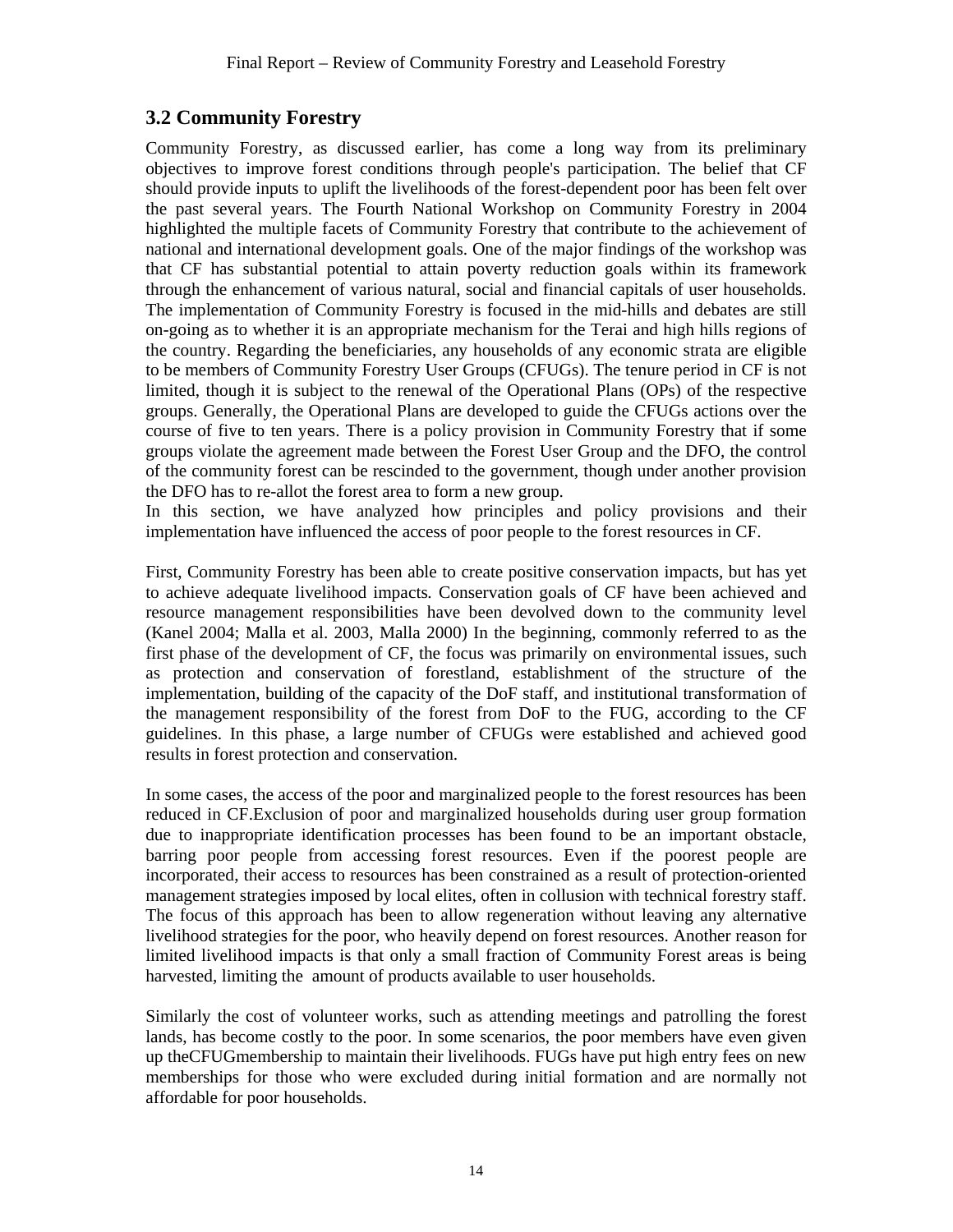The reasons behind such results have been many: a) inadequate support services on the part of forest offices provided to the FUGs to intensively manage the forest so as to create opportunities for poor people to access forest resources, b) inadequate awareness of and exposure to, on the part of the CFUG members, government policies and rights of the users, including the marginalized sections of the groups, c) domination of elites in decision-making processes, often resulting in the promotion of timber production, whereas the priorities of the poor are other than timber, and d) large number of OPs needing revision. Recent government guidelines require that before the renewal of OPs, CFs be technically inventoried, which is beyond the capacity of local users. It has hindered the active management of the community forests.

Secondly, the amount of take-home products by the poor has decreased. Poor users can afford only a limited amount of products, as compared to their requirements, because of the prices imposed by the CFUGs for different forest products. Some CFUGs claim that the prices are heavily subsidized and below market price but they have been still found to be beyond the paying capacity of the poor. Chhetry et al. (2005) has named such phenomena 'hidden subsidies,' in which pricing mechanisms have increased the access of the non-poor to capture forest products, but has not increased the access of the poor. Another limiting factor to increase the access of the poor is that the majority of the CFUGs have applied equal benefit distribution mechanisms to each of the households of a group, irrespective of their varied dependency level and paying capacity.

Thirdly, the poorer sections of the CFUGs have limited access to the group income. CFUGs have generated a large amount of money from the sale of forest products and from other sources. Kanel (2004) reports that, based on the user price, the annual income of FUGs in Nepal is NRs 914 million, wherein 83 percent of the total income is generated from the sale of forest products. While looking at the expenditure side, more than one-third of the total expenditures are spent for community infrastructure development and only about three percent of it is spent on pro-poor programs (ibid.). Focusing the expenditures of common funds on infrastructures, such as roads, means that the benefits are greater to the wealthier households, as compared to the poorer, who give priority to subsistence.

Fourth, despite the common phenomenon of inequitable resource use in Community Forestry, some examples of poor-focused initiatives have indicated a potential for impacting the livelihoods of the poor*.* Although Forest Act 1993 and Forest Rules 1995 are silent in provisioning specific arrangements for pro-poor Community Forest management, other recent national level policies of the government, such as the Tenth Periodic Plan (2002-2007) and the Poverty Reduction Strategy Papers have paved the way for initiating pro-poor activities in CF. For instance, the Tenth Plan has clearly spelled out that the Leasehold Forestry concept will also be applied within Community Forestry groups to increase the livelihood opportunities of the poor in terms of increasing economic, social and human capabilities of the poor below poverty line (HMG/N, 2002). There have been recent innovations in which pro-poor Community Forestry has already been initiated in Udayapur, Dolakha, Ramechhap and Parbat districts. Allison et al. (2004) argued that one of the driving forces behind the policy shift from a protection orientation to a livelihoods approach in CF could be attributed to the fact that poor households in some user groups were more active in forest management once their infrastructure and livelihoods issues were addressed. Livelihood oriented programs of LHF might have also raised the argument that any forestry program, including CF, should adopt livelihood approaches for sustainable resource management (Personal Communication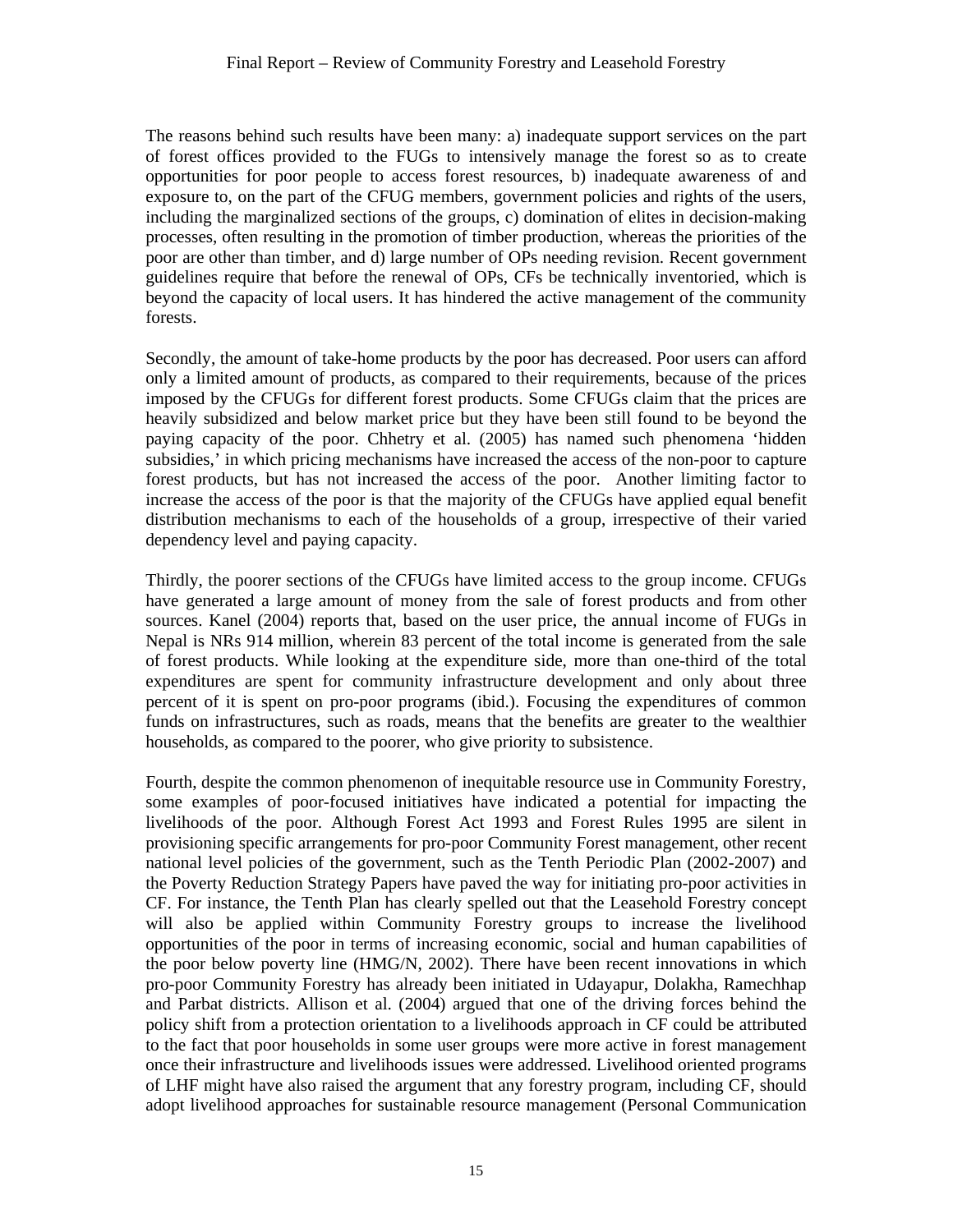with an official of the bilateral project). For such innovations, well-being ranking is considered to be a first step in identifying the different economic strata so that the benefits and services can be directed to the poorest households. Within DFID-funded project districts, some portion of community forestland has been allocated to the poor for their exclusive use, followed by further distribution according to the well-being rankings within the user groups Another example from Navalparasi district shows that the entry fees for the poor who wish to enter the CFUG have been waived and group funds are allocated to poor households for enterprise development and home construction (Bhattarai 2005). In some cases, FUGs have started distributing forest products free of cost to the poorest households, such as in Dolakha, Ramechhap and Okhaldhunga districts (Pokharel et al 2004). Accordingly, some CFUGs have started to build alliances with other institutions in search of direct supports to different dimensions of poverty reduction at the local level (ibid). Sharma (2004) has reported that following a pro-poor program orientation, 111 poor households were selected out of the 34 FUGs within Rapti zone of the country to receive support for bee-keeping, goat-rearing, vegetable farming, pork raising, bamboo handicraft making, briquette production and *Chiuri ghee* (butter of *Aesandra butyracea*) production.

## **3.3 Opportunities and Challenges**

The evidences presented above and the resource access variables in LHF and CF discussed in Table 1, show that both opportunities and challenges are present in both Leasehold and Community Forestry, in relation to providing increased access of the poor to forest resources. The following discussions outline some of these opportunities and challenges.

First, Community Forestry gets priority during the hand-over process, irrespective of propoor or other forms of Leasehold Forestry. The Leasehold Forestry Policy of 2002 has recommended the priority be given to pro-poor Leasehold Forestry over other forms of forest management models, but this has yet to be included in legally recognized and enforceable documents. The chances of such improvement have diminished as the Amendment of Forest Regulation in 2002, after the approval of the policy, deliberately omitted the pro-poor Leasehold Forestry section. Similarly, user groups in Community Forestry have gained the legal status of autonomous and self-governed institutions, while there is no such provision in the laws for Leasehold Forestry User Groups. Lengthy and complex processes in getting approval of Leasehold Forests also means that the opportunity cost of beneficiaries in such process is substantially high.

Secondly, the tenure-related rights are important to enhance the poor people's access to resources in order to create livelihood impacts from CF and LHF. The tenure-related rights are stronger in Community Forestry, as it supports an unlimited term of years for the communities to exercise their management and use of the forests. Although the continuation of the CFUG management is subject to the periodic renewal of the operational plan, there is less likelihood that the government can take over these forests. However, tenure security exclusively for the poorer households in CF has yet to be addressed. The Leasehold Forest has limited term of 40 years and, at most, it can be extended to another 40 years. Although the term is sufficient for short rotation crops, it has substantially reduced the incentives for the poor to invest inputs that have relatively long gestation periods, such as planting trees.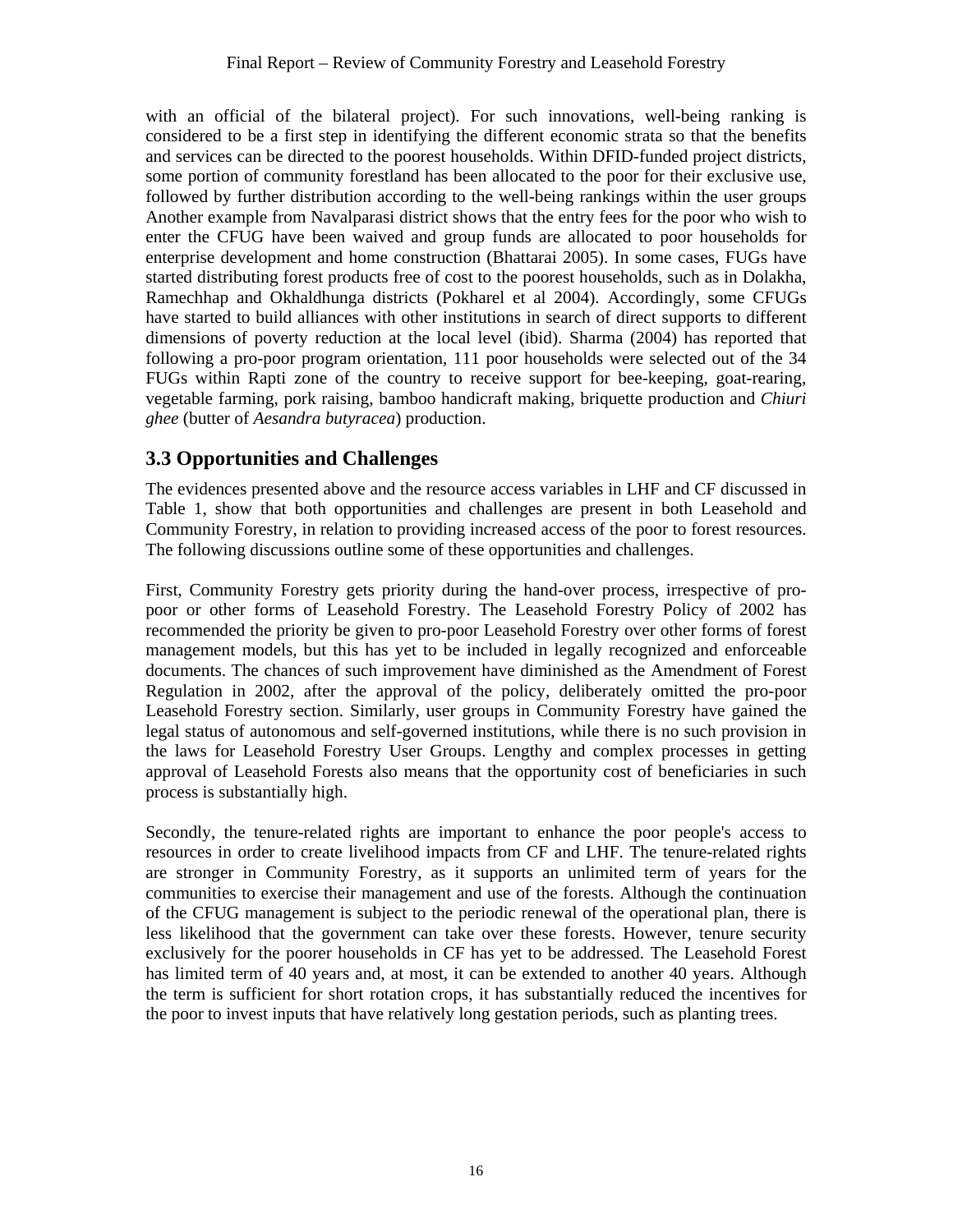| <b>Criteria</b>                                                                       | <b>CF</b>                                                                                                                                                                                   | <b>LHF</b>                                                                                                                                                                                                        |  |
|---------------------------------------------------------------------------------------|---------------------------------------------------------------------------------------------------------------------------------------------------------------------------------------------|-------------------------------------------------------------------------------------------------------------------------------------------------------------------------------------------------------------------|--|
| Tenure security                                                                       | Unlimited but the operational plans are<br>generally for<br>five<br>made<br>years.<br>Communities<br>feel<br>secured<br>over<br>continual ownership of forest <sup>8</sup>                  | 40 years and possibility of renewal<br>for another 40 years                                                                                                                                                       |  |
| Legal priority                                                                        | <b>First priority</b>                                                                                                                                                                       | Second priority                                                                                                                                                                                                   |  |
| Extent of rights                                                                      | All forest products (except wildlife and<br>minerals)<br>subject<br>to<br>approved<br>operational plan                                                                                      | Only the forest products grown<br>after forest hand over                                                                                                                                                          |  |
| Targeted<br>resource<br>users                                                         | All community members irrespective of<br>wellbeing status                                                                                                                                   | Focus on poorest                                                                                                                                                                                                  |  |
| Quality<br>and<br>Productive potential<br>of forest resources                         | All types of forest land (the condition of<br>the majority of CF is good)                                                                                                                   | Only degraded land which includes<br>shrub land, land covered from the<br>encroachers, land below 20%<br>crown cover.                                                                                             |  |
| available<br><sub>of</sub><br>Area<br>land                                            | 61% of the total forest land is identified<br>as potential $CF9$                                                                                                                            | Only 10% of the total forest land<br>(degraded land) is potential for<br>LHF <sup>10</sup>                                                                                                                        |  |
| Institutional<br>arrangement                                                          | Community<br>Forest<br>User<br>Groups<br>(CFUGs) are legally recognized as<br>autonomous organizations.                                                                                     | whether<br><b>Not</b><br>they<br>clear<br>are<br>autonomous and self- governed                                                                                                                                    |  |
| Transaction<br>costs<br>(to resource users)<br>involved in gaining<br>resource access | Since District Forest Officer (DFO) is<br>authorized to hand over, transactions<br>costs related to application processing<br>and formal transfer of resource tenure<br>are relatively low. | Transaction costs is higher as the<br>decision<br>has to<br>be made<br>at<br>Ministry level after the application<br>submitted to DFO is forwarded to<br>the<br>ministry through<br>Regional<br>Director and DoF. |  |
| Allowable<br>forest<br>area per household                                             | No legal or program-defined limit.                                                                                                                                                          | One hectare per household on an<br>average.                                                                                                                                                                       |  |

**Table 1. Resource Access Variables in CF and LHF** 

Thirdly, the extent of rights over the resources is substantially different in the two programs*.* In Community Forestry, user groups can harvest all the products technically available from the forests as prescribed in operational plans. Even the trees grown before the handover of CF can be harvested, providing that an average annual increment is accounted for. Once the DFO approves operational plans incorporating inventory data on growing stock, mean annual increment and annual allowable cut of the forests, the CFUGs are allowed to harvest the forests, on the basis of the plan. However, this does not necessarily mean that the poorer users are involved in decision-making processes or that the harvest gets distributed with a livelihood emphasis. In Leasehold Forestry, on the other hand, the users can harvest only those products that have been grown after the hand-over. It is contradictory that Leasehold Forestry, which exclusively targets the poor, has provided substantially less opportunity for the poor to utilize the optimum quantity of resources available in the Leasehold Forest.

Fourth, in addition to Leasehold Forestry's pro-poor programs, issues of the poor have also emerged in Community Forestry. The Community Forest is handed over to the comprehensive community as a user group, while the Leasehold Forest is handed over to the poor households within a community. Over recent years, innovative approaches in CF have

 $\overline{a}$ 

<sup>8</sup> Forest Act 1993 (article 28) has a provision that even if a CF is taken back upon violation of legal arrangements, the DFO is required to hand over the forest again to the local communities. 9

HMG/N (1988). Master Plan for the Forestry Sector Nepal, Main Report. Kathmandu, His Majesty's Government of Nepal, Ministry of Forests and Soil Conservation.<br>
Singh (2004)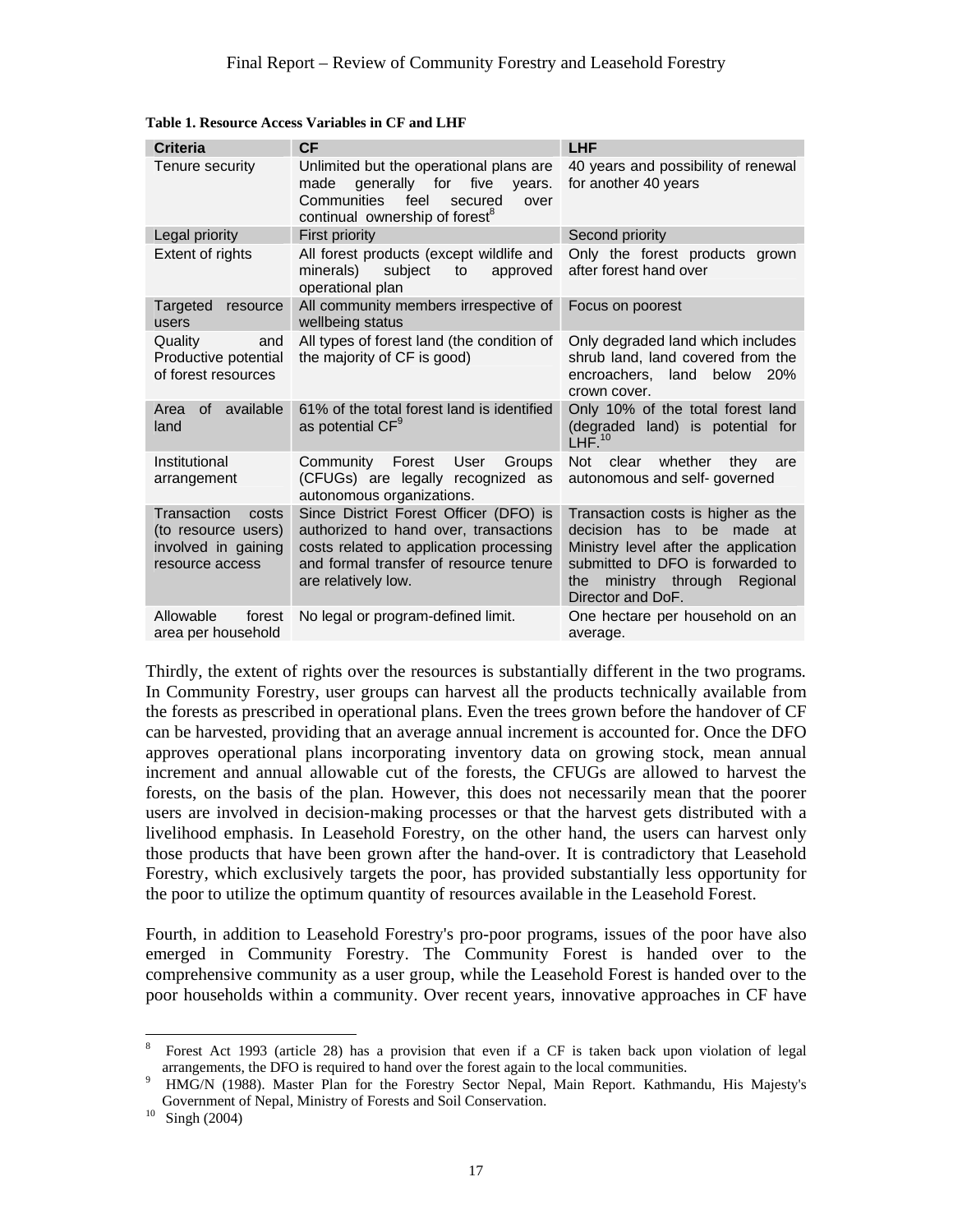been initiated so as to address the livelihood issues of the poor. Leasehold Forestry, on the other hand, has exclusively targeted the poor since its inception. Yet, some evidences show that relatively better-off people have been involved in Leasehold Forestry, revealing noticeable variances between policies and practices. Likewise, in Community Forestry, the elite domination has been found to bypass the livelihood interests of the poor, despite the propoor initiatives.

Fifth, the quality and productive potential of Community and Leasehold Forestry are not similar. There are no legal restrictions in Community Forestry with regard to resource stock and potential, although the Forestry Sector Policy of 2000 restricts the hand-over of contiguous large blocks in the Terai without concrete support from legal documents. The provision of disbursement of degraded forest sites as Leasehold Forests, on the other hand, connotes that the growing stock, stumpage values and productive potential are on average considerably lower in LHF than in CF.

Sixth, the available area of land for LHF and CF is another outstanding issue that needs to be reviewed. The potential Community Forest area was estimated to be more than sixty percent of the total forest area in the country; while only ten percent of the degraded forest land of the total forest area has been identified for Leasehold Forestry. In LHF, there are limitations of land allocation. In CF, if the groups decide to allocate land for the poor and the poor are able to negotiate, they can perhaps gain access to larger areas of land. In addition to this, if Community Forestry groups grant lands to their member households, they can also allocate forest areas in good condition that have high productivity. Hence complementarities between these programs are the key for maximizing the benefits to the poor.

Seventh, the allowable forest area per household in the two programs is different. In Community Forestry there is no limitation on defining the area of the forests to be handed over. But in Leasehold Forestry, the land is equated in such a way that, on average, one hectare of degraded forest is allocated to each household in a group. In CF, there is potential of handing over a larger area of forest to the poor. If CF groups want to allocate some patch of land to the poorest households, a practice already in place, the poor within CF will get greater area of land. Yet the potential is contingent upon how democratically the decisionmaking in CF is in addressing the needs of poor households.

Finally, there is often a conflict in the implementation of these two programs in the field. Prior to 2002, CF benefited from its priority over LHF, means only the land not claimed by the local people to form Community Forests was eligible for Leasehold Forestry. From 2002 onwards, both of the programs receive equal priority. During implementation, high levels of confrontation are observed, whether to manage a patch of forest in the form of a Community Forest or Leasehold Forest. One of the leasehold farmers from Kavrepalanchok district said, "If we were aware about the policies and programs of both Leasehold and Community Forestry in the beginning, we would have been formed a Community Forest instead of a Leasehold Forest" for that particular area. The Leasehold Forestry groups of this site were formed for a patch of land that was previously held under common use. However, some of the families were not included in the leasehold group. Consequently, the excluded families heavily resisted the leasehold groups. The conflict escalated to the ministerial level, resulting in the addition of a few households as leasehold members (Bhattarai et al 20030. The remainders are still not included formally, but are using the same patch of Leasehold Forest. In some cases, the reverse examples have been found in which users in Community Forestry stated that they would have formed a Leasehold Forest had they been aware of the program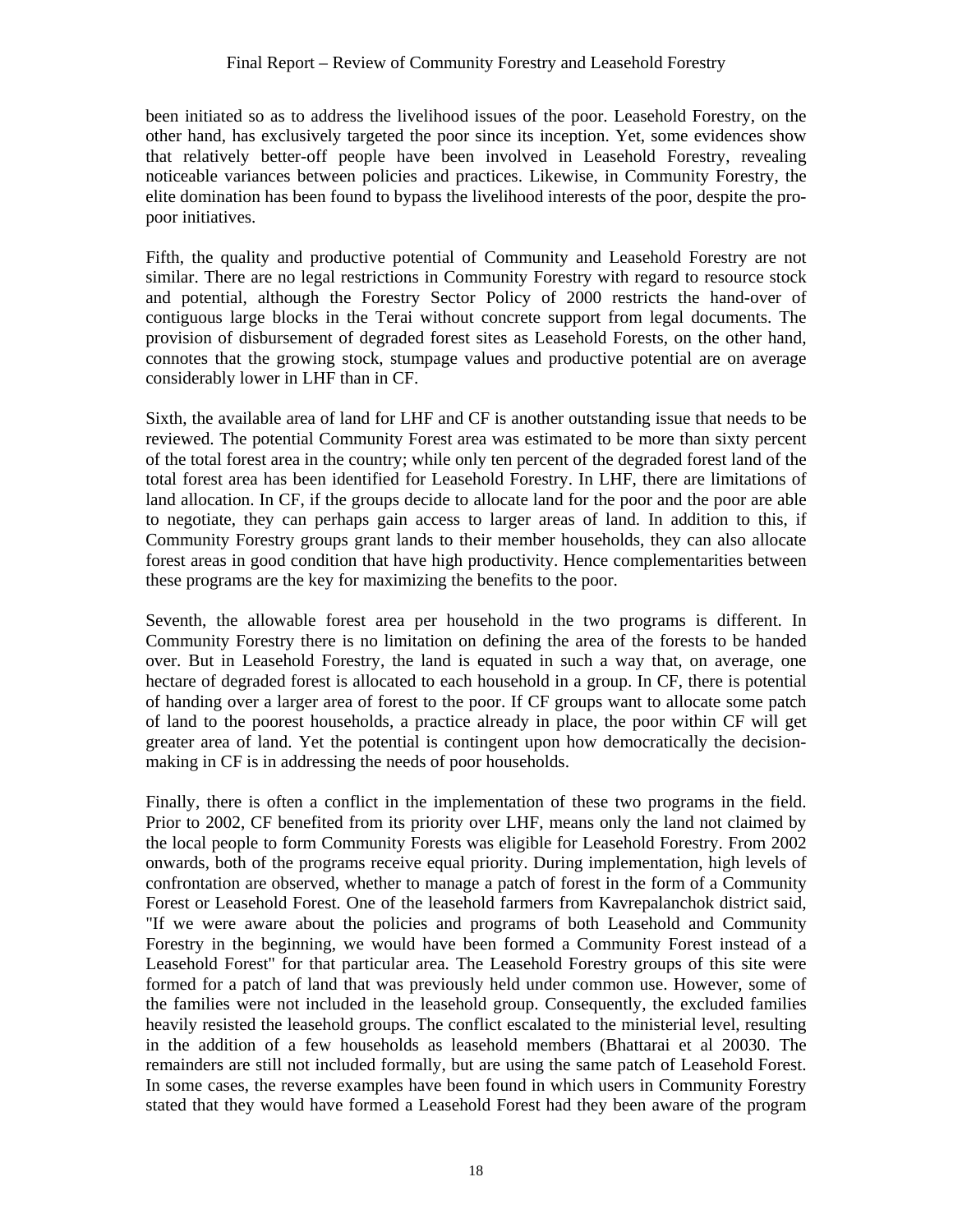during the handover (Personal communication with one of the senior government officials at DoF). Such conflicts could be minimized if sufficient dialogue and discussion could be made at local level among the community members and the support institutions. Hence, the issue of priority-setting, with regards to who will have access to what forest areas, should be given to the local communities. Since the DFO staff are those responsible for the implementation of both of the programs, it is they who would be in a good position to facilitate community discussion to allocate appropriate land areas to the respective users, assuming that they have gone through a proper orientation, have a high level of motivation to work in favor of the poor, and are in good harmony with the rest of the community.

## **4. EMPOWERMENT**

As defined by the World Bank, "empowerment is the process of enhancing the capacity of individuals or groups to make choices and to transform those choices into desired actions and outcomes. Central to this process is actions which both build individual and collective assets, and improves the efficiency and fairness of the organizational and institutional context which govern the use of these assets." Recognizing the historic processes of political exclusion as the barrier to democratization and empowerment of marginalized groups, the Nepal Human Development Report recommends empowerment to be made the centerpiece of development agendas. This resonates with growing critiques of technically-oriented and even marginally political approaches to development under the rubric of 'participation.' In this section, we present insights and evidences on how far CF and LHF have provided opportunities for empowerment of the marginalized groups beyond technical assistance in resource management.

## **4.1 Leasehold Forestry**

The Leasehold Forestry program has offered a number of activities and schemes for the empowerment of leasehold groups who are supposed to be the poorest. Such activities include trainings in various topics for skill development; credit services to the poor, mainly for livestock purchase; encouragement for regular saving by the leasehold members; intergroup network formation; promotion of grass/fodder production for livestock; study tours and ongoing support for conducting meetings and group level activities.

We have identified the following key aspects as being crucial in determining the access of the poor to empowerment resources:

First, continuity and follow-up of the activities undertaken to empower the poorest is crucial*.*  For empowerment purposes, trainings were given on a number of topics to Leasehold Forestry users. One of the officers of the Forest Department confirmed that the training was not properly utilized in the first phase for the benefit of the poor, because anybody could be eligible for training, irrespective of their well-being status. In some cases, where the trainings were organized exclusively for the poor, the opportunity of translating it to the pro-poor livelihood impact was minimal. In Kavre, Bhattarai et al. (2003) found that the trainings given were a "one-off" event, limited follow-up was made, and were thus unable to substantially empower the poorest. As the poor are deprived, in many aspects they need longterm support and follow-up. For instance, one leaseholder in Kavre district could not sell his products (which he produced after he received training from the Leasehold Forestry project) in the market due to lack of market information and support in reaching the market. He was unable to explore the market for his products outside his village by himself. In this situation,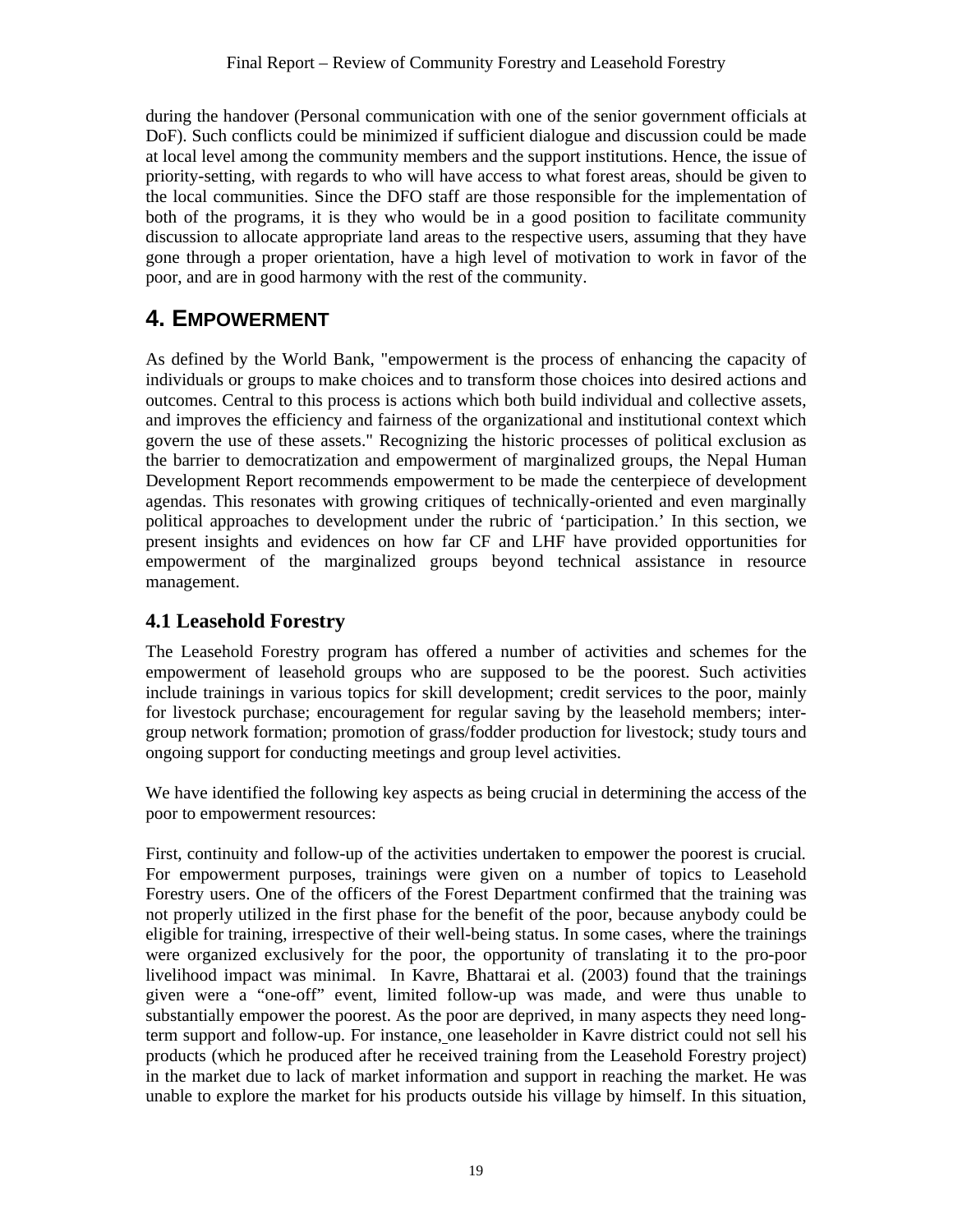if he could have received marketing support, he may have been able to earn income from the enterprise which he learned from the training.

Likewise, the project encouraged leaseholders to make regular savings but support for this aspect of the program ceased when the first phase of the project was terminated and the movement of the support staff was limited to the groups. Joshi et al. (2000) report that two groups out of eight leasehold groups in a cluster in Kavre had discontinued their savings and paid back the money to the respective households. The argument for such closure was that plans for utilizing the money could not be made and the saved money remained idle in the  $\hat{\mathbf{b}}$ ank.  $^{11}$ 

Second, actual livelihood outcomes are determined to a significant degree by the ways in which the poor and wealthier households who live in the same community engage in the process of negotiation of rights, responsibilities and livelihood opportunities*.* Conflict is observed between leaseholders and non-leaseholders in the utilization of the forest allocated for the leasehold group members. In some cases, non-leasehold members are also using the Leasehold Forest, though they are not legal users (Baral and Thapa 2004; Bhattarai et al. 2003). Such resistances of the non-leaseholders are due to the lack of alternative resources available for them to fulfill the demand of their forest products as they were doing from the same patch of forest before the hand-over of the area in the form of the Leasehold Forest to a limited number of households. Another reason could be the lack of adequate discussion and positive negotiation among villagers during group formation. Once an eligible household is excluded from the group during formation, there is no clear means of including them into the group. Even if the group formation problems were solved, there would be a lack of strong mechanisms to enforce property rights over the Leasehold Forest by the leaseholders to exclude non-leaseholders. Such use patterns of using the land by leaseholders and nonleaseholders have reduced the benefits accrued by the poor members. The chairperson of one of the leasehold groups from Tanahun district said that he could have doubled his income from the Leasehold Forest if he had received adequate levels of cooperation from his fellow villagers. He further said that his fruits had often been stolen and that cattle freely grazed upon his leased land, thereby reducing his income (cited in Baral and Thapa 2004). The forest before hand-over as a leasehold forest was a *de facto* free access property for all of the villagers. However, after the hand-over, only group members received exclusive user-rights over the leasehold forest, resulting in a reduction of cooperation that had previously been established among the villagers.

The approach taken by the project made it difficult to choose the right beneficiaries of the project: rich farmers were included while the real poor were excluded from the groups. Bhattarai et al*.* (2003) reported that only 27 percent of the households (out of 78 households) were poor according to the local criteria developed by the community themselves. Similarly, in Ramechhap, only 20 percent of the leasehold farmers are identified by the community as poor<sup>12</sup>. Baral and Thapa (2004) report that DFO staff members are leasing land to a limited number of people, while ignoring the surrounding communities, resulting in mistrust and

 $11$ 11 One of the chair persons of Charpipal leasehold groups of Kavrepalanchok said that "the project staff asked us to save the money in the beginning of the project but we had to discontinue immediately after the first phase of the project was over as there were no plans for the use of saved money. We even had to face the police case which ended when we gave back the money to the respective individuals (cited in Bhattarai et al.

<sup>2003). 12</sup> Informal survey conducted by Nepal Swiss Community Forestry Project in one of the leasehold groups of Ramechhap district- personal communication.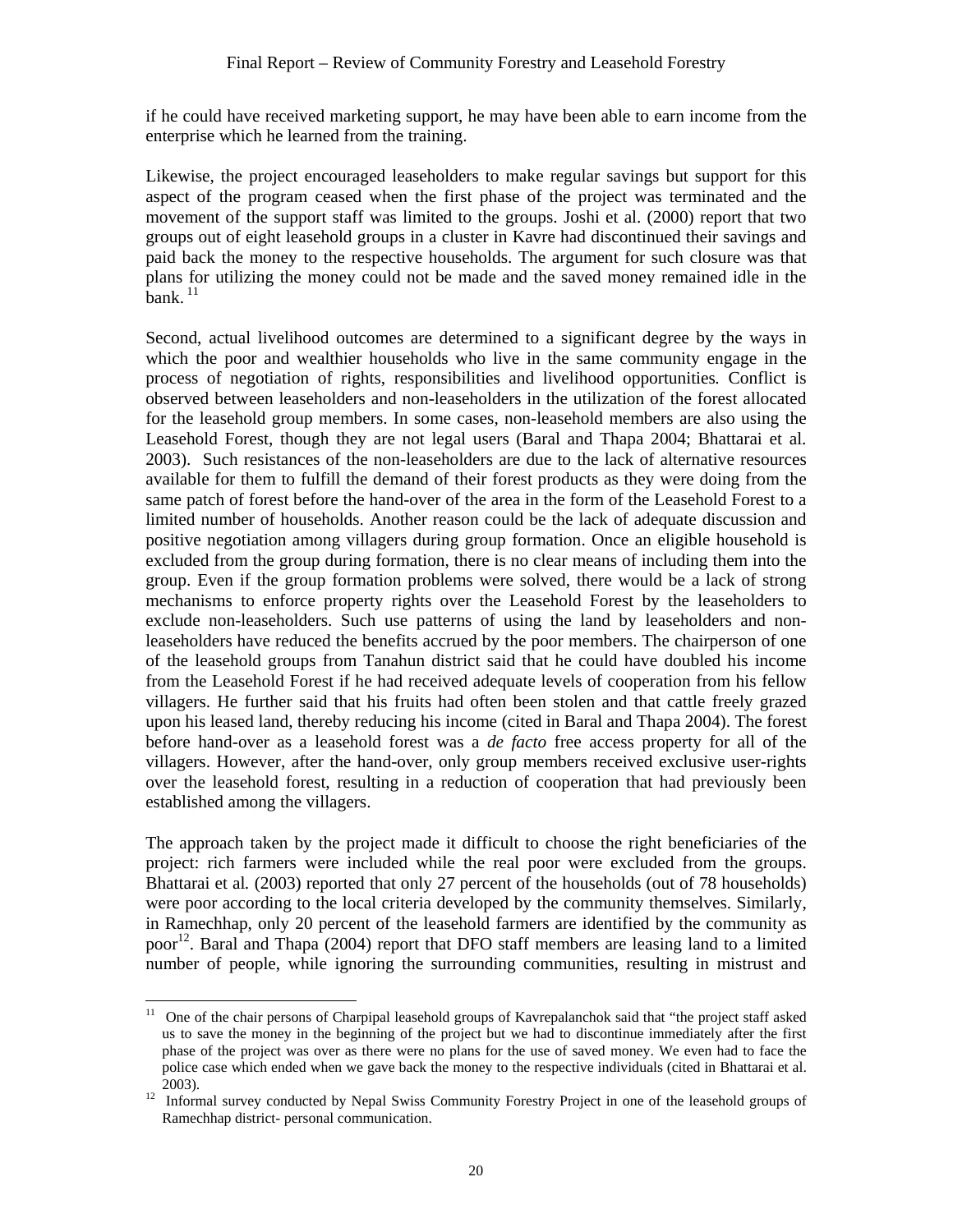resistance from the other members of the community. A more participatory approach that allows the local community to decide who the real poor are could solve the problem.

Third, the extent to which the project actors push and control a program is related to the degree of participation on the part of beneficiary group. Leasehold Forestry is taken as a community-based resource management approach , targeted at achieving pro-poor livelihood impacts, but it requires a substantial degree of poor people's participation in it. Such participation is, in essence, a result of the interaction between the beneficiaries' interests and project intervention. However, independent researchers and project staff have different opinions regarding the degree of poor people's participation that has been realized in the program. Thoms et al. (2003) report that Leasehold Forest hand-over was driven more by the interest of the government staff than the interest of the community, often resulting in the low participation of the poor. In the same vein, Ojha et al. (2005) analyzed the 'deliberative deficits' in the practice of the Leasehold Forestry program in a site in Kavre district (Table 1), indicating the predominance of technocratic rationale. This focus reflects the preoccupations of program staff, policy makers and government officials, rather than the aspirations of the local forest users.

|  |  | Table 2. Development Actions, Guiding Technocratic Assumptions and Deficits in Deliberation |  |
|--|--|---------------------------------------------------------------------------------------------|--|
|  |  |                                                                                             |  |

| Developmenta<br><b>I</b> Actions                                                                                                             | <b>Guiding Technocratic</b><br><b>Rationale</b>                                                                                                                                                                                                                                                                      | <b>Deficits in Deliberation</b>                                                                                                                                                                                                                                                                                                                                                                                                                                                                                                                                        |  |
|----------------------------------------------------------------------------------------------------------------------------------------------|----------------------------------------------------------------------------------------------------------------------------------------------------------------------------------------------------------------------------------------------------------------------------------------------------------------------|------------------------------------------------------------------------------------------------------------------------------------------------------------------------------------------------------------------------------------------------------------------------------------------------------------------------------------------------------------------------------------------------------------------------------------------------------------------------------------------------------------------------------------------------------------------------|--|
| 1. Identification<br>of the poorest<br>households                                                                                            | Use of objective criteria (e.g.<br>land area and annual income)<br>developed by experts. Project<br>staff externally decided who<br>would be eligible to be the<br>members of the LFUG.                                                                                                                              | No accommodation of contextual variation in the<br>criteria and external (expert) interpretation and<br>decision on who is and who is not the poorest.<br>Potential members and non-members of the<br>LFUG did not have the opportunity to negotiate<br>and define the membership. As a result even the<br>traditional users of the forest were left out.                                                                                                                                                                                                              |  |
| 2. Formation of<br>leasehold<br>forest<br>user<br>groups                                                                                     | <b>LFUG</b><br>Formation<br>of<br>the<br>committee<br>is<br>more<br>a<br>important<br>than<br>aspect<br>whether the local people get<br>adequate space to discuss<br>group membership and goals                                                                                                                      | Community members did not get space and time<br>to discuss why the group would be needed. Even<br>the executive committee members were elected<br>in their absence.                                                                                                                                                                                                                                                                                                                                                                                                    |  |
| 3.<br>No.<br>communication<br>of comparative<br>provisions<br>οf<br>while<br>СF<br><b>LFUG</b><br>forming<br>despite<br>legal<br>requirement | Leasehold project staffs were<br>afraid of likely claims for CF<br>on the land where they were<br>keen to organise LFUGs. It is<br>project staffs who are thought<br>to be better able to identify<br>better choices for the local<br>communities.                                                                   | Communities who have long fought for the<br>establishment of community forestry did not<br>know when LFUG was being established. Had<br>they known the process of LFUG formation was<br>being undertaken, they would have claimed for<br>the more inclusive option of CF establishment.                                                                                                                                                                                                                                                                                |  |
| <b>LFUG</b><br>4.<br>and<br>meetings<br>savings<br>schemes were<br>undertaken<br>the<br>under<br>influence<br>οf<br>project staff            | Project staff believed that by<br>conducting monthly meetings<br>instituting<br>and<br>a<br>savings<br>poor<br>scheme,<br>members<br>would<br>draw<br>livelihoods<br>benefits. Also, project staff<br>needed to affect some visible,<br>developmental<br>concrete<br>activities by the group in the<br>project area. | People were influenced by the power and<br>technical advice of the project staff. The former<br>agreed to the advice of the staff, anticipating that<br>the project would provide some concrete benefits<br>if they abided by the requirements of the project.<br>Because of this, they undertook savings<br>schemes and held regular monthly meetings.<br>However, as soon as the project was phased out,<br>they discontinued the activities. People were thus<br>not in a position to put forward their very internal<br>views when meeting with the project staff. |  |
| Criteria<br>5.<br>οf<br>loan<br>disbursement<br>accessible<br>not                                                                            | The<br>of<br>criteria<br>having<br>collateral<br>for<br>loan<br>disbursement was oriented to<br>providing a security for the                                                                                                                                                                                         | Poorest members inquired as to how they could<br>access the loans if they did not have sufficient<br>land as collateral. They had to rely upon the local<br>elites to submit the collateral on their behalf, for                                                                                                                                                                                                                                                                                                                                                       |  |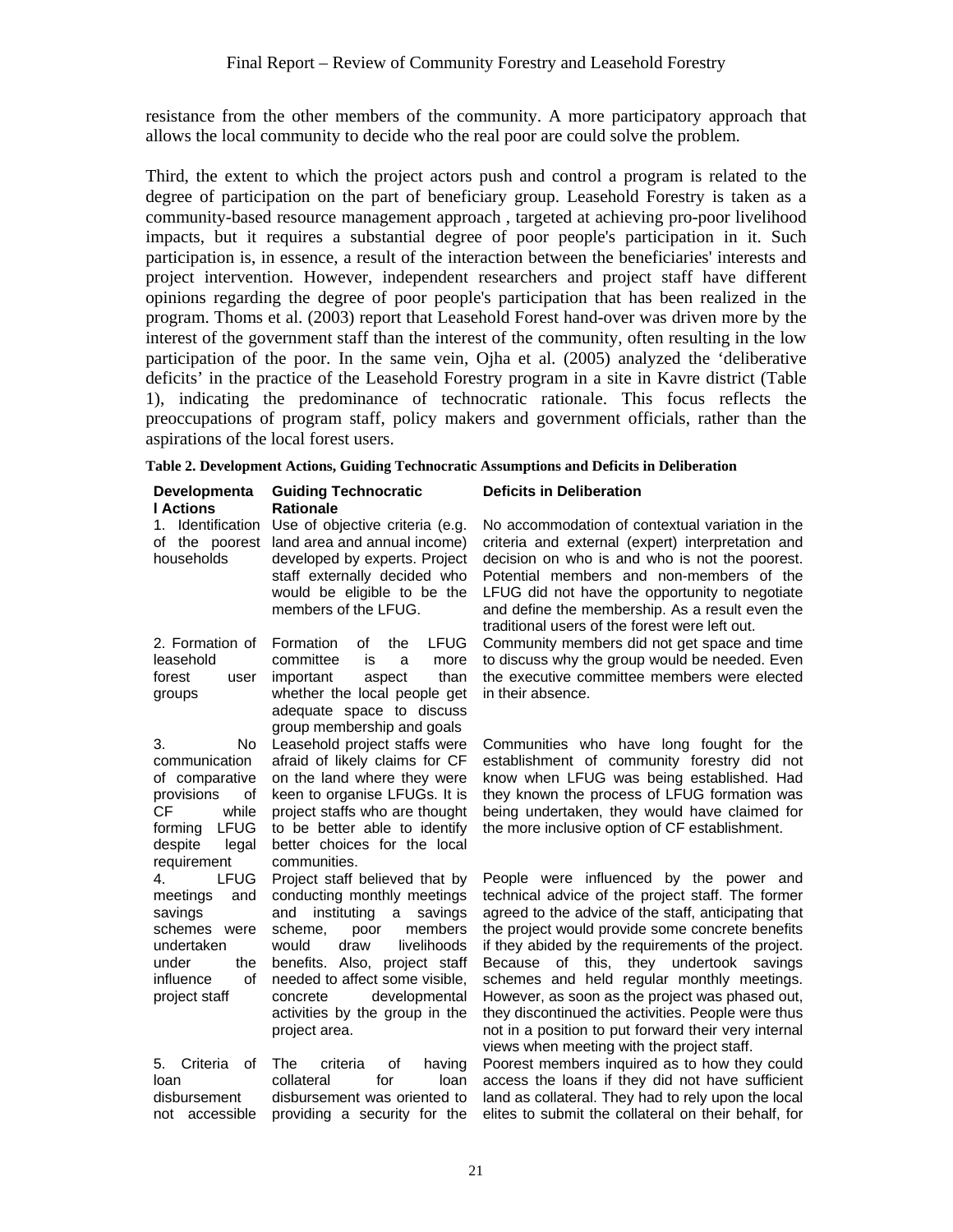| to the poorest                                 | loan rather than benefiting the<br>poor. It is more important to<br>reclaim the investment rather | which they had to pay high interests to the<br>landlord. The poorest were not allowed to<br>participate in the loan disbursement process as                                                                                                                                                                                                                                                         |
|------------------------------------------------|---------------------------------------------------------------------------------------------------|-----------------------------------------------------------------------------------------------------------------------------------------------------------------------------------------------------------------------------------------------------------------------------------------------------------------------------------------------------------------------------------------------------|
|                                                | than genuinely help the poor.                                                                     | designed, and they were not able to persuade<br>the project to change the lending criteria.                                                                                                                                                                                                                                                                                                         |
| entrepreneurshi<br>and<br>p<br>economic skills | 6. Training on Providing training will enable<br>the poor to enhance their<br>incomes.            | Apart from skills, other dimensions of<br>entrepreneurship were not explored. No follow-<br>and/or monitoring mechanisms<br>were<br>up<br>implemented after the training. Participants of the<br>training were neither able to challenge the project<br>on its training limitations nor was the project itself<br>prepared to deliberate openly on the conditions<br>and possibilities of the poor. |

Source: Ojha et al. (2005)

 $\overline{a}$ 

In contrast to the claim that limited participation of the poor occurred in the program, counter arguments are also found. Kafley (2005) noted that there was high participation of poor, ethic groups and women. According to his study, significant positive changes have been observed in the decision-making power of women. For instance, before the introduction of the leasehold project, only 10 percent of women were capable of deciding for themselves, increasing to 25 percent four years after the initiation of the Leasehold Forestry program. Similarly, Ohler (2000) reported that the inclusion of ethnic castes was quite encouraging in leasehold groups. He revealed that the portion of mongoloid groups (consisting of the *Tamang*, *Magar*, *Gurung*, *Rai* and *Sherpa* ethnic groups) was highest in the leasehold groups, consisting of about 45 percent, whereas the share of high-caste Hindu groups (Chhetri and Brahmins) was only about 20 percent.

The degree of participation of the poor, however, could be increased to a higher level. The limiting factor for encouraging participation of the poor is partly due to the limited time and capacity of the service providers. The poor need more and specialized supports and services, but little can be expected, as the forest department staffs are still not becoming accustomed to providing livelihood-based services to the poor<sup>13</sup>. In this regard, the need for organizational strengthening of all the implementing partners of the Leasehold Forestry program has been observed.

Fourth, project services can have positive impact only when the conditions and process of service delivery are sensitive to the economic conditions of the poorest*.* The complexity of the services to be provided by the Leasehold Forestry project begins with the group formation process. The existing leasehold groups used to register with the Small Farmers Development Project (SFDP) under the Agricultural Development Bank of Nepal (ADB/N) but the forests' lease is approved by the Ministry of Forest and Soil Conservation.

Existing loan procedures are not favorable for the poorest households. The loans are granted only against collateral, which is beyond the capacity of the majority of the poor households. In the event that they find a means of providing collateral, the lessee has to face the long and cumbersome bureaucratic process of loan approval, proving to be even more difficult than in the non-project areas. In fact, the poor have had to bear a high cost of collaboration upon entering into the loan-processing scheme. They have to get approval from multiple government institutions. In such cases, only those households that have property to show for

 $13$  One of the DFO of the project districts verifies that we learned biology not the anthropology which deals about the behavior of human beings. That is why we could only focused more on environmental concern instead of focusing on acute poverty of the poor which we are slowly progressing.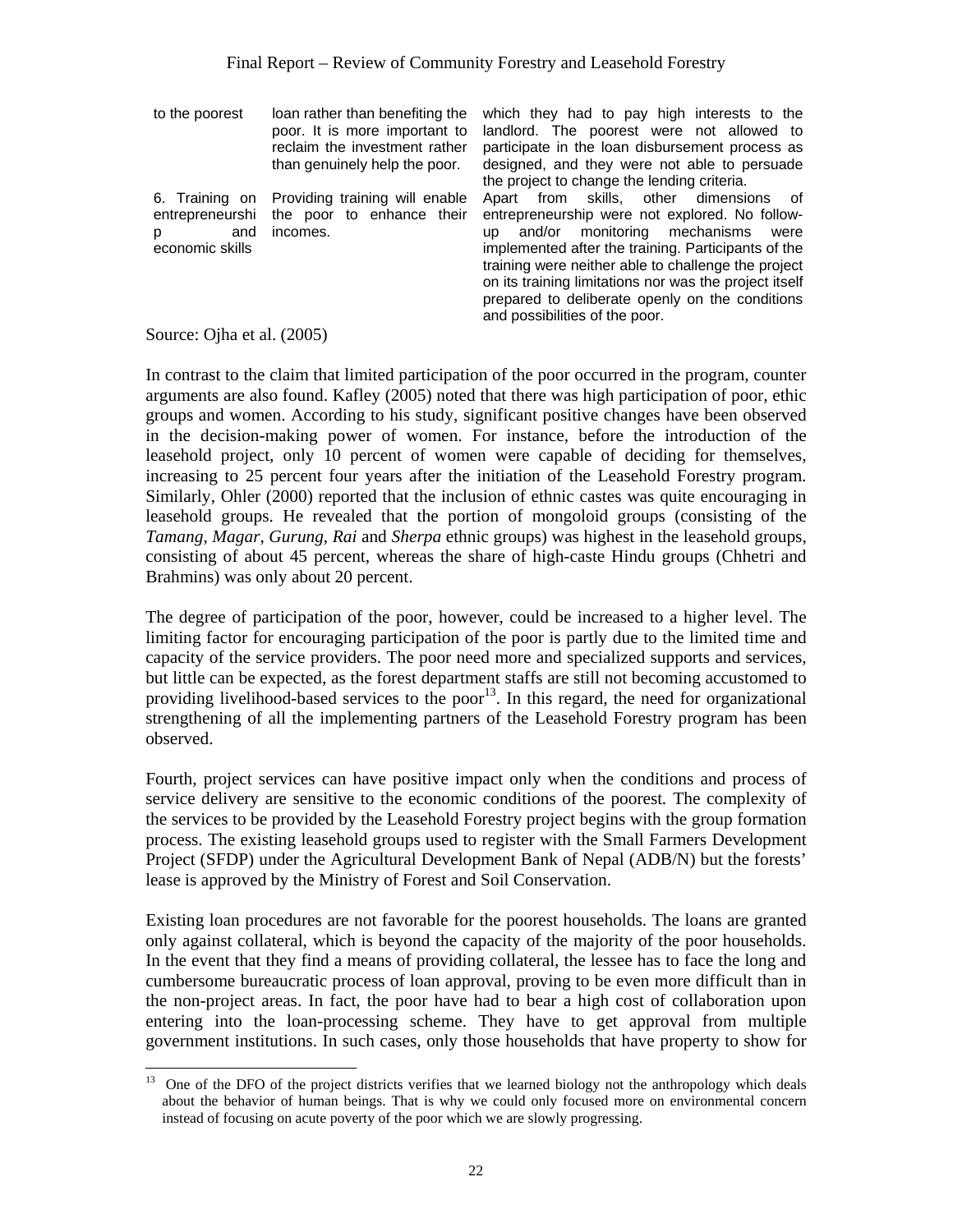collateral and have access and contact to the relevant institutions can apply for the loans. One leasehold member from Charpipal of Kavrepalanchok district said that it took more than three months to get approval from all of the participating organizations and complete the loan process (Bhattarai et al. 2003). ADB/N's traditional working nature has hindered the establishment of a pro-poor credit program as envisaged by the project (IFAD 1996). In addition to the requirement of collateral, the bank would not allow the households to be involved in the leasehold group if it did not pay back the loan it had individually borrowed before the group formation. Dhakal (1997) argued that in such case, ADB/N could stop the approval of new loans to that household, but barring it from entering the group is neither legal nor justified.

Fifth, involvement of civil society in the process of empowerment is crucial. Singh (1997) identified various forms of conflict within Leasehold Forestry, such as boundary claims, community consensus, group formation and intra and inter-groups conflicts. He noted that there are fewer conflicts within Leasehold Forestry where the NGOs are involved and have good collaboration with Community Forestry groups at the local level. One former department official who now acts as a consultant said that where the DFOs are cooperative and have involved existing Community Forestry groups and local level organizations, minimal conflict is observed (personal communication, November 2005). In contrast, IFAD has limited the role of NGOs and has recommended the limitation of involvement of NGOs in training of trainers for a short period of time, expecting that government agencies could be more efficient and sustainable in activities than could the NGOs. Interestingly, the mid-term review of the HLFFDP acknowledged the necessity of NGO involvement to overcome the staffing constraints of the government in various activities of Leasehold Forestry for the poor. In a similar line, UNOPS (1999) suggested that the participation of NGOs should be extended to further activities, such as village infrastructure development, literacy classes, installation of cooking stoves and nursery development, in addition to customary services such as group formation, operational plan preparation, land identification and forwarding loan application on the part of leasehold groups. Sterk (1997) recommended the establishment of a formal linkage beyond the program's current partners of the Department of Soil Conservation, the Department of Agricultural Development and Women Development Division, so as to strengthen the pro-poor Leasehold Forestry program. Some informal coordination at the district level in initiating such partnerships was initiated. The DFO of Ramechhap district said that they have already started to collaborate with other institutions such as Women Development Division, Micro Enterprise Development Project (MEDEP) at the district level to direct available resources to the poor people<sup>14</sup> (personal communication, November 2005). However, there were rarely such linkages effective enough to tackle the issues of program coordination.

## **4.2 Community Forestry**

The empowerment of poor people in Community Forestry is noteworthy. This is true when there is a growing concern about the governance of CF, particularly within users' empowerment, which involves the inclusion of disadvantaged communities in decisionmaking and benefit sharing. Government policies, programs, legal frameworks, access to information, and the involvement of civil societies are some of the variables that determine the level of empowerment. The following sections highlight the aspects of empowerment of the poor in Community Forestry.

 $14\phantom{.}$ Personal communication with DFO of the project district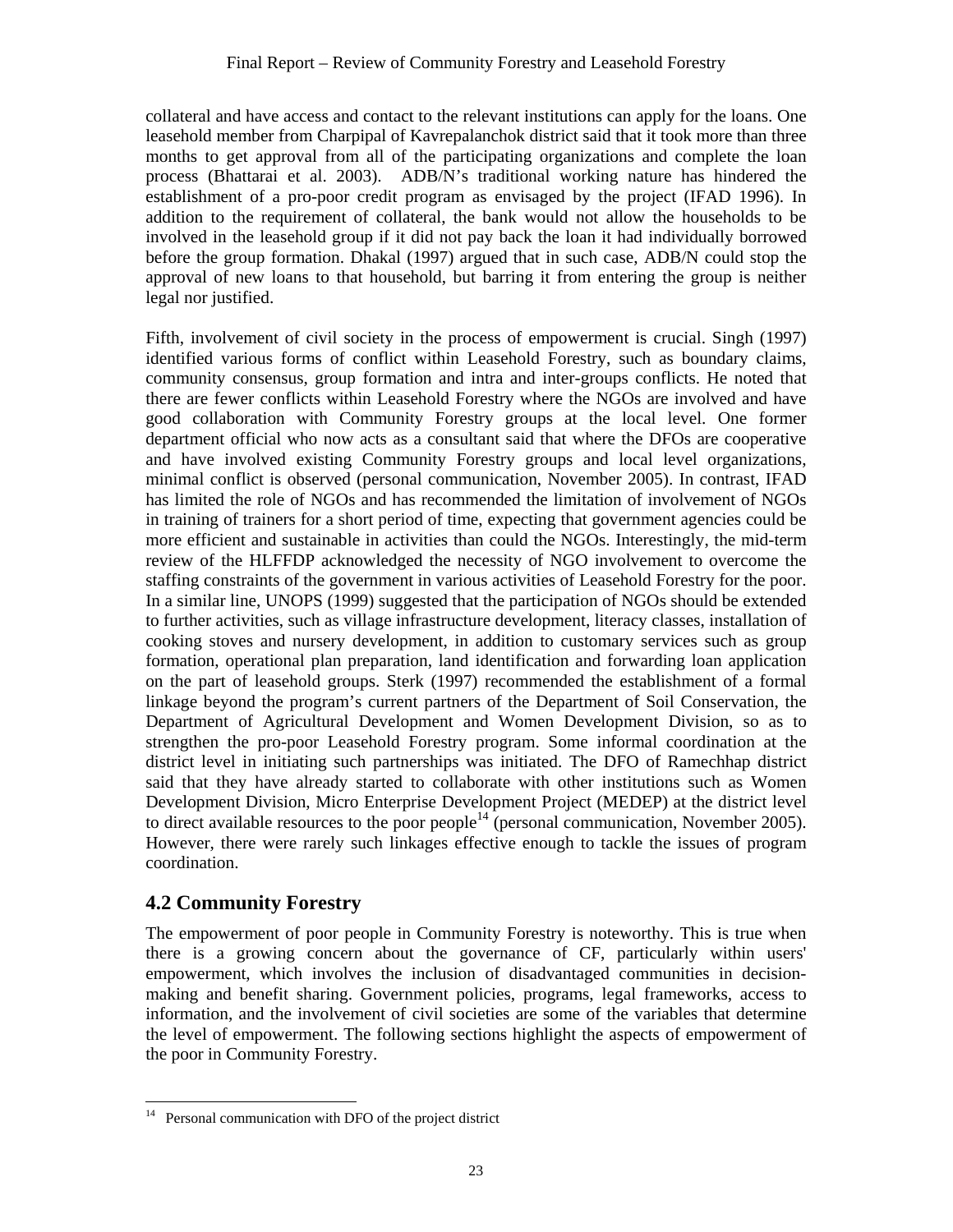First, whether or not the poor are directly addressed by the program is crucial in determining the level of empowerment. The general approach of Community Forestry is that support institutions are not explicitly poor-focused in their actions. Target fulfillment is often the basis of the government's evaluation of the performance of their staff, possibly being one of the constraining factors for the provision of increasing pro-poor support. For these reasons, the motivations and orientations of government staff towards pro-poor program development are limited. While providing services to CFUGs, the Community Forestry program has had its focus on 'community' until the issue of equity began to surface. Often, the community members are regarded as a homogeneous entity, despite the prevalent differentiation in power and position of the members in terms of class, caste, gender, ethnicity, education and age.

The Master Plan for the Forestry Sector and Community Forestry Rules has emphasized that the management of Community Forests should fulfill the basic requirements of the poor and women. There is still lack of explicit policy provision to support the livelihoods of the poor people. Similarly, the management plans of the CFUGs do not tend to specify the allocation of forest and other resources for the poor. Although the guidelines for CF have specified in detail the processes of CFUG formation and preparation of the OP, it does not differentiate between the different well-being groups within the planning and decision-making processes. The inventory guideline introduced in 2000 has ignored the full participation of the poor in the inventory processes. Ojha (2002) argues that the guideline has created greater differences in power between the government staff and community people. He further argues that the possible alliance between government officials and local power elites may result in the use of scientific practices to reinforce their power by denying the poor access to resources that they (who have no private trees) need from Community Forests.

Often, the trainings and exposure visits, which are organized by government, nongovernment offices and CFUGs themselves, are regarded as important activities for CFUG empowerment. The evidences demonstrate that a very limited number of poor members participate in such programs. Bhattarai (2005), from the analysis of the exposure visits of five consecutive years within a single CFUG, found that the participation of wealthier male members is nearly 50 percent, whereas the participation of women and poor members is very low. It is important to note that these study tours were funded by the CFUG fund.

Second, awareness of the forest-dependent poor on their legal rights and access to relevant information affect their potential for empowerment*.* The evidences have shown that the participation of the poor is limited and that poor and uneducated farmers are marginalized from the process of Community Forest management. The poor are not aware of their rights and responsibilities, reducing their ability to bargain with other members and institutions and preventing them from participating inCFUGbusiness. Malla et al*.* (2003) report that more than 50 percent of the CFUG members are unaware of the basic aspects of Community Forestry. As there are a number of unpaid tasks to be performed by the CFUG members, the poor members, because of the costs of their daily livelihood, cannot participate. The cost incurred by the poor households is high, in comparison with the benefits they receive. In some cases, the users have to pay both the cost of products and labor charge for cleaning and harvesting. Similarly, Adhikari (2002)), from the analysis of transaction costs of 309 CFUG households, reports that the percentage of the total transaction costs are higher for poorer households than those for middle or rich households. In another case, Nightingale (2005) reports that criteria set by the service providers has also limited the participation of the poor.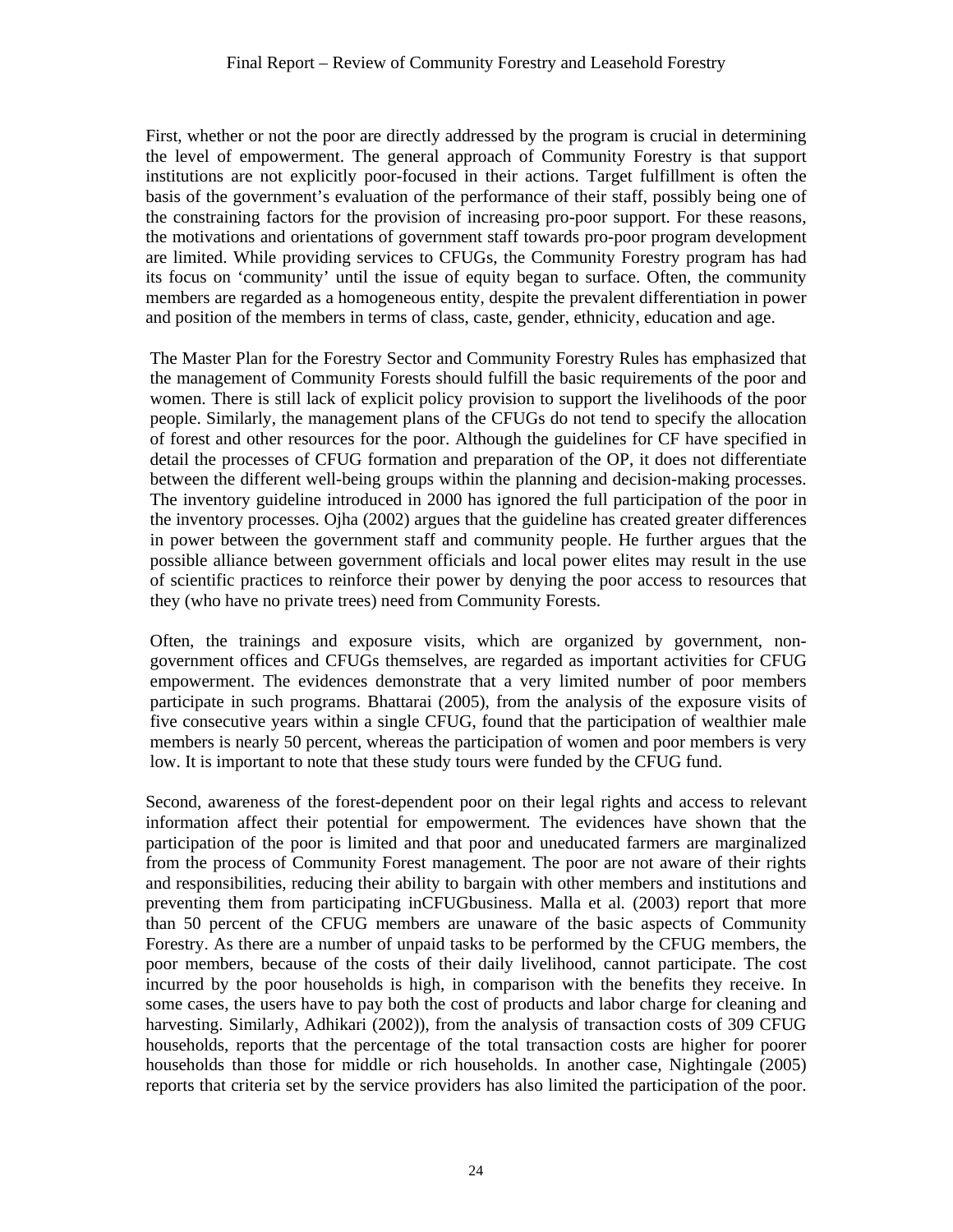She observes that the literate members are considered to be legitimate forest managers, serving to effectively exclude the poorest of the poor, who are generally illiterate.

Third, in heterogeneous groups like CFUGs, there is an opportunity for a constant process of negotiation on benefit-sharing between the poor and the rich*.* Equal distribution of benefits has become the predominant mechanism of the CFUGs of the country, irrespective of the diverse needs and dependency levels of the forest users. Equal price setting for every household, despite differing paying capacities of the users from different economic strata has prevented the poor from receiving equal amounts of benefits. Malla et al (2003), from the study of four CFUGs in the Western development region, reported that poorer households get 50% less in benefits from Community Forests than do the wealthy.

Poor households experience that the prices of forest products are often higher for them even if they are priced below market rate. There might be two reasons behind such arrangements, which include:

- The tendency for decision-making forums to be captured by less poor farmers, especially the management committees. The management outcomes are the result of the impacts of what it is decided in decision-making forums.
- Management decisions are often guided by what is written in operational plans of FUGs, which is generally full of prescriptions to be done in the forest, but often lack provisions to provide benefits to the poor people.

Fourth, when CFUGs are provided with an opportunity to critically reflect upon their practices, they are likely to develop more equitable provisions for benefit-sharing and decision-making*.* While CFUGs generally have limited practices of internal reflections over practices and conscious learning, there are innovative cases in which poor-focused resource mobilization strategies have been undertaken as a result of progressive internal deliberations in support of the poor. CFUG-level processes have started to focus on livelihoods rather than addressing environmental concerns alone. Paudel et al*.* (2001) reported that during the process of Participatory Action and Learning  $(PAL)^{15}$ , a number of changes have been observed, including increased representation of women and poor people in CFUG committees and revision of operational plans for the provision of special benefits to the poorest households. PAL involves a series of steps where the present level of practices are reviewed, reflected and sensitized from equity perspectives. In another case, governance coaching, active management and pro-poor integrated development planning are taken as important methodological aspects for developing pro-poor forest management development (Pokharel et al 2004).

Likewise, Timsina et al*.* (2004) report that PAL methodology carried out in Gagan Khola CFUG of Siraha district has been effective in empowering the poor and marginalized, while at the same time facilitating the whole group to develop pro-poor governance and resource mobilization strategies. The key outcomes of the process were:

• inclusion of previously excluded poor households as forest users,

 $\overline{a}$ <sup>15</sup> PAL is an interactive and reflective process in which the actions are reflected, lessons and learning are taken into account and future is envisioned with action oriented plan. During the entire process, people of different interests participate in series of discussions which allow them to voice their concerns particularly of the poor and disadvantaged. It involves a series of steps and processes to arrive at the final stage of agreement and plan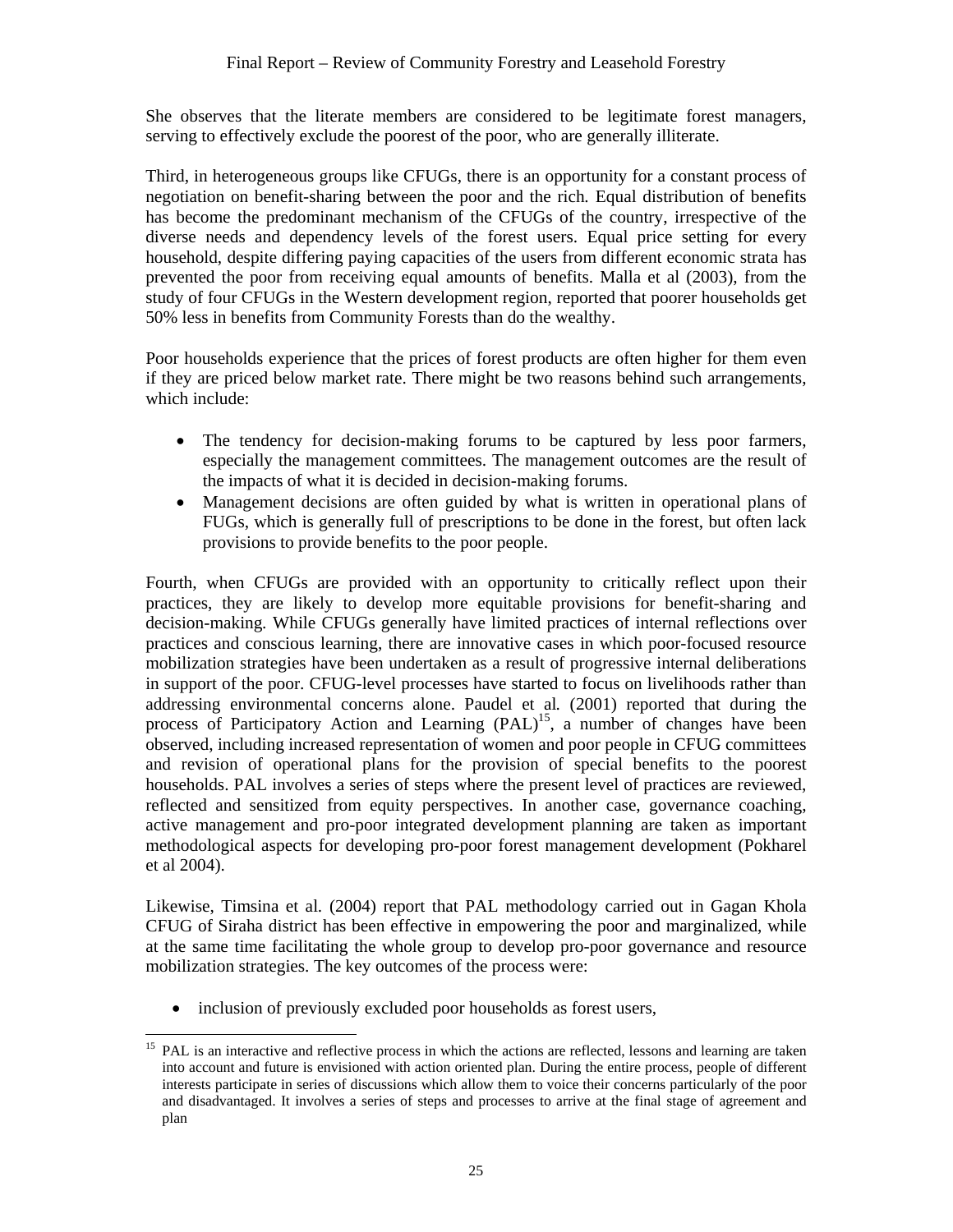- creation of mechanisms for continuous monitoring and communication within user households,
- initiation of equitable forest products distribution system, and
- Establishment of poor focused income-generating activities.

From the analysis of outcome of the process, the authors emphasize that the key skills required for such action and learning processes are the commitment of community members to carry out a series of actions and communication skills, negotiation, lobbying and proactiveness on the part of facilitators.

In another site, Bhandari (2005) reports that PAL has become effective in raising awareness and empowering the poor, both during the process and afterwards. A number of positive changes have been observed towards pro-poor livelihood development which includes the inclusion of previously excluded poor members in FUGs free of entry fee, increased allocation of CFUG funds for poverty alleviation, increasing participation in the user assembly, and increasing the number of days of forest opening to gather the products upon which the poor mostly depend.

In a similar vein, (Sharma 2004), from a study of 11 FUGs of the Eastern region, have suggested the promotion of micro-level planning processes to strengthen the capacity of the CFUGs for finding need-based solutions instead of giving solutions from the central and district level. All of these have emphasized that the hamlet (*tole*) and household-level discussions are found to be crucial in identifying the poorest, encouraging their participation, promoting the representation of poor and marginalized peoples in leadership roles, and to increasing their voices within the discussion forums.

Fifth, service delivery mechanisms have addressed poverty issues poorly. The prevailing legal frameworks of CF do not necessarily require that the participation of the poor be mandatory to run Community Forestry operations. Forest Act and Regulation, two important legal documents to implement CF are silent with regards to specifically provisioning pro-poor programs and activities. However, the CF guideline (CFD, 1998) was prepared to ease the implementation of these documents and clearly stated that the involvement of poor and women is necessary in all stages of participation in CF, including decision-making.

Provided current policy and practices has not created a sufficiently conducive and encouraging environment for the poor to participate in CF activities, including decisionmaking. A blanket approach of service delivery to the heterogeneous user group as an entity does not address the interests of the poor within the group (Malla 2000; Graner 1997). Some NGOs and CBOs have adopted rights-based approaches to enhance the poor's access to empowerment processes. For instance, Federation of Community Forestry Users, Nepal (FECOFUN), an umbrella organization of Forest User Groups across the country, has started campaigning for the solidarity of the poor in the groups for their empowerment. However, often the poor are not organized to seek their rights from CF management. They seek support and favors from other members and granted what Malla (2001) has dubbed the 'patron-client relation' between the poor and other members of the community. This is confirmed by Bhandari (2005) from observations of one of the assembly meeting of the CFUG, wherein the poor members were scattered and some of them were even absent with the hope that their concerns will be raised and defended by better off members of the CFUG. Another widely observed reality is that the poor households are often scattered throughout the village, either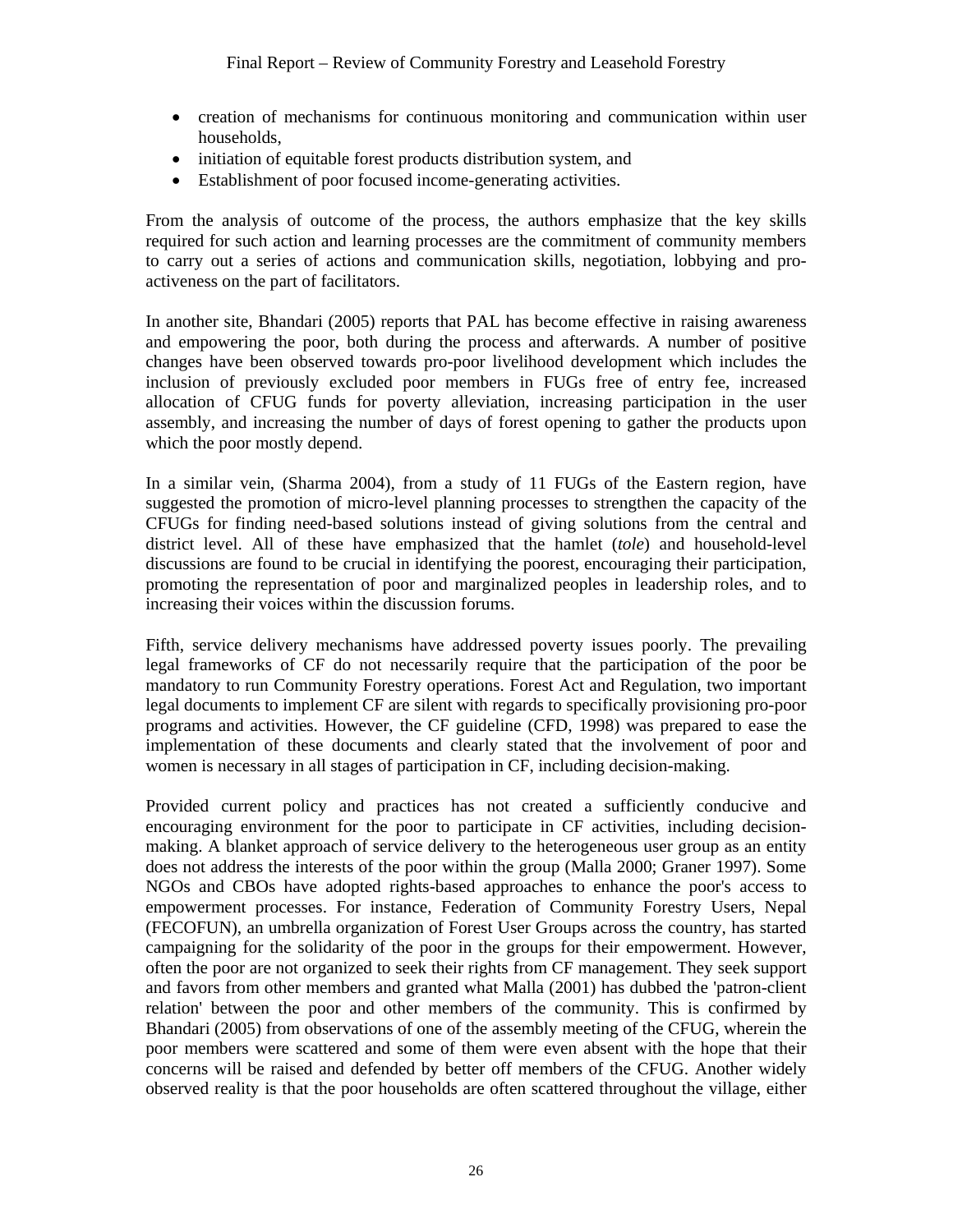near to the forest or near to the riverbanks, causing difficulty in organizing them and promoting their solidarity.

Sixth, one of the reasons for limited equity and livelihood impact from Community Forestry is that civil society-based service providers are not given adequate space and encouragement. As Community Forestry processes involve multiple aspects of resource management and socio-economics of the CFUG members, it needs diversified supports and services. In this regard, the available human resources of the government are neither adequate nor qualified for this. Although the Forest Act (1993), Forest Rules (1995) and CF Guideline (2001) have provided the space for the services and support to Community Forestry development processes, in reality, there is limited recognition and encouragement in practice<sup>16</sup>. There is still a domination of technical experts in Community Forestry planning and decision-making.

By law, the CFUGs are independent to get services and support, according to their requirements. A survey conducted by Dhital et al*.* (2002) in thirteen districts reported that the existing technical capacity of the DFOs is limited to the provision of inventory-limited services, directly affecting the management of the Community Forest. In addition to this, they found that the services of the non-government sector are not recognized by the DFOs even though they are competent.

### **4.3 Looking into the Gaps**

The evidences presented in earlier section and the aspects of empowerment briefed in Table 2 show that both opportunities and challenges are observed from both Leasehold and Community Forestry, in relation to providing increased empowerment services to the poor. The following discussions outline the gaps in LHF and CF in terms of enhancing poor people's empowerment for their better livelihoods.

| <b>Aspects of empowerment</b>                                                                           | <b>LHF</b>                                                                                                                                                                          | <b>CF</b>                                                                                                                                                                                                                                                                                                                                     |
|---------------------------------------------------------------------------------------------------------|-------------------------------------------------------------------------------------------------------------------------------------------------------------------------------------|-----------------------------------------------------------------------------------------------------------------------------------------------------------------------------------------------------------------------------------------------------------------------------------------------------------------------------------------------|
| Continuity and follow up                                                                                | The activities undertaken by LHF<br>groups are short term (project-<br>based), not continued for a long<br>(UNOPS 1999)                                                             | <b>The</b><br>activities undertaken<br>bv<br>CFUGs are supported by other<br>providers<br>support<br>and<br>the<br>groups themselves                                                                                                                                                                                                          |
| <b>Opportunities</b><br>for<br>negotiation between<br>the<br>rich and the poor in the<br>same community | Since the groups are relatively<br>with<br>homogeneous<br>poor<br>degraded resource base,<br>the<br>opportunities for negotiation to<br>scale up livelihood impacts are<br>limited. | Since<br>the<br><b>CFUGs</b><br>are<br>heterogeneous groups, there is<br>high potential of negotiation to<br>benefit the poor                                                                                                                                                                                                                 |
| of<br>Compatibility<br>the<br>services with<br>the needs,<br>aspirations and conditions<br>of the poor  | Service<br>mechanisms are<br>not<br>accordance with set objectives.                                                                                                                 | Scope of group specific and<br>need-based activities is higher.                                                                                                                                                                                                                                                                               |
| Extent<br>of<br>civil<br>society<br>involvement in empowering<br>the poor                               | Limited by program design                                                                                                                                                           | Varies from limited to high level<br>involvement<br>different<br><i>in</i><br>of l<br>context.                                                                                                                                                                                                                                                |
| Appreciation of<br>learning<br>during implementation                                                    | Limited because of centralized<br>modality.                                                                                                                                         | High opportunities because of<br>multiple<br>projects<br>and<br>an<br>evolution<br>of the contract of the contract of the contract of the contract of the contract of the contract of the contract of the contract of the contract of the contract of the contract of the contract of the contract of the contrac<br>multiple<br>stakeholders |

| Table 3. Aspects of Empowerment of the Poor in LHF and CF |  |  |
|-----------------------------------------------------------|--|--|
|-----------------------------------------------------------|--|--|

 $\overline{a}$ <sup>16</sup> One of the NGO activist disclosed that the local DFOs are not ready to recognize him as a service provider rather as a problem creator.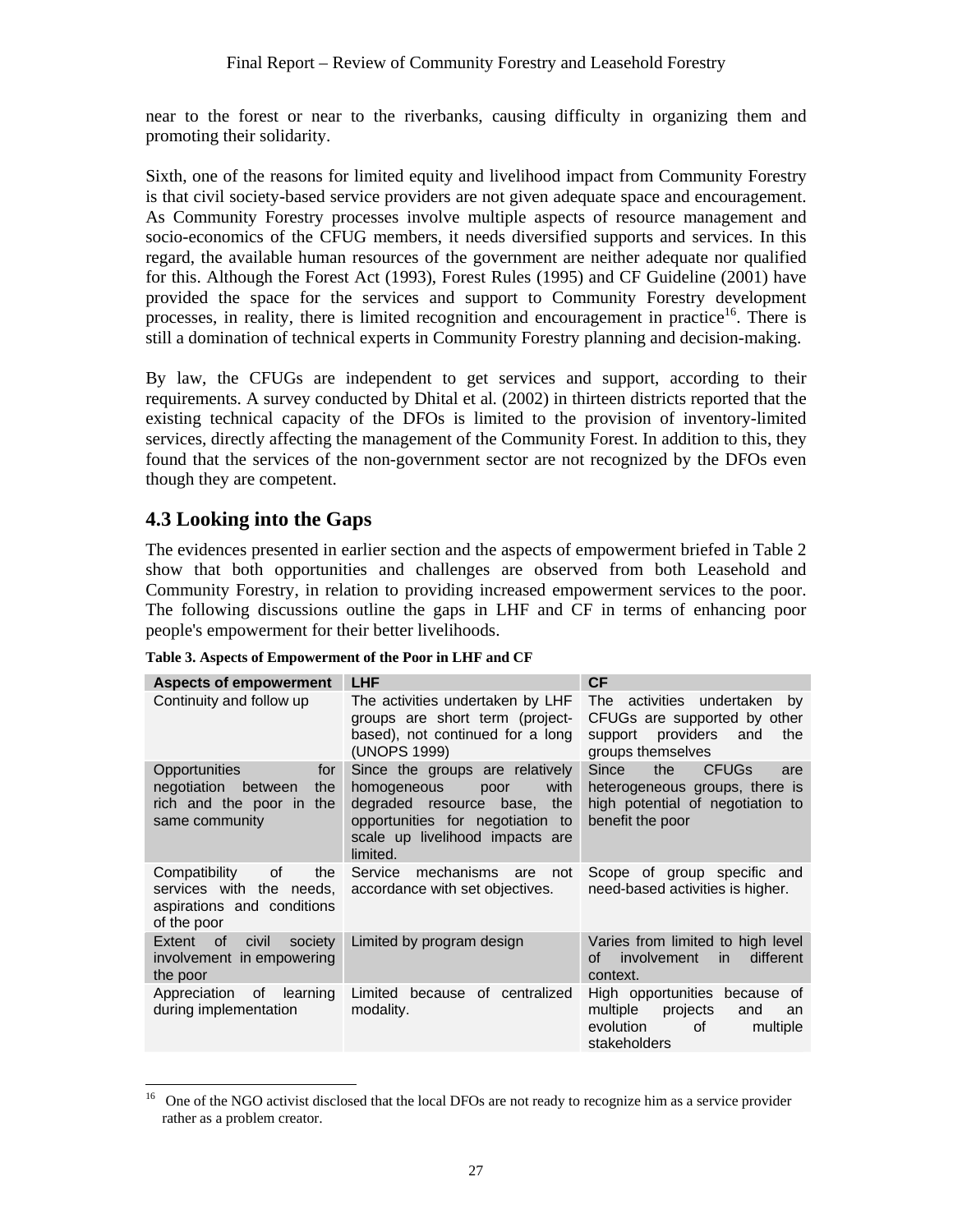First, there appears to be limited scope for strong political empowerment at the community level in LHF. This is in part related to the fact that the services provided by the LHF project are less owned by the leaseholders, as they were designed and implemented with limited consultation with the beneficiaries. In Community Forestry, FUGs generally get some spaces to influence strategies of service delivery of the service-providing institutions through annual planning workshops of DFOs. Activities of FECOFUN have also highlighted the community perspectives at different levels. But there is still limited representation of the poorest and marginalized groups in such processes.

Second, the segregation of the poor from the community does not necessarily allow them to become empowered without mainstreaming poverty reduction agenda within the respective communities. Community Forestry User Groups are more resourceful in terms of material and cash mobilization and in the initiation of strategies and ideas to design poor-focused empowerment schemes. However, in the case of Leasehold Forestry, homogenous poor with degraded resource bases have limited potential to negotiate for designing poor-friendly empowerment schemes locally. The isolation of the poor from the community results in a limited scope for them to engage in decision-making processes concerning the whole community. There is lack of social mechanisms for the creation of environments conducive to the inclusion of the poor in power-sharing process with better off households in the community. Persistent alienation between the poor and the rich can result in the continuation of elite domination in LHF, as the bargaining strength of the poor is divided. If better negotiations can be facilitated between the rich and the poor, the latter can have better access to community resources.

Finally, technical service delivery from the project staff is not sufficient to empower the poor. As project technical staffs tend to promote their own technical ideology and knowledge (Nightingale 2005), they have limited capacity and commitment to engage in empowerment processes. Being smaller in size and having homogenous households, the identification of needs and priorities might be comparatively easier and feasible in leasehold forestry, if designed carefully. In Community Forestry, despite the involvement of multiple service providers, there is still a dominance of technical perspectives, rather than political empowerment of the marginalized groups. Even in the multi-stakeholder program of Community Forestry, there is limited practice of monitoring and learning at policy level which is reported to be one of the factors behind limited responsiveness of the policy to the practical needs.

## **5. Entrepreneurship Development**

Community-based natural resource management programs, including LHF and CF, are heavily focused on the subsistence-oriented management of resources. Both CF and LHF were in large part driven by a conservation-oriented response to the crisis of land resource degradation, although the latter also had a pro-poor objective as well. As the two programs evolved over time, concerns over the potential of subsistence use in livelihoods enhancement were raised. At the same time, many forest products, including non-timber and medicinal products have been found commercially valuable in the rapidly globalizing markets. Liberalization policies of the government and the growing consumer awareness on green and equity-certified products have both encouraged the development initiatives to find solutions of poverty in the promotion of entrepreneurship and providing market linkages. This section examines the practices and innovations on entrepreneurship development in the contexts of CF and LHF.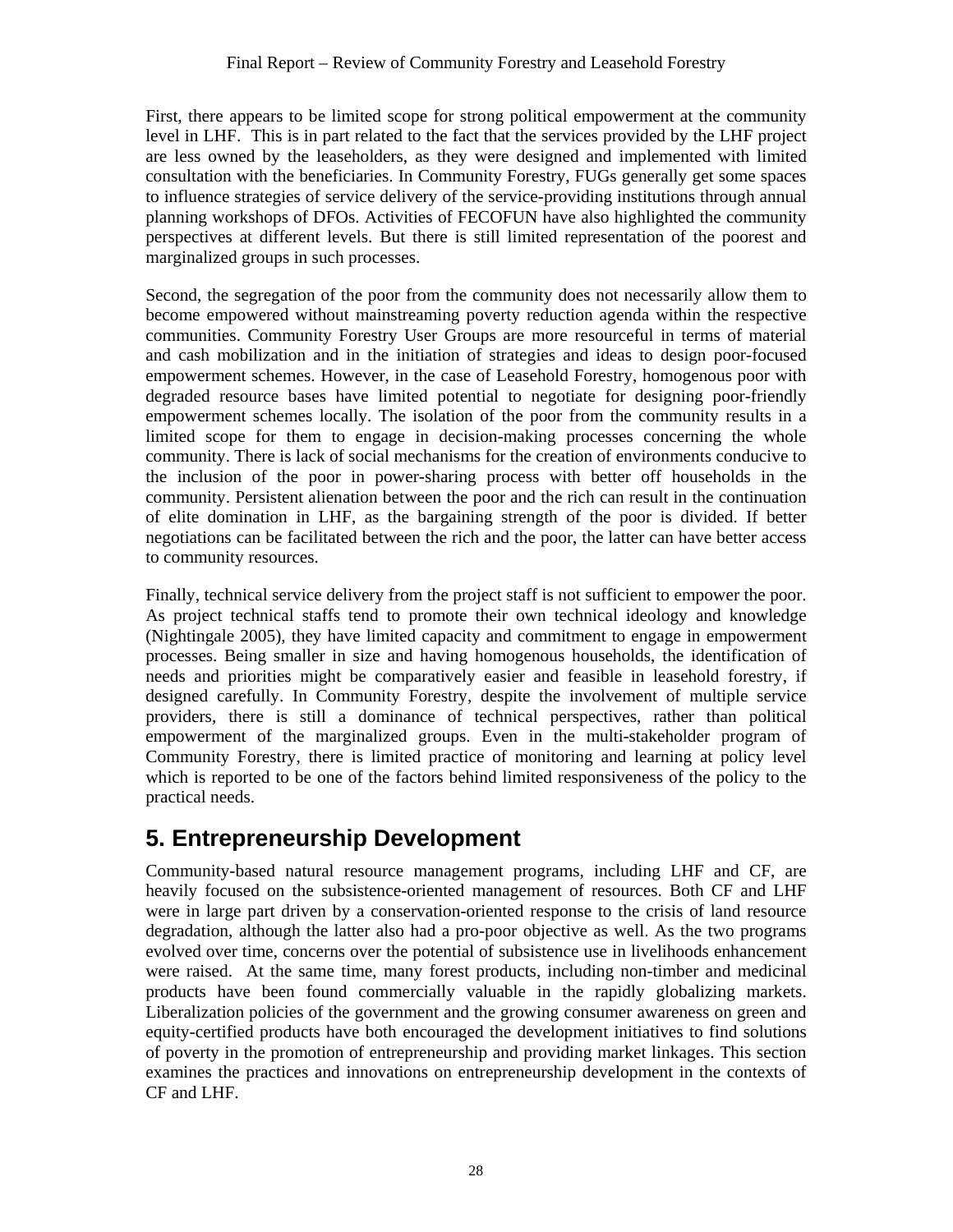### **5.1 Leasehold Forestry**

Despite the wide range of income generation activities of LHF, only a few were successful in the first phase of the project. The activities carried out by the project have included livestock rearing, bamboo production, bee keeping, horticulture and the sale of fodder seeds and seedlings. IFAD (2003), from the evaluation of income-generation activities of Leasehold Forestry, has also reported that the livestock rearing, particularly of goats, and the sale of fodder seeds and seedlings are found to be viable. There are approximately 1,800 households that have earned income from the sale of fodder seeds and seedlings (ibid.) Ohler (2000) reported that within a period of 6-7 years, the groups have earned 16.4 percent of their income from fodder sales. Similarly, Kanel (1998) reports that the leaseholders have earned money from the sale of fodder and bamboo products.

The training programs were found to have been designed to establish enterprises based on the training given to the poor households, such as for the fabrication of handicrafts. However, such trainings have had limited impacts on the development of enterprises, as the skills developed during training could not be linked to enterprise (IFAD, 2003; Bhattarai et al. 2005). It is a common practice that, once the training is over, the program is viewed as complete, rather than determining that the program has fulfilled the needs of the target population. The reasons behind such results are that the trainings were not selected carefully in terms of the future production that the trainees are going to produce, the production scale and their competitiveness within the respective market niche.

Another important scenario to be noted is that leasehold groups are scattered in various geographic locations and limited efforts have been to make to establish linkages among those who produce similar products. Such linkages might help to jointly search the market and to achieve the critical mass needed to enter into the market<sup>17</sup>. One trainee from Charpipal Leasehold Group of Kavre district said, "I made bamboo wall clocks in the peak agriculture time. In return, I got nothing as I could not sell them in the market. I could have earned something if I would have worked in the agriculture fields as labor" (cited in Bhattarai et al. 2003).

Likewise, the project encouraged savings programs that could serve as a local bank if managed properly. Due to a lack of fund mobilization mechanisms, many of such savings schemes remained inactive and, in some scenarios, the respective households have taken back their money when the project support ended. However, there are also a number of good examples where the support provided by the leasehold project has really supported in the establishment of the entrepreneurships to support the livelihood of the poor. The case presented in the following box is an example.

In one group of Makawanpur district, leaseholders can get loan up to NRs. 15,000 without any collateral at the village which has minimized the transaction cost and cumbersome processes which the lessee had to follow to get loan from other banks. Here the cooperatives of the leasehold groups formed through the support of the leasehold project have served as a rural bank in the village (personal communication with a research student, October 2005)

<sup>17</sup> 17 One of the officials of the NSCFP said that certain amount of products is needed to approach the market. If the products are scattered and there are only little amount the products can hardly enter to the market (personnel communication)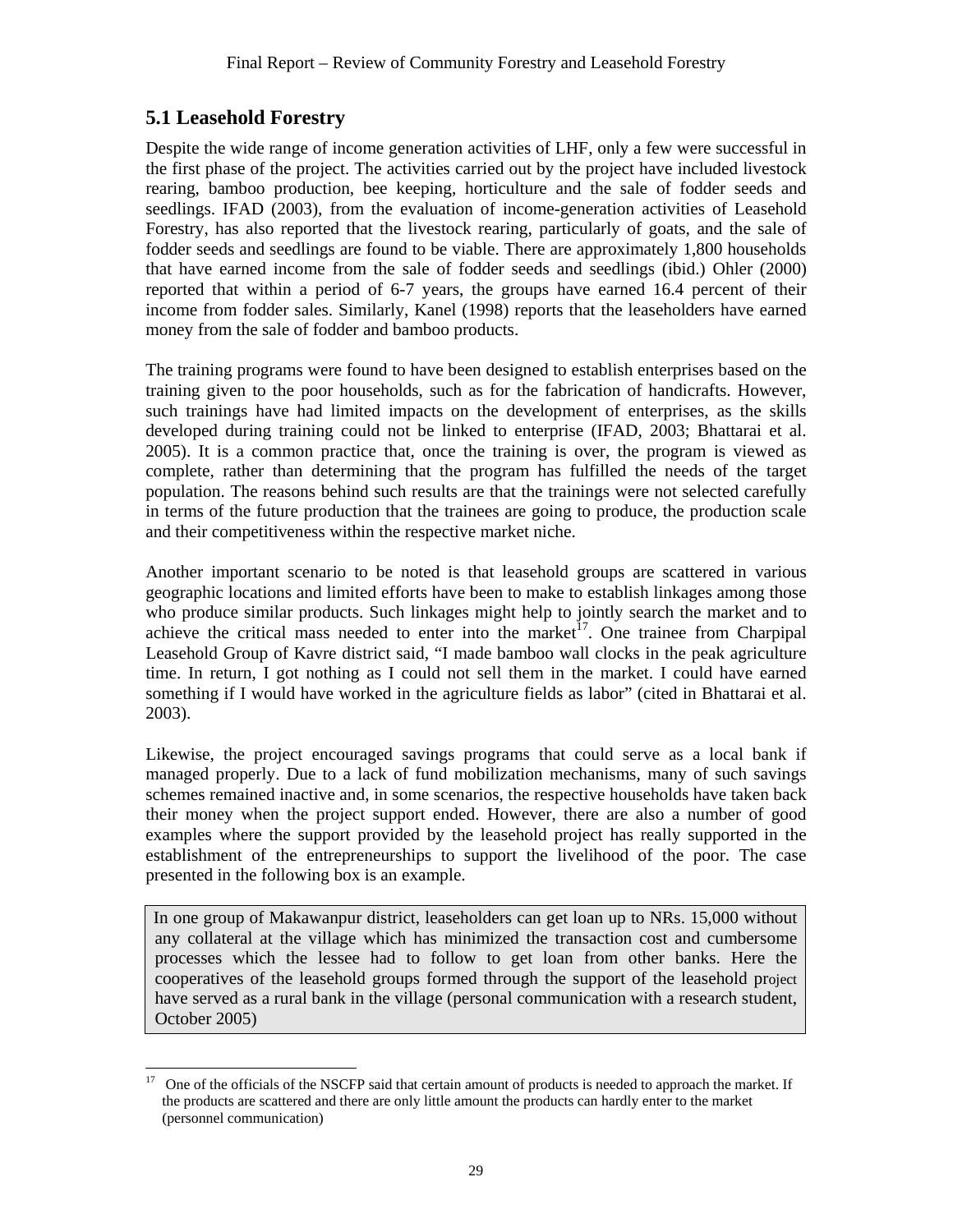Similarly, in Tanahun district, members of leasehold groups have run the cooperatives, mainly focused on the collection of milk from leasehold members, selling it in the marketplace. Secretary of a co-operative of the district said that if they had refrigeration, they could double the amount of income, selling the milk at the regular retail price*.*

The example of technologies and the services provided by the leasehold project are the development of improved breeds of livestock, land improvement technology, and forage development, particularly the dissemination of exotic grass species on private and public land.

In summary, the lesson from LHF is that the support mechanisms in LHF should be developed considering holistic entrepreneurship development that benefit the poor and marginalized.

### **5.2 Community Forestry**

In general, there is a high potential for the development of forest-based enterprises in Community Forestry<sup>18</sup>. Six different types of income generation activities have been found in documented form within the field of Community Forestry:

- Sale of timber, mostly in the Terai and accessible mid-hills
- Collection and trade of NTFPs by CFUGs
- Timber-processing enterprises
- CFUG or CFUG consortium enterprises with processing equipment
- Joint venture enterprises of poor households, FUGs and private companies
- Private enterprises relying on community forestry raw materials

We discuss below the potential of pro-poor livelihoods of these initiatives.

*Timber sale by CFUGs*: In the majority of CFUGs, the income coming from the sale of timber has not been mobilized for the livelihoods support of the poor<sup>19</sup>. There are some FUGs, such as Sundari in Navalparasi district, that have mobilized part of its funds to support the livelihoods of the poor. Such cases are generally found in areas where the civil society service providers have sensitized CFUG elites for pro-poor resource mobilization and conducted empowerment activities for the poor households.

*Collection and trade of NTFPs by the CFUGs*: In this initiative, the CFUGs and their members are found to be actively involved in the collection and trade of non-timber forest products (NTFPs) after their initial processing. Subedi, *et al. (2002)* reported that in Janaki CFUG of Dadeldhura district, this kind of initiative exists. In this case, it has served as a local level trader and the users, primarily children and women, collect the NTFPs and sell them to the Committee. The committee sells these products to the Nepalgunj-based regional trader after simple processing: cleaning, drying and grading. In such models, the poor members earn

 $18\,$ 18 One official of MEDEP said that they are not specific to establish forest based enterprises but in practice 75 percent of their enterprises are forest based. This also justifies the high potential of forest based enterprises especially of non-timber forest products (NTFPs). (Personal communication)

 $19$  This is commonly accepted evidence that majority of the CFUGs sell timber to its users and outsiders as well. The fund generated from the sale of timber is accumulated in the CFUG account and often spent in community infrastructure where the poor members have lesser access.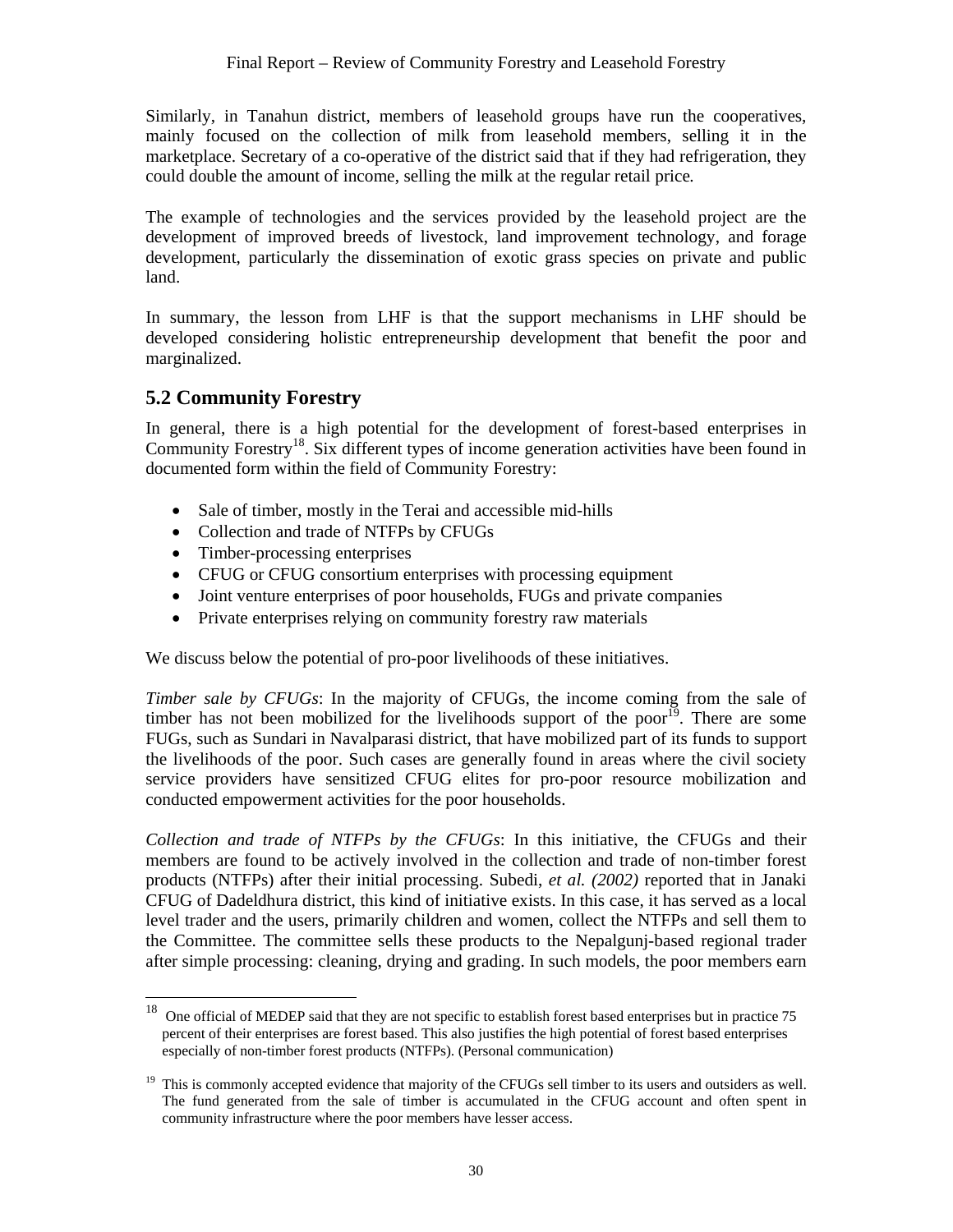some money as collectors. The major part of the income is accrued by the distance traders and the final producers where the local poor have no access. Nonetheless, assessing sixty-six enterprises within Community Forests, Subedi et al. (2002) noted that none of them were specifically designed for the poor.

*Timber processing enterprises managed by CFUG consortium.* In this model, a group of CFUGs are involved in the management of enterprise. Chaubas wood processing enterprise of Kavre district is a good example of this type of enterprise, wherein four CFUGs have managed the enterprise in partnership. Although the initial reason for the establishment of the enterprise was to involve women and disadvantaged, the same groups have experienced limited access to the management and the decision-making processes of the enterprise, largely because of the acute illiteracy among these members (Subedi et al*.* 2002). As reported by the authors, though 100-200 people are employed in the enterprise, the network among the four CFUGs is found to be weak. Hence, less can be expected for the development of the propoor enterprise model.

*CFUG or CFUG-consortium enterprises with processing equipment.* In this enterprise model, a singleCFUGor a consortium of several CFUGs establishes an enterprise wherein the processing equipment is provided by outside agencies. In this model, the benefits accrued to the poor are the income generated from the collection and transportation of raw materials and from the involvement in the processing as labor. Malika Hand Made Paper Private Limited, Bajhang and Bhitteri Pakha Hand Made Paper Processing Company. Literature written from a poverty perspective is not available.

*Joint venture enterprises of poor households, CFUGs and private companies: In this model,* the enterprises are run as a joint venture of the poor users and respective CFUGs with private companies. Here, the poor users are shareholders in the enterprise, both as a member of the poor and as a member of the CFUG. Nurse *et al.* report that the poor members can get benefit in the following four ways:

- Being paid a premium price for the collection of raw materials,
- Dividend payment based on the collectors sub-group shareholding
- Dividend payment based on their CFUG shareholding, and
- Productivity bonuses and wages if they work in the processing factory.

In Nepal Swiss Community Forestry Project (NSCFP) area there are two enterprises that have been tested and are in operation: Bael (*Aegle marmelos*) processing and local hand made paper making (*Daphne papyraceae, D. Bholua and Edworthia garneri*). Private companies are responsible for ensuring the market for the products processed locally.

*Private enterprises relying on Community Forestry raw materials:* In this model, many of the private enterprises, which are mostly based in Kathmandu with contact offices in the field and the raw materials comes from Community Forests. Paper processing companies are good examples of such enterprises in which the initial processing of the raw materials *viz.* the production of handmade paper is carried out in the CFUG site and further processing for final product preparation are done in Kathmandu by private entrepreneurs. There are commonly referred evidences that the poor people have been engaged as collectors of the raw materials and as a labor for the local processing units, but literatures that describe whether specific propoor arrangements are made are not available.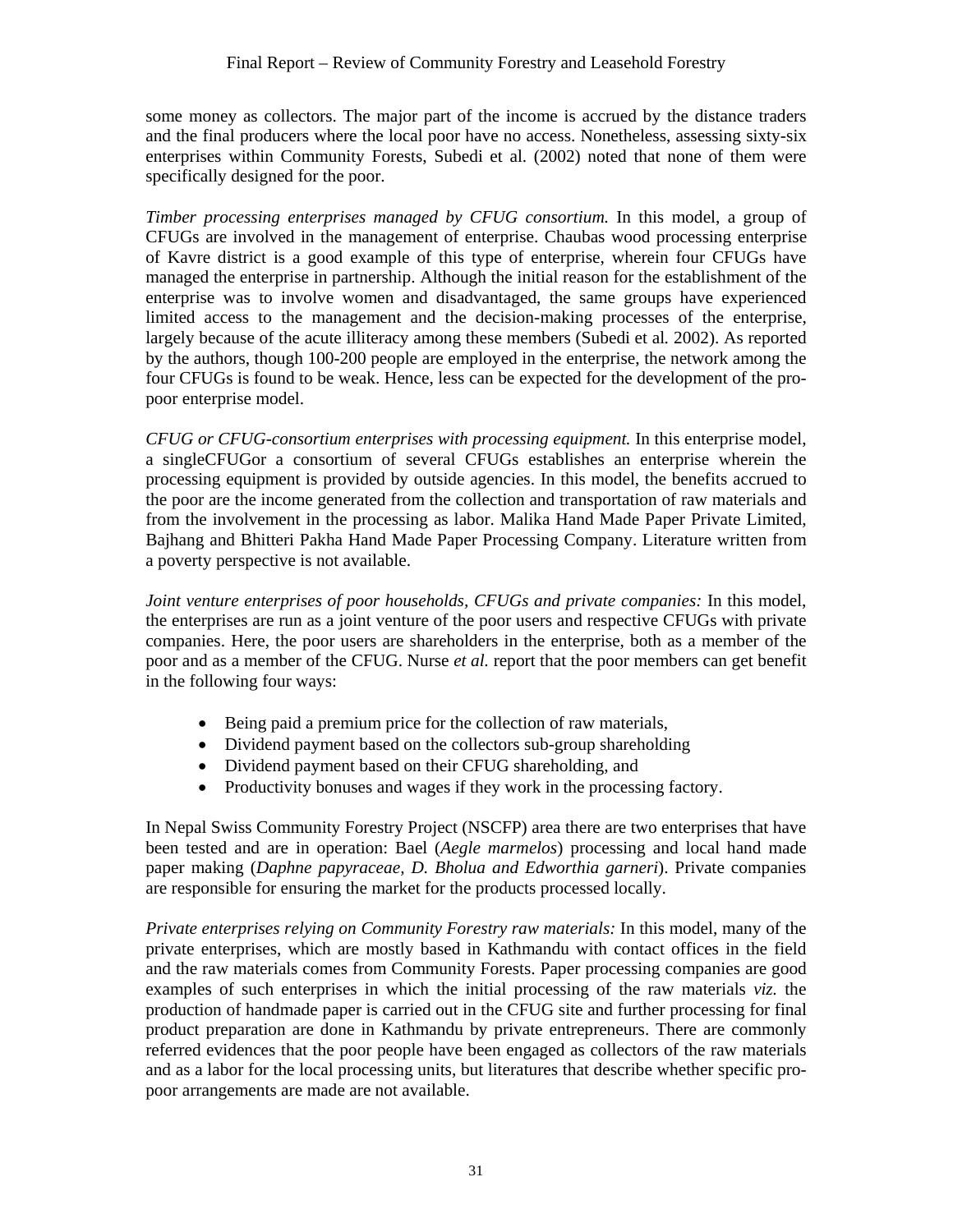The growing market for NTFPs is indeed a challenge to equitable sharing of benefits, as traders downstream of the value chain gain thousands of times higher benefits than the poor collectors.

### **5.3 Challenges to Scale up Entrepreneurship**

The evidences presented above and the aspects of entrepreneurship in Table 3 show that both opportunities and challenges are observed from both leasehold and community forestry in terms of developing entrepreneurship for the poor.

| <b>Aspects of</b><br>Entrepreneurship<br><b>Development</b>           | <b>LHF</b>                                                                                    | СF                                                                                                                                                               |  |  |
|-----------------------------------------------------------------------|-----------------------------------------------------------------------------------------------|------------------------------------------------------------------------------------------------------------------------------------------------------------------|--|--|
| <b>Discrete</b><br>versus<br>holistic<br>entrepreneurship<br>services | Focus<br>discrete<br>on.<br>such as skill<br>services<br>training<br>saving<br>and<br>schemes | Emergence of initiatives (in specific contexts)<br>holistic<br>which<br>entrepreneurship<br>promote<br>development services                                      |  |  |
| diversity<br>Nature and<br>entrepreneurship<br>οf<br>initiatives      | Largely livestock based                                                                       | At least six different modalities identified                                                                                                                     |  |  |
| Economic potential of<br>available<br>forest<br>products              | Low bio-diversity<br>and<br>choices<br>οf<br>limited<br>commercial products                   | Largely high bio-diversity and huge range of<br>product choices                                                                                                  |  |  |
| Economy of scale                                                      | Smaller area of land<br>and group size                                                        | Relatively larger area of forests and size of<br>groups to create economically feasible market<br>demands or to achieve economy of scale to<br>meet market needs |  |  |

**Table 4 Various Aspects of Entrepreneurship Development in LHF and CF** 

First, in Leasehold Forestry, the piecemeal approach of skill development services is not sufficient to generate benefits from income-generation activities. Although LHF has provided a variety of trainings for skills development, they have often ended preemptively, as one-time events. For instance, the training and savings programs supported by the project are rarely linked with the future enterprises, due to a lack of holistic design and planning which could potentially involve production management, quality improvement, and the exploration of the marketplace. In the case of Community Forestry, the conditions of the majority of the cases are similar to the case of Leasehold Forestry, but there are emerging innovations in which diverse numbers of service providers have addressed multiple aspects of services, thus increasing the access of poor to the enterprises.

Second, in LHF, income-generation services have been targeted towards the livestock farmers, although there are other types of services provided by the project. In the case of Community Forestry, diverse initiatives have been tested and run by the communities. This means that efforts to enhance the access of the poor to market-based benefits should be part of larger group-based activities so that an adequate amount of resources and skills can be mobilized, while at the same time attaining the required scales of economy.

Third, Community Forestry has a greater potential for commercial production of multiple products, as the CFUGs have more rich forests in terms of bio-diversity. In the case of Leasehold Forestry, user groups are unable to seek commercial production due to the patches of small and degraded forestland that are allotted for Leasehold Forests User Groups.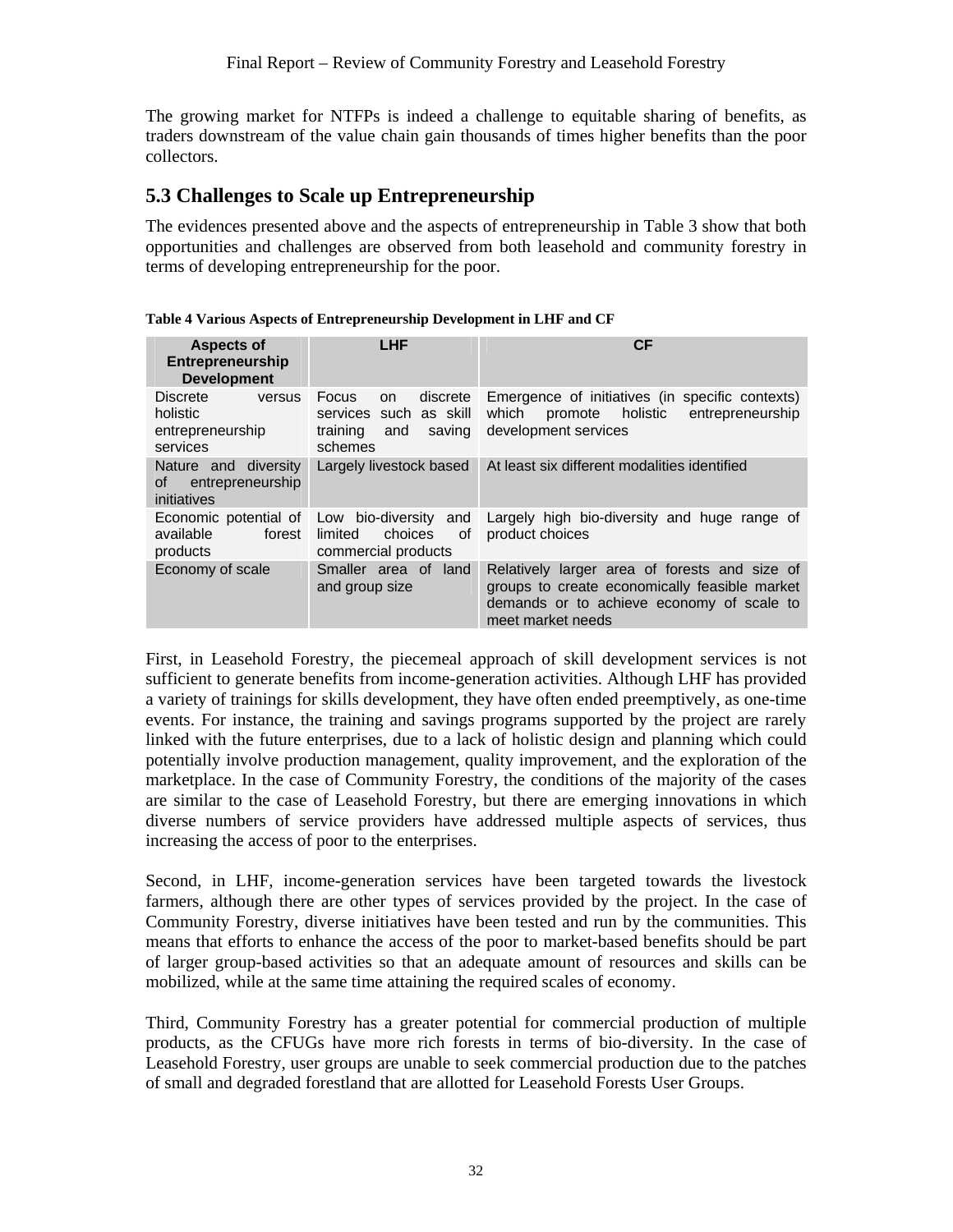Fourth, to earn more money from income-generation activities, the commercialization of products is vital in cases where the role of the market is important. Having a smaller area of forest and smaller groups, Leasehold Forestry groups have found it difficult to promote economically-feasible products that satisfy the market demand. Efforts in Community Forestry are still limited, despite its potential.

## **6. Conclusions and Recommendations**

### **6.1 Summary of Conclusions**

CF and LHF have together provided a huge repertoire of experiences and insights as to how community-based resource management can contribute to the livelihoods of local communities, including the marginalized groups. CF has been the primary program in Nepal, and indeed a broad development institution, in which a range of documented experiences exist, with regard to the promotion of poor people's access to forest resources, providing enterprise development services, and empowering the marginalized groups. LHF, with a relatively young history and specific contexts in which it is implemented (i.e. the renovation of degraded land and augmentation of forage and livestock production) has also demonstrated a wide range of experiences in relation to whether, how and when the poor can benefit.

When reviewed in terms of achievements in the twin goals of conservation and livelihoods enhancement, there is a consensus among a wide range of forestry stakeholders, supported by specific sets of evidences, that both of the programs have been successful in creating positive ecological impact. Across the hills, Terai and high hills regions, CF have been able to mobilize local communities in the protection and management of forest resources. In LHF areas, degraded lands have started being reclaimed through the plantation of grasses, fodder and tree crops. This achievement is in part a result of the enforcement of environmentallyprotective strategies of forest management by the state and development agencies, and in part a local response to land degradation following the transfer of resource tenures.

However, in both of the programs, serious issues are being raised with regard to livelihoods impacts of the forest resources management. In Community Forestry, elite domination in decision-making is believed to be main factor in protection-oriented management, while a general orientation towards the subsistence management of forests has precluded a movement towards commercializing the timber and non-timber resources. Given these contexts within Community Forestry, two related frontiers of enhancing livelihoods impact, particularly that of the poorest are:

- Democratizing CFUGs so that the poor and marginalized groups have an increased and equitable stake in the choices of forest management strategies and arrangements for benefit distribution which also includes CF land allocation to the poor households, and
- Promoting a shift from subsistence to entrepreneurship-oriented management of forest resources to harness the values of many timber and non-timber resources.

Likewise, Leasehold Forestry has brought forth a pro-poor agenda in the management of forest areas. It has challenged the Community Forestry orthodoxy of community-wide management of the forest without an explicit focus on the poorest households for the creation of equitable livelihoods impact. This program has tested an exclusively poor-focused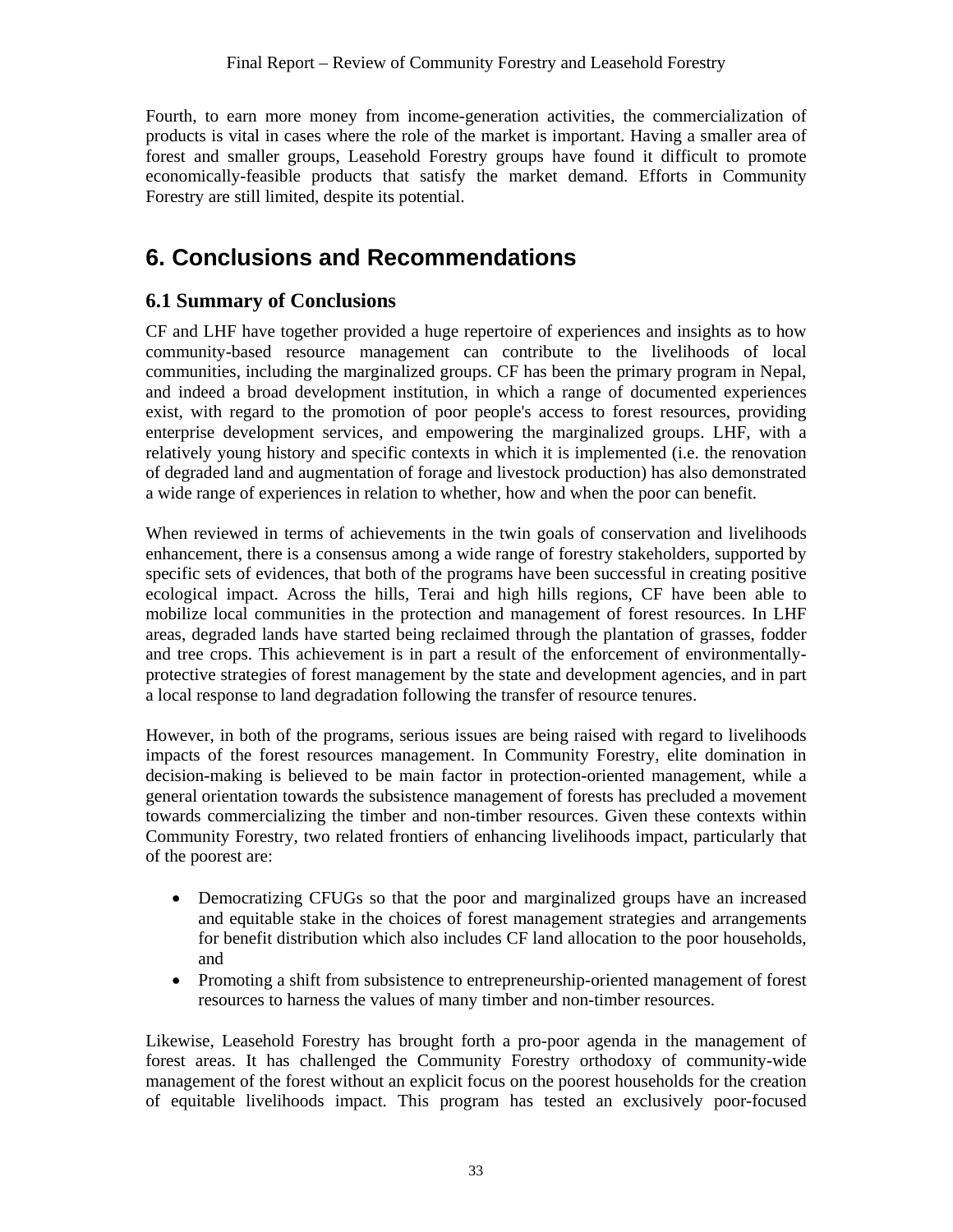approach with a smaller group size and has generated two important insights. First, there is a need to go beyond the community as a whole (community referring to the inclusion of both the poorest and marginalized with the local elites) to focus upon the poor directly. Second, there is a need to target the well-stocked resource for the poorest.

Together, the experiences of the two programs suggest that:

- a) Livelihoods outcomes of policy instruments and program inputs are actually shaped and determined by complex relations through which the forest-dependent poor mediate their relations with wide range of state, market and civil society actors, away from the deterministic conception of policy and program as the contributor of livelihoods. This is evident in both the programs in that some of the most innovative examples of livelihood outcomes are more because of the favorable linkages among NGOs, the poor and the market actors, than because of the direct intervention of the program or policy.
- b) The prevalence of heterogeneous structure of communities around community-based forest governance has led to a dilemma to policy makers between the two approaches – a) exclusive groups of identified poor, and b) mixed groups as they exist in the communities. This analysis suggests that, rather than thinking of the structure of group at the policy domain, emphasis should be on facilitating negotiations between the poor and the relatively more affluent members of the communities sharing a common resource as part of fostering equitable resource distribution arrangements and democratic institutional structures.
- c) The effectiveness of policy and program depends on how and to what extent they allow and promote engagement of civil society actors, largely in relation to empowerment function, and market based actors, primarily in relation to enhancing entrepreneurial opportunities such as credits, skills and marketing linkages, away from technobureaucratic and paternalistic delivery of services (as discussed by Ojha et al. 2005).
- d) Opportunities thus lie in a) enhancing political space of the forest-dependent poor to challenge existing relations of power and inequality surrounding the processes of resource access and benefit sharing, and b) promoting genuinely participatory and inclusive approaches to policy and program development and implementation.

### **6.2 Recommendations**

Despite significant achievements in ecological improvements, the evidences show that the poor and marginalized people have yet to receive the full potential of benefits from both Community and Leasehold Forestry modalities. In this section, recommendations and ways forward are presented to develop and strengthen pro-poor forest management, focusing on poor peoples' livelihoods at the center of the interventions. These are organized into three fields:

- Seeking improvements within Leasehold Forestry
- Seeking improvements within Community Forestry
- Seeking a synergy of both Community and Leasehold Forestry.

## **6.2.1 Improvement within Leasehold Forestry**

The Leasehold Forests already granted to user groups and the remaining potential areas for this program need improvement to strengthen the livelihood impacts for the poor, as anticipated. The program needs not only policy amendments, but changes in operational modalities. To achieve these changes, the following measures are recommended: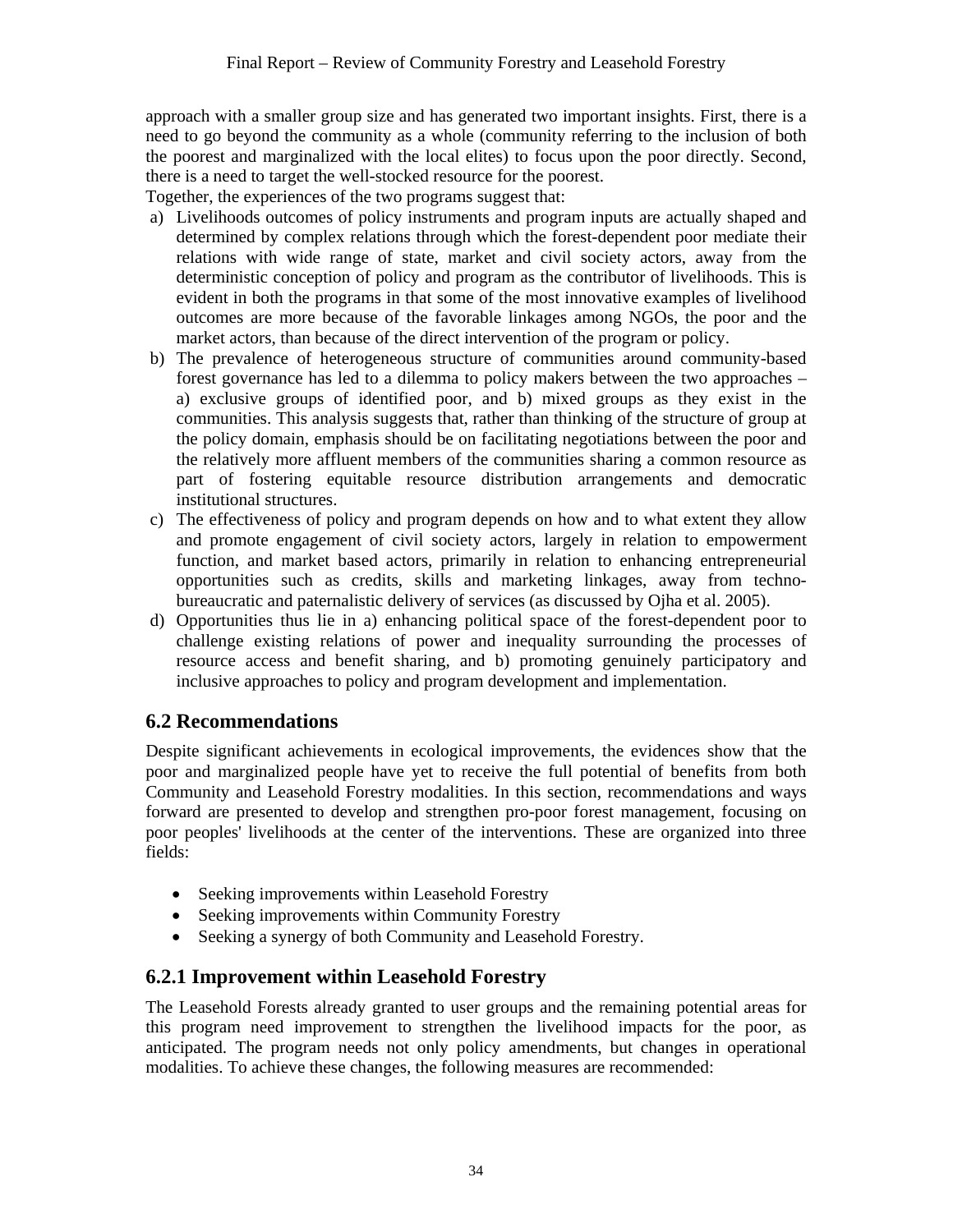### **a) Transfer the full potential of resources to Leasehold Groups to provide better livelihood options to the poor households**.

It is not convincing to raise the agenda of poverty alleviation through the use of the available ten percent degraded land of the country (as estimated by Singh 2004) where forty percent of the population of 23.5 million are below the poverty line, earning less than one dollar per day. Even in the given ten percent, some of the degraded forests below 2,000 msl have already been handed over as CF in the project districts (Personal communication with a DFO in a project district). Therefore, the absolute provision of degraded land in the case of propoor Leasehold Forestry should be avoided in the policy and program documents. The emphasis has to be given to distribute forest areas in good condition to poor households. Likewise, to provide immediate benefits and incentives for the poor, the use right of the trees already grown during handover has to be granted to the Leasehold Group in order to make it analogous with Community Forestry, in terms of resource harvest and use.

### **b) Avoid cumbersome bureaucratic process for handing over of Leasehold Forests**

The authority to handover the Leasehold Forest should be devolved to DFOs. The provision has already been constituted in the Leasehold Forestry Policy of 2002. However, there is a need to translate it into enforceable legal documents, such as the Forest Regulation. Similarly, paperwork for the preparation of the application package for pro-poor Leasehold Forestry should be reduced to the extent that the group members themselves can initiate the take-over process with a minimum of external support. Such initiatives may include the omission of the mandatory financial analysis and an amendment in the Environment Protection Act of 1997 to ensure the exemption of initial environmental examination for pro-poor Leasehold Forestry.

### **c) Train local staff and avoid quick group formation processes**

As discussed in Chapter 4, there was a lack of sufficient pro-poor orientation of the staff and the community members. It overlooked the potential conflict between the included and excluded poor in cases where sufficient negotiation during the group formation phase did not occur. The target-oriented acceleration of the project to form leasehold groups in a short period of time also fueled the conflicts. Therefore, staff should be mobilized towards a propoor orientation. Sufficient time should be allowed for a more process oriented approach rather than project based time bound target. Such approaches help to the leasehold members to engage in negotiation and dialogue during group formation phase which may reduce the level of conflict which may increase the benefits to the targeted poor.

### **d) Allow the community to identify the poor**

As poverty is a relative term, it may vary from community to community. Local people know more about the poverty profile within their communities than do the project staff. Likewise, some local evidences have shown that the poorest need to be identified through well-being rankings, using different dimensions of poverty, rather than focusing exclusively on economic criteria. The selection of some of the poor through the use of centrally-designed criteria and tools may not necessarily capture the poorest of a particular community and therefore such approach should be avoided. To resolve the issue, the community should be allowed to negotiate within itself to develop appropriate selection criteria of the poor in each community with appropriate facilitation support of the staff. In such cases, the role of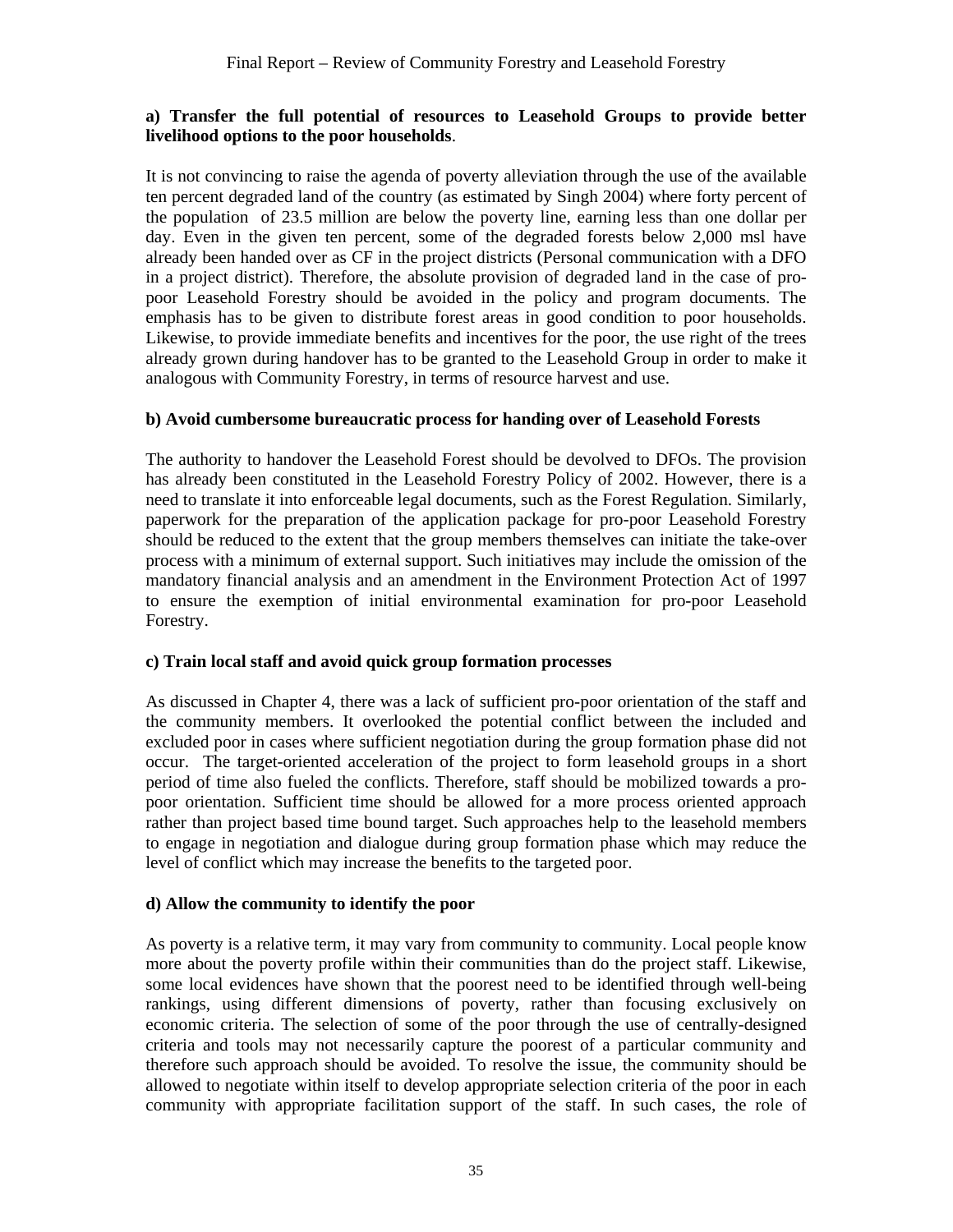facilitator is very important in orienting the elites and empowering the poor and marginalized for a more realistic results.

### **6.2.2 Improvement within Community Forestry**

### **a) Manage with a broad-based livelihoods approach**

Community Forestry has come a long way since its commencement with an objective of fulfilling basic forestry needs of the people. Recently, especially since its silver jubilee experiences, second-generation issues, including governance and livelihoods within Community Forestry User Groups (CFUGs), have emerged as key issues to be addressed in order to contribute to Millennium Development Goals (Kanel 2004). In this line, the management approach of CFUGs and their respective CFs should be transformed from subsistence forestry for basic forest products to incorporate a CFUG-level livelihoods framework. Evidences show that CF has been successful in ecological objectives. However, the commercialization of surplus forest products and development of forest-based enterprises should be emphasized in combination with the ecological sustainability of the forest area.

Development of enterprise-oriented active forest management operational plans to increase the amount and diversify of the products is recommended. Currently, the majority of the Community Forests are under-utilized, in terms of their production potentials. To tap the full potential, necessary arrangements of backstopping support to the CFUGs can be made through proper orientations so that the poor receive more benefits from such managements. The promotion and development of NTFPs can also play a crucial role.

### **b) Provide pro-poor orientation to the communities**

Local community groups need to be sensitized and oriented toward pro-poor program development. As elaborated in Chapter 4, the existing heterogeneous and hierarchical social structure of the communities in terms of power, culture, class, gender and geographical variations remains a constraining factor for pro-poor program interventions. Interventions are needed to transform both the empowered and less empowered people to challenge their status quo.

#### **d) Develop/replicate innovative tools for pro-poor orientation**

The problem of elite domination in the management of CF, reducing the provision of benefits to the poor is widely realized, but there are limited efforts being made in addressing such problems. The Participatory action and learning practiced (see chapter 4.2 for detail) in different community forestry sites are found to be effective tools for pro-poor orientation in order that future interventions can be learned from such initiatives. Such approaches might be more useful in the case of Community Forestry Groups, since the group sizes are larger than in Leasehold Groups. Such practices will better inform both the poor and elites to initiate propoor forest management interventions.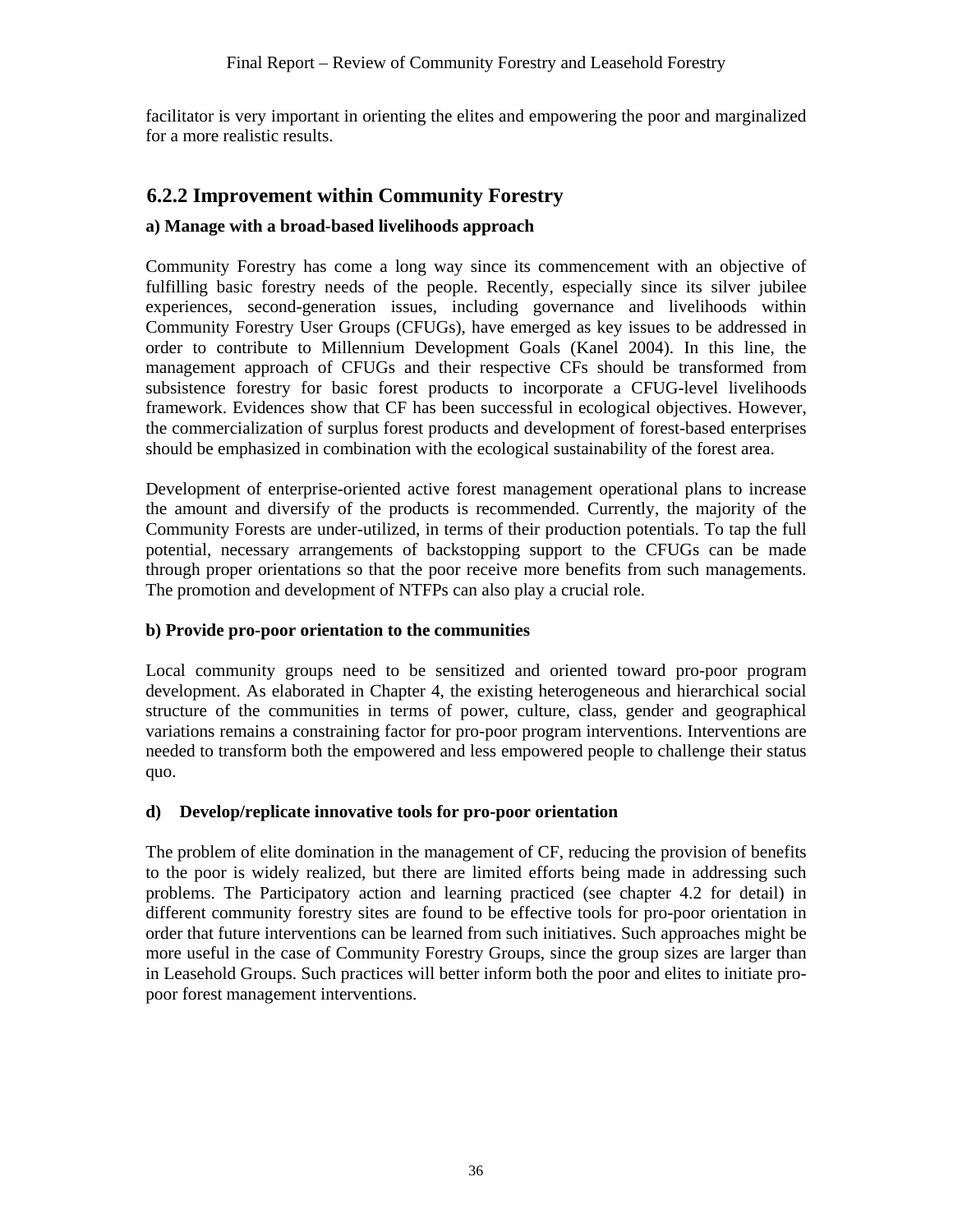### **6.2.3 Seek synergy from both Leasehold and Community Forestry**

#### **a) Manage forest actively with the focus on pro-poor enterprise development**

There is a need to develop enterprise-oriented active forest management plans to increase the amount and diversity of the products. Currently, the majority of the Community Forests are underutilized in terms of their production potentials. Necessary technical and institutional development services are needed so that the poor can receive more benefits from the management of the forests.

Within a cluster of Community and Leasehold Forestry Groups in the same geographical vicinity or on a product basis, networks can be created to meet the necessary economy of scale attractive to the market. At their present level, Leasehold Groups can only produce smaller amounts of product, difficult to gain access to the market.

For immediate livelihood support of the poor, allow cultivation of agricultural products, such as mainly fruits and cash crops, on the land allocated for poverty alleviation, either in the form of Leasehold Forestry or in the form of Community Forestry. For such purpose, the crops that require less soil work and can be managed in multi-story agro-forestry cropping model should be selected.

### **b) Establish strong links between LHF and CF**

In the case of existing LFUGs, links should be established among themselves and nearby FUGs so that opportunities can be increased for entrepreneurship-oriented development of resources as well as sharing of benefits on a wider scale. Box (1997) noted that pilot-level integration of Community and Leasehold Forestry in Makawanpur and Kavrepalanchok districts gave very positive results in terms of staff economy, conflict resolution and community consensus. Establishment of functional networks among Leasehold and CF groups is recommended to develop pro-poor enterprise planning and development at the community level. With such strong links, the newly formed LFUGs or CFUGs benefit from the experiences of previously formed groups. The priority criteria of CF and to hand-over Leasehold Forests without conflict in the community can be comfortably achieved if the two programs are linked in such a way that people at the same community are supported in capturing the benefits from both of the programs. The forestry staff should be trained in the concepts of establishing good linkage so that there will be greatly reduced levels of tension among the groups in focusing their strengths on the program. Participatory Action Researches are also recommended, carried out to seek synergy and replication of the achievements of other sites, rather than forcing LHF and CF to work in isolation.

#### **c) Allocate CF land to poor households**

The recommendation for allocating a portion of CF land to the poor is based on combining the strengths of both the programs, while leaving aside the weaknesses of the two. The strengths of CF which can be capitalized on are:

- The potential for access to well-stocked forests by the poor,
- Opportunity to direct negotiations between the poor and wealthy members,
- Secure tenure over forest resources once handed over as Community Forests, along with an easier process of transferring resource tenure,
- User group-based service delivery program strategies,
- Presence of a wider network of civil society, including CFUG federations, and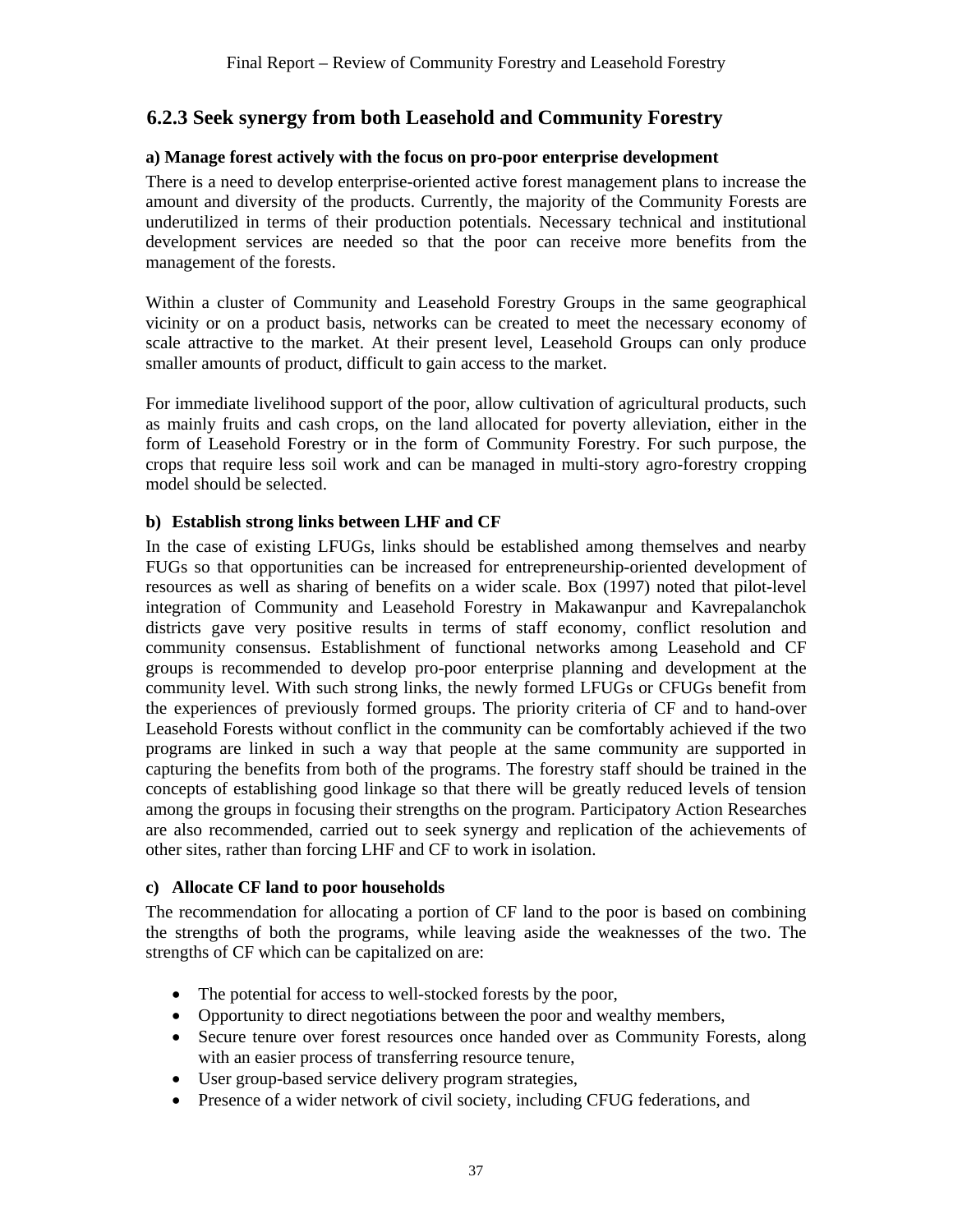• More potential areas of forests to meet the needs of higher number of poor households.

The strong elements of LHF which need to be incorporated into CF are:

- The concept of having a separate group of the poorest households and
- Strategies of land resource management to augment the production of grasses, fodder for livestock farming.

The crafting of LHF into CF includes:

- Well-being ranking of CFUG members,
- Identification and verification of the poorest households within the group,
- Land-allocation within CF to ensure the exclusive use right for the poorest, and
- Allocation of CFUG funds to the group through the provision of subsidies to livestock farming and enterprise development.

Such arrangements within CF will make more the programs more beneficial to the poorest in several ways:

- The scope of LHF will be expanded to well-stocked forests,
- There will be opportunity for direct negotiations between poorest and the relatively well-off
- Increased amount of financial resources mobilized by CF can be earmarked for poverty reduction, and
- Recognition of the process by enforceable legal and policy documents.

### **d) Diversify and strengthen the service providers**

As forestry–focused interventions may not be adequate to address most of the important livelihood issues of the poor, wider coordination is needed to mobilize diverse skills and resources. There is a need to go beyond the integrated development project model, which emphasizes coordination at the program, or project level and consider the beneficiary institutions as the focal point for coordination of services. Compared to Leasehold Forestry Groups, Community Forestry Groups have demonstrated better organizational capability to mobilize diverse resources for enhancing livelihoods. CFUGs have undertaken diverse functions of development, such as are conducted by 16 Ministries of the government together (Pokharel 2005). In LHF, emphasis has been put on coordinating services at the program level, often resulting in the delivery of services incompatible with local livelihood situations. When learning from the CF is adapted in LHF, then the existing initiatives of CF can be expanded to benefit the poorest. In addition to the diversification of services, capacity enhancement of the service providers is equally important. Orientations for the staff working in the program could well play a vital role in achieving increased benefits for the poor. Involvement of local facilitators, especially women, are recommended to effectively augment pro-poor programs at the local level in both LHF and CF. Likewise, the role of government service providers are to be specialized in regulatory arrangement rather than as mere service providers.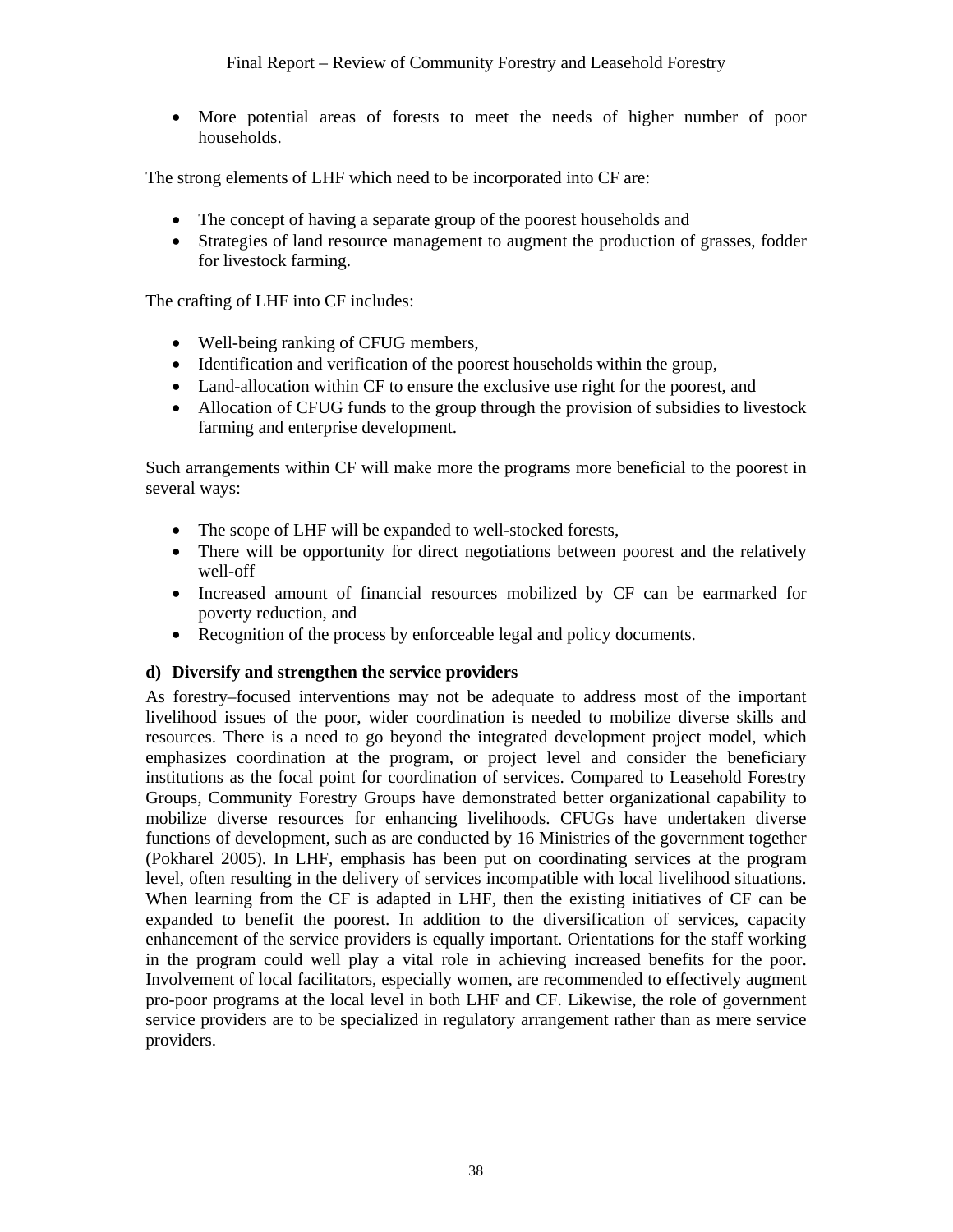#### **e) Develop strategic alliances with other partners to develop and institutionalize propoor program development**

As forestry interventions may not be able to address all the livelihood issues of the poor, wider coordination is needed to direct the resources that other development partners have for poverty reduction matters. For instance, Poverty Reduction Fund (PPF) of DDC at district level is one of the major funds available at the district level for poverty alleviation. To tap such resources, the poor groups need to come forward pro-actively with the proposal for which they need support. Such alliances help to promote the already identified poor groups/individuals that the forestry program has already developed.

#### **f) Institute learning-oriented (instead of target-oriented) planning and monitoring mechanisms**

Since all assumptions of the project may not match perfectly in reality, there is a need to have an explicitly learning-oriented approach of planning and monitoring. Projects often seek to stick to track key indicators of inputs and outputs, and miss process dimensions as well as the influence of contexts in the actual practice of development activities. For instance, formulation of a large number of groups has little meaning if the poor people have not received benefits from the project. Project actors and the wide range of stakeholders should have opportunity to reflect upon the practices and revise the operations during the project.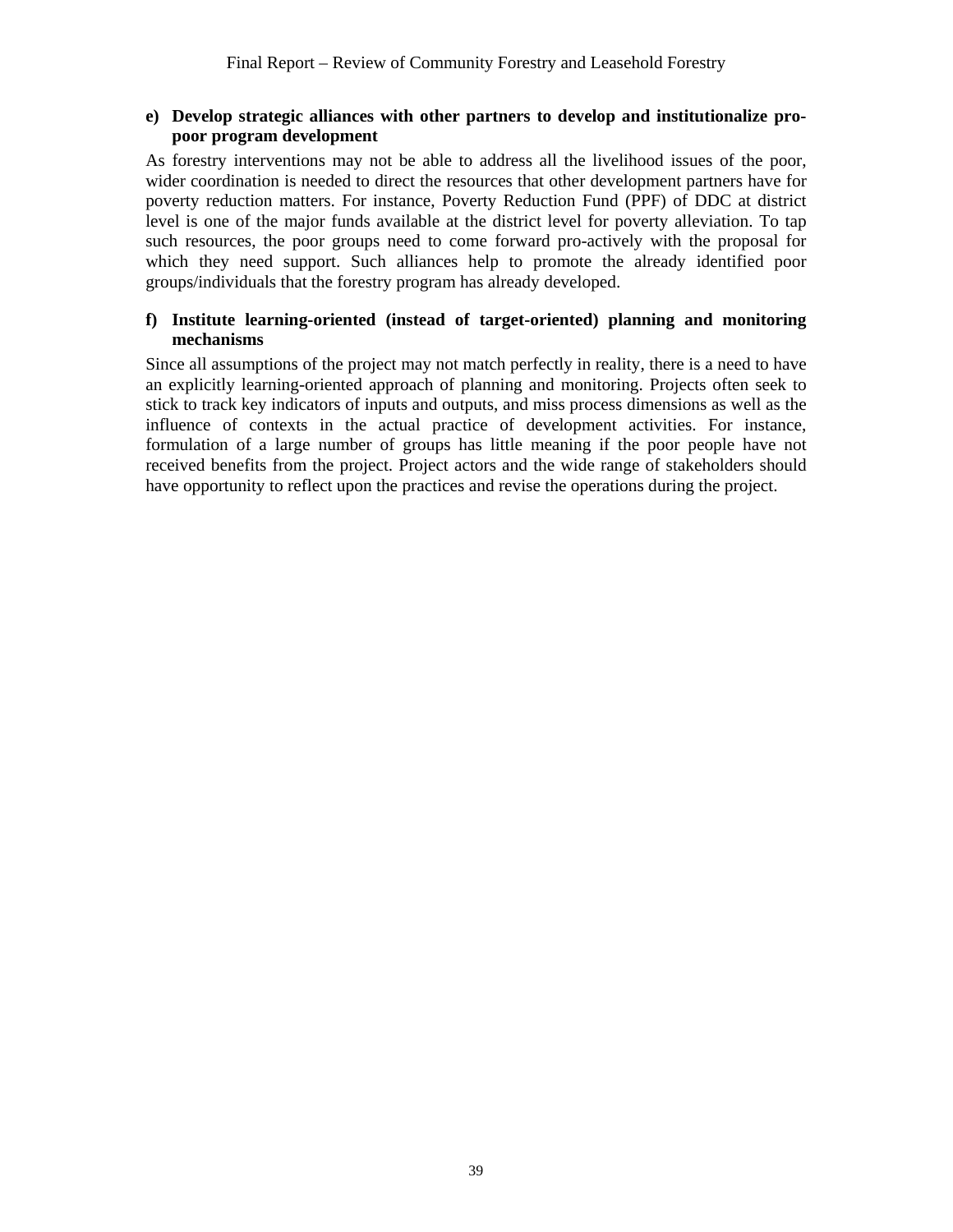### **REFERENCES**

- **Adhikari, B.** 2002. Household Characteristics and Common Property Forest Use: Complementarities and Contradictions. *Journal of Forest and Livelihood,* 2(1): 1-14.
- **Agrawal, A. and Ostrom, E.** 2001. Collective Action, Property Rights, and Decentralization in Resource Use in India and Nepal. *Politics & Society,* 29(4): 485-514.
- **Allison, G., Bampton, J., Kandel, B.R., Shrestha, M. L. and Shrestha, N. K.** 2004. Community Forestry and Livelihoods: How Can Community Forestry Better Contribute to the Millennium Development Goals? Twenty Five Years of Community Forestry: Contributing to Millennium Development Goals, Katmandu, Nepal: Community Forestry Division, Department of Forest.
- **Baral, J.C. and Thapa, Y.** 2004. Nepal's Leasehold Forestry for the Poor: The Other Side of the Coin. Case Studies on the Equity and Poverty in the Management of Common Property Resources in Nepal. Kathmandu: ForestAction Nepal.
- **Bebbington, A.** 1999. Capitals and Capabilities: A Framework For Analyzing peasant Viability, Rural Livelihoods and Poverty. *World Development,* 27(12): 2021-2044.
- **Berkes, F.** 2004. Rethinking Community-Based Conservation. *Conservation Biology,* 18(3): 621-630.
- **Bhandari, K.** 2005. Participatory Action and Learning Process in Sundari Forest User Group, Amarapuri 1-9, Navalparasi. A Process Documentation. Kathmandu: ForestAction, Nepal.
- **Bhattarai, B.** 2005. Poverty Reduction through Decentralization of Natural Resource Management. A Case Study of Community and Leasehold Forestry, Nepal. Faculty of Forest Science and Ecology. MSc Thesis. Goettingen, University of Goettingen, Germany.
- **Bhattarai, B., Ojha, H. and Humagain, H.** 2003. Leasehold Forestry, Exclusive User Right and Equity - A Case Study of Charpipal Leasehold Forest User Groups. Kathmandu: ForestAction Nepal.
- **Bhattarai, B., Ojha, H. and Humagain, Y.** 2005. Is Leasehold Forestry Really a Pro-Poor Innovation in Nepal? Evidences from Kavre District. *Journal of Forest and Livelihood,* 4(2): 17-30.
- **Box, A.** 1997. Integration of Leasehold and Community Forestry. Seminar on Leasehold Forestry and Forage Development for the Poor, August 24-28, Hills Leasehold Forestry and Forage Development Project, Kathmandu: Hills Leasehold Forestry and Forage Development Project.
- **Brown, K.** 2003. Integrating Conservation and Development: A Case of Institutional Misfit. *Front Ecol Environ,* 1(9): 497-487.
- **Carney, D.** 1998. Implementing the Sustainable Rural Livelihoods Approach, DFID.
- **Chhetry, B., Fransis, P., Gurung, M., Iverson, V., Kafle, G., Pain, A. and Seeley, J.** 2005. A Framework for the Analysis of Community Forestry Performance in Terai. *Journal of Forest and Livelihood*, 4(2): 1-16.
- **Dev, O.P., Yadav, Y.P., Bainski-Baginski, P. and Soussan, J.** 2003. Impacts of Community Forestry on Livelihoods in the Middle Hils of Nepal. *Journal of Forest and Livelihoods,* 3(1): 64-77.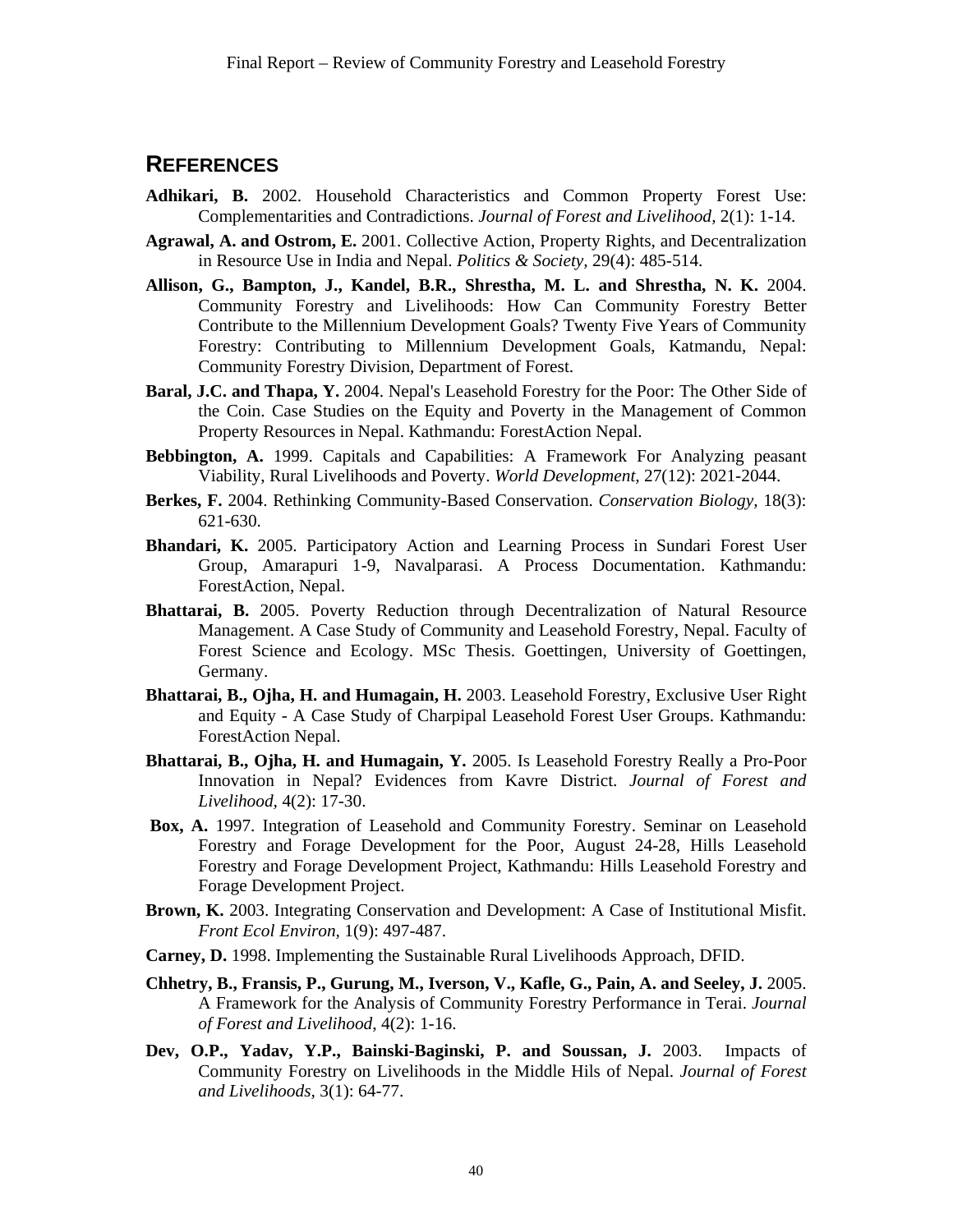- **Dhakal, T.R.** 1997. *District Project Staff Views*. Seminar on Leasehold Forestry and Forage Development for the Poor, August 24-28, Hills Leasehold Forestry and Forage Development Project, Kathmandu: Hills Leasehold Forestry and Forage Development Project.
- **Dhital, N., Paudel, K. and Ojha, H.** 2002. Inventory of Community Forests in Nepal: Issues and Options. A Report Summarizing the Findings of Telephone Survey and Field Interviews in 40 Districts. ForestAction and LFP.
- **Dhungel, S.** 1997. Legal Aspects of Leasehold Forestry. Seminar on Leasehold Forestry and Forage Development for the Poor, August 24-28, Hills Leasehold Forestry and Forage Development Project, Kathmandu.
- **Graner, E.** 1997. The Political Ecology of Community Forestry in Nepal. Saarbrucken, Verlag fur Entwicklungspolitik.
- **Grinten, P.V.D. and Dhakal, N.H.** 1997. Household Impact Study II Volume: Main Report. Hills Leasehold Forestry and Forage Development Project, Kathmandu, Nepal.
- **HMG/N** 1988. Master Plan for the Forestry Sector Nepal, Main Report. Kathmandu: His Majesty's Government of Nepal, Ministry of Forests and Soil Conservation.
- **HMG/N** 2002. Leasehold Forest Policy. Kathmandu, Nepal: Ministry of Forest and Soil Conservation.
- **HMG/N** 2002. Tenth Five Year Plan. Kathmandu: National Planning Commission.
- **IFAD** 1996. Hills Leasehold Forestry and Forage Development Project, Mid-Term Review Report, The International Fund for Agricultural Development, Asia Division, Program Management Department.
- **IFAD** 1996. Hills Leasehold Forestry and Forage Development Project, IFAD Loan No. 250- NE, Mid-term Review Report. Rome, International Fund for Agricultural Development, Asia Division, Program Management Department.
- **IFAD** 2003. Hills Leasehold Forestry and Forage Development Project, Interim Evaluation. Rome: International Fund for Agricultural Development. 2005**:** Report No 1431-NP.
- **Joshi, N.N., Chhetry, M., Karmacharya, M.B. and Karna, B.K.** 2000. Impact Assessment of the Hills Leasehold Forestry and Forage Development Project on Vegetation and Social Development in Bhagawatisthan Site. Nepal: Forest Resources and Institutions- Research Program (NFRI).
- **Kafley, G.P.** 2005. Role of Forests in Poverty Alleviation (in Nepali)*. Hamro Kalpabriksha,* a bi-monthly publication of the Department of Forests, Nepal. 15**:** 4-8.
- **Kanel, K.K.** 1998. Leasing Public Land to Poor and Marginal Families: An Initial Assessment of Baramchi Site. Kathmandu: International Forestry Resources Institutions (IFRI-Nepal).
- **Kanel, K.R.** 2004. Twenty Five Years' of Community Forestry: Contribution to Millennium Development Goals Fourth National Workshop on Community Forestry. Kathmandu: Community Forestry Division, Department of Forest.
- **LFLP** 2005. Database of Leasehold Forestry and Livestock Program. Kathmandu, Nepal: Ministry of Forest and Soil Conservation.
- **Malla, Y.B.** 2000a. Impact of Community Forestry Policy on Rural Livelihoods and Food Security in Nepal. *Unasylva,* 51: 37-45.
- **Malla, Y.B.** 2001. Changing Policies and the Persistence of Patron-Client Relations in Nepal: Stakeholders' Responses to Changes in Forest Policies. *Environmental History,* 6(2): 287-307.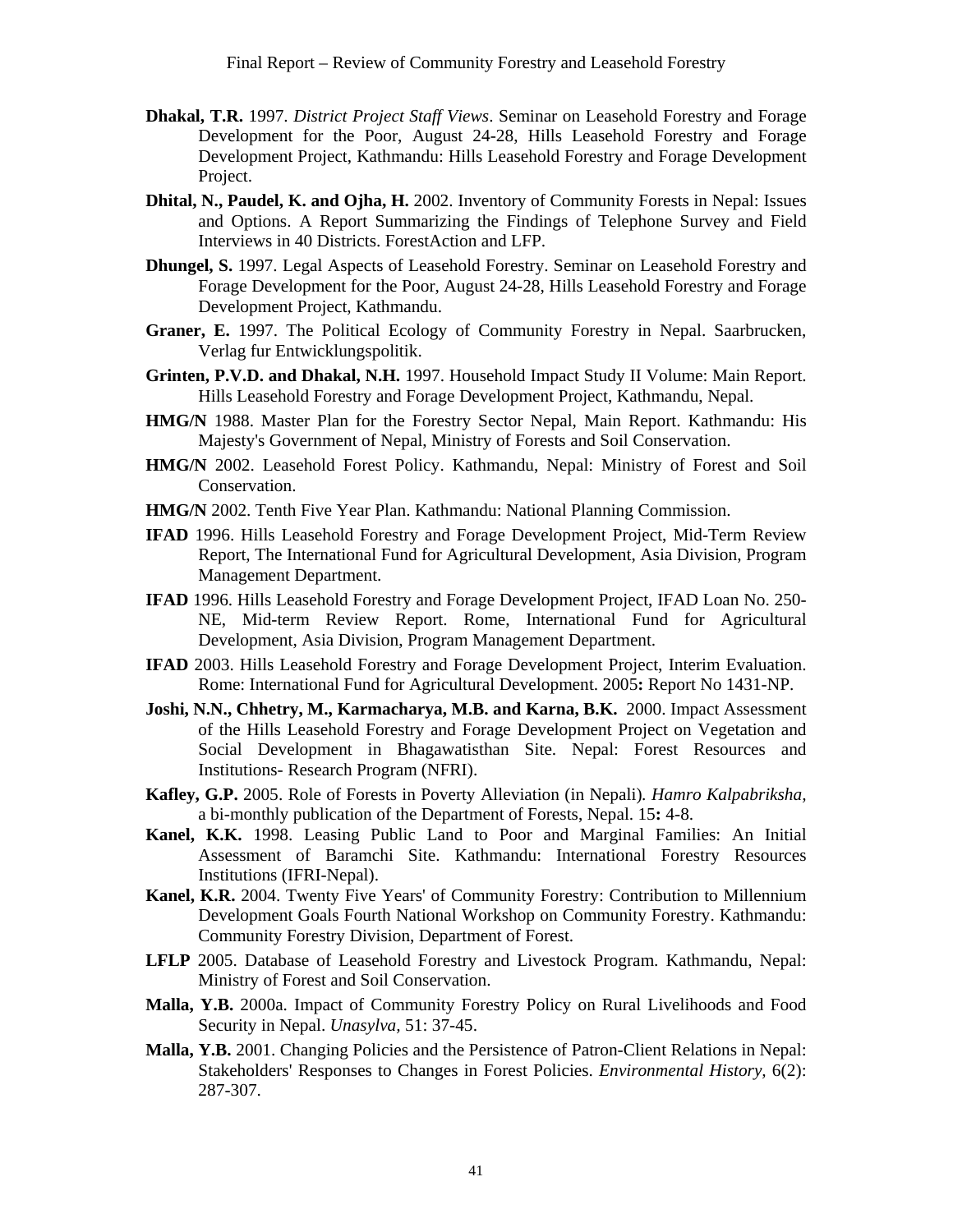- **Malla, Y.B., Neupane, H.R. and Branney, P.J.** 2003. Why Aren't Poor People Benefiting More from Community Forestry? *Journal of Forest and Livelihood*, 3(1): 78-90.
- **Nightingale, A. J.** 2005. The Experts Taught Us All We Know: Professionalisation and Knowledge in Nepalese Community Forestry. Antipode, 37(3): 581-604.
- **Niraula, T. R.** 2001. Impact of Leasehold Forestry on Income Generation of the Poor in Nepal: A Case Study of Hatiya and Harnamadi VDCs of Makawanpur District in the Central Hills*.* Kathmandu: Central Department of Economics, Tribhuvan University.
- **ODG/NORMS** 2003. Social Structure, Livelihoods and the Management of Common Pool Resources in Nepal. Norwich and Kathmandu: ODG and NORMS.
- **Ohler, F.M.J.** 2000. The Impact of Leasehold Forestry on Livelihoods and Environment. Technical Assistance Phase Two to the Hills Leasehold Forestry and Forage Development Project, Nepal. Food and Agriculture Organization of the United Nations.
- **Ojha, H.** 2006. Development as Symbolic Violence, ForestAction Nepal.
- **Ojha, H.** 2006. Development as Symbolic Violence? The Case of Community Forestry in Nepal (Under Review).
- **Ojha, H.R., Pokharel, B., Paudel, K. and McDougall, C.L.** 2003. Learning to Govern: A Review of Community Forestry Monitoring System in Nepal. *Journal of Forest and Livelihood,* 2(2): 23-34.
- **Ojha, H., Cameron, J. and Bhattarai, B.** 2005. Understanding Development through the Language of Habermas and Bourdieu: Insights from Nepal's Leasehold Forestry Program. *International Development Policy Review*, 27(4): 479-497.
- **Ostrom, E.** 1990. *Governing the Commons: the Evolution of Institutions for Collective Actions.* Camridge, New York and Melbourne: Cambridge University Press.
- **Paudel, K.P., Ojha, H.R. and Barnes, R.** 2001. Local Level monitoring Systems in Community Forestry: Challenges, Opportunities and Directions for Future. *Journal of Forestry and Livelihood*, 1(1): 25-30.
- **Pokharel, B.** 2005. Community Forestry: An Approach to Inclusive Democracy. *Prakritik Sampada,* Barsa -1.
- **Pokharel, B. and Nurse, M.** 2004. Forests and People's Livelihood: Benefiting the Poor in Community Forestry. *Journal of Forest and Livelihood,* 4(1): 19-29.
- **Pokharel, B., Paudel, D., Branney, P., Khatri, D.B. and Nurse, M.** 2006. Reconstructing the Concept of Forest/ based Enterprise Development in Nepal: Towards a Pro-Poor Approach. *Journal of Forest and Livelihood*, 5(1): 53-65.
- **Scherr, S. J., White, A. and Kaimowitz, D.** 2004. *A* New Agenda for Forest Conservation and Poverty Reduction*.* Washington D.C.: Forest Trends, CIFOR and IUCN.
- **Schuler, K.** 1997. Intent of Integration of Community Forestry and Leasehold Forestry in Ramechhap. Seminar on Leasehold Forestry and Forage Development for the Poor, August 24-28, Hills Leasehold Forestry and Forage Development Project, Kathmandu, Hills Leasehold Forestry and Forage Development Board.
- **Sharma, G. S.** 2004. Efforts of CFUG for Poverty Reduction: A Study of Rapti Zone. The Fourth National Workshop on Community Forestry*.* 25 Years of Community Forestry: Contributing to Millennium Development Goals, Kathmandu, Nepal, Community Forestry Division, Department of Forests (in Nepali).